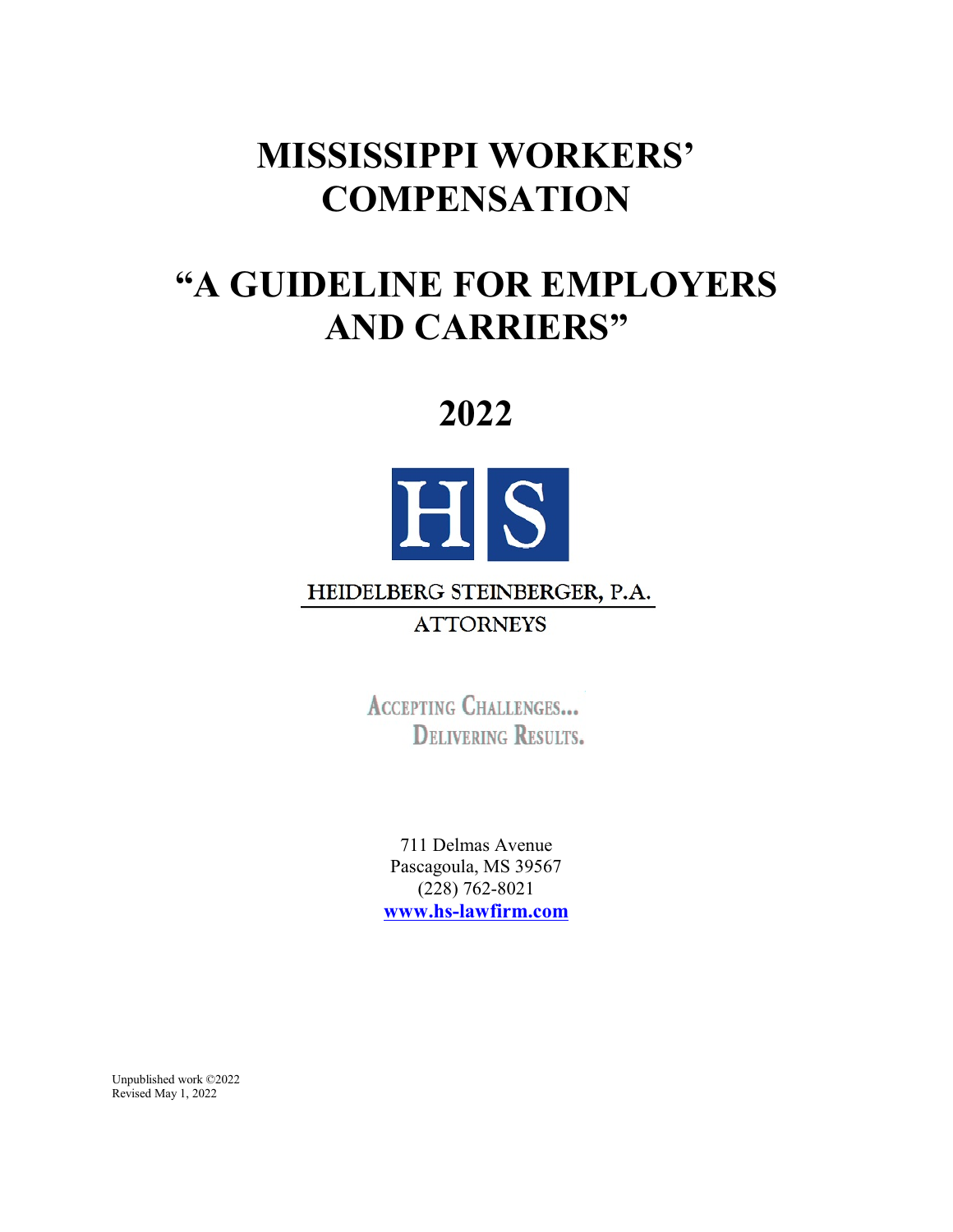# **TABLE OF CONTENTS**

| I.    |     |                                                                           |  |
|-------|-----|---------------------------------------------------------------------------|--|
| II.   |     |                                                                           |  |
| III.  |     |                                                                           |  |
|       | (A) |                                                                           |  |
|       | (B) |                                                                           |  |
|       | (C) |                                                                           |  |
|       | (D) |                                                                           |  |
| IV.   |     |                                                                           |  |
|       | (A) |                                                                           |  |
|       | (B) |                                                                           |  |
|       | (C) |                                                                           |  |
|       | (D) |                                                                           |  |
|       | (E) |                                                                           |  |
| V.    |     |                                                                           |  |
|       | (A) |                                                                           |  |
|       | (B) |                                                                           |  |
|       | (C) |                                                                           |  |
|       | (D) |                                                                           |  |
|       | (E) |                                                                           |  |
|       | (F) |                                                                           |  |
| VI.   |     |                                                                           |  |
|       | (A) |                                                                           |  |
|       | (B) |                                                                           |  |
|       | (C) |                                                                           |  |
|       | (D) |                                                                           |  |
|       | (E) |                                                                           |  |
|       | (F) |                                                                           |  |
|       | (G) |                                                                           |  |
|       | (H) |                                                                           |  |
|       | (I) |                                                                           |  |
|       | (J) | Intoxication, Illegal Drug Use & Improper Prescription Medication Use  39 |  |
|       | (K) |                                                                           |  |
|       | (L) |                                                                           |  |
|       | (M) |                                                                           |  |
|       | (N) |                                                                           |  |
|       | (0) |                                                                           |  |
|       | (P) |                                                                           |  |
| VII.  |     |                                                                           |  |
| VIII. |     |                                                                           |  |
| IX.   |     |                                                                           |  |
| X.    |     | EX PARTE COMMUNICATION WITH MEDICAL PROVIDERS  51                         |  |
| XI.   |     |                                                                           |  |
| XII.  |     |                                                                           |  |
| XIII. |     |                                                                           |  |
|       |     |                                                                           |  |
|       |     |                                                                           |  |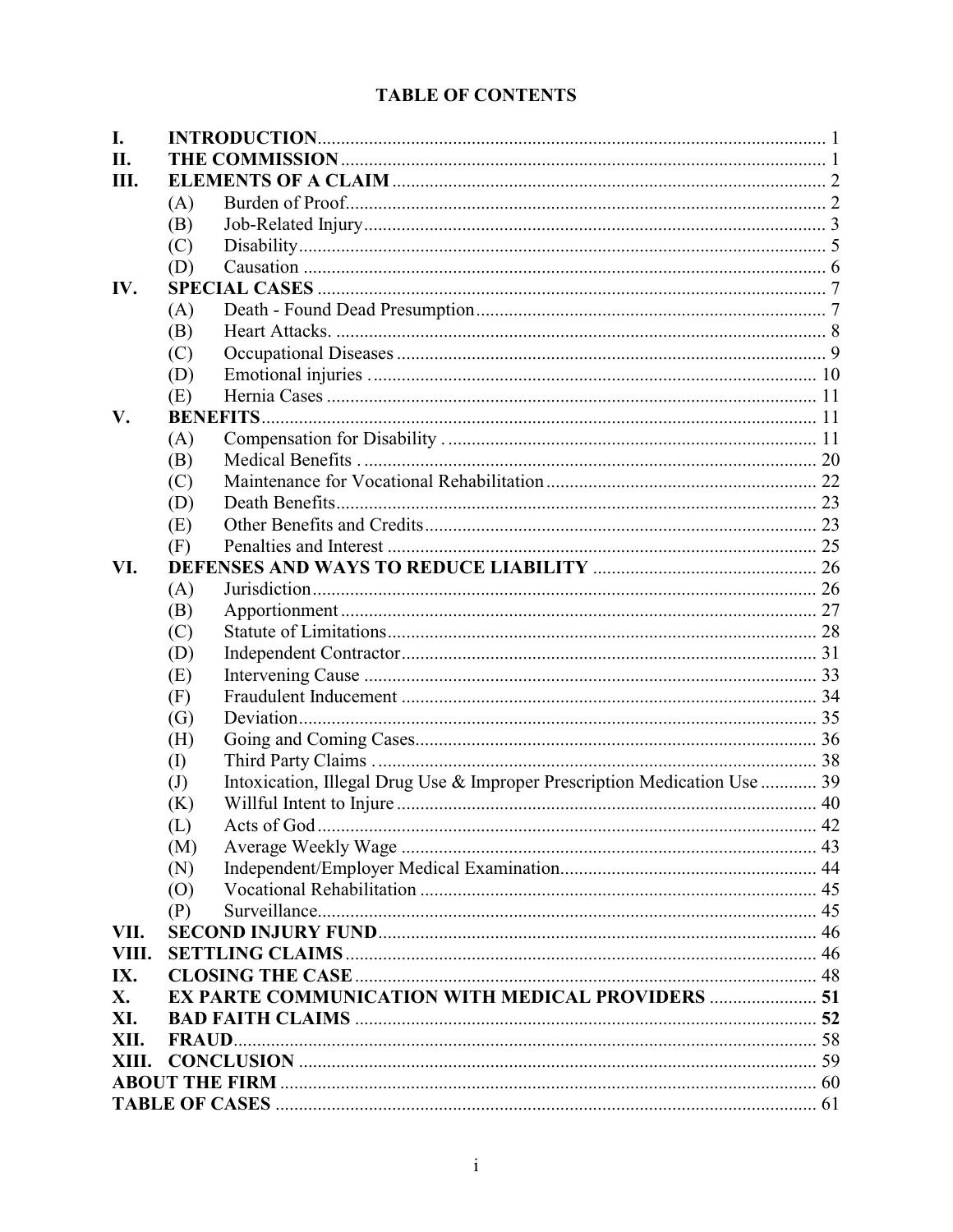#### **I. INTRODUCTION**

Mississippi enacted its Workers' Compensation Act (the "Act")<sup>1</sup> in 1948. Since its original adoption, the Act has been amended many times. The most recent amendments were during the 2012 session of the Mississippi Legislature and took effect for all claims occurring on or after July 1, 2012.<sup>2</sup> The Mississippi Workers' Compensation Commission, which administers the Act, has promulgated its own Procedural and General Rules. Those Rules were last amended effective January 18, 2018. These few pages cannot address all of the issues pertinent to workers' compensation; however, it does serve as a manual covering germane principles and problems in resolving and/or defending workers' compensation claims. While this guide will provide a general explanation, legal counsel should be consulted so a careful analysis can be prepared of each particular situation.

#### **II. THE COMMISSION**

The governmental entity responsible for the administration of the Mississippi Workers' Compensation law is the Mississippi Workers' Compensation Commission. Most of the claims under the Mississippi Workers' Compensation Act are paid voluntarily and do not become the subject of controversy. If a claim is the subject of a dispute, a hearing on the merits will be held before an Administrative Law Judge, who will subsequently render a decision. Appeals are made initially to the Full Commission which is composed of three Commissioners. Appeals from decisions of the Full Commission are taken to the Mississippi Supreme Court. The Supreme Court may and often does assign the case to the Mississippi Court of Appeals, subject to ultimate review by the Supreme Court.<sup>3</sup>

1

Miss. Code Ann. §§ 71-3-1 through 71-3-127. <sup>2</sup>

<sup>&</sup>lt;sub>3</sub>Where pertinent, amendments to the Act have been noted in this paper.

Miss. Code Ann. § 71-3-51.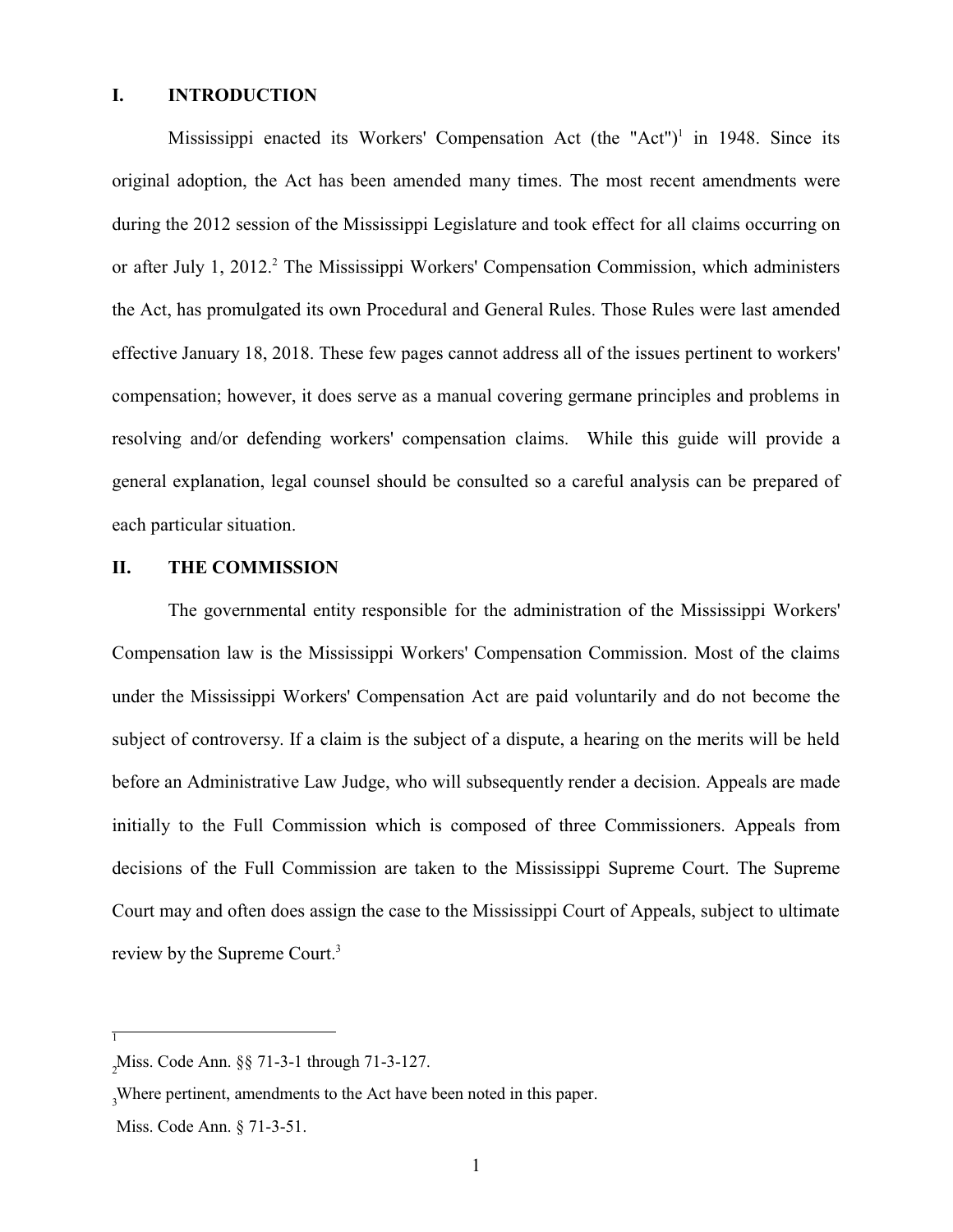#### **III. ELEMENTS OF A CLAIM**

#### (A) Burden of Proof:

Section 71-3-7 of the Mississippi Code sets forth the burden each claimant must satisfy in order to receive compensation. "Compensation shall be payable for disability or death of an employee<sup>4</sup> from injury or occupational disease arising out of and in the course of employment, without regard to fault as to the cause of the injury or occupational disease." Thus, each claim brought under the Act must satisfy three elements: (1) an injury (or occupational disease); (2) disability; and (3) a causal connection between the injury and the disability.<sup>5</sup> In 2012, section 71-3-7 was amended to provide that "[i]n all claims in which no benefits . . . have been paid, the claimant shall file medical records in support of his claim for benefits when filing a petition to controvert."<sup>6</sup>

For all claims on or after July 1, 2012, the Commission is required to neither show favor towards one party over another, nor to liberally construe the Act in favor of one party over another.<sup>7</sup> For claims arising prior to July 1, 2012, however, disputed issues are resolved and the Act is liberally construed in favor of the claimant.<sup>8</sup> While the law for these older claims favors a liberal interpretation, a claimant is still required to prove the claim by a fair preponderance of the evidence and to a legal certainty.<sup>9</sup> However, a claimant's uncontradicted testimony must

 $4$  Averitt Express, Inc. v. Collins, 172 So.3d 1252 (Miss. Ct. App. 2015)(applicant participating in preemployment testing has been held to be an employee).

<sup>&</sup>lt;sup>5</sup> Miss. Code Ann. § 71-3-7; <u>see also</u> Dunn, Miss. Workers' Compensation, §265 at 322-23 (3d. Ed. 1982); Hedge v. Leggett & Platt, Inc., 641 So.2d 9 (Miss. 1994); Seals v. Pearl River Resport and Casino, 301 So.3d 585 (Miss. 2020)(Court affirmed Commission acceptance of 3 physicians opinions over opinion of 1 physician on issue of dissability).

 $6$  Miss. Code Ann. § 71-3-7 also added that if a claimant was confined by the limitations of time established by Miss. Code Ann. §§ 71-3-35 & 71-3-53 at the time the Petition was filed, an additional 60 days were allowed to file medical proof.

<sup>7</sup> Miss. Code Ann. § 71-3-1 (2012).

<sup>&</sup>lt;sup>8</sup> Miss. Code Ann. § 71-3-1 (1990); <u>see also, Miller Transporters, Inc. v. Guthrie</u>, 554 So.2d 917, 918 (Miss. 1989); Binswanger Mirror v. Wright, 947 So.2d 346 (Miss. Ct. App. 2006).

<sup>9</sup> Bracey v. Packard Elec. Div. General Motors Co., 476 So.2d 28 (Miss. 1985); Cedeno v. Moran Hauling, 769 So.2d 203 (Miss. Ct. App. 2000)(claimant's inability to speak English must be considered by Commission but does not change burden of proof).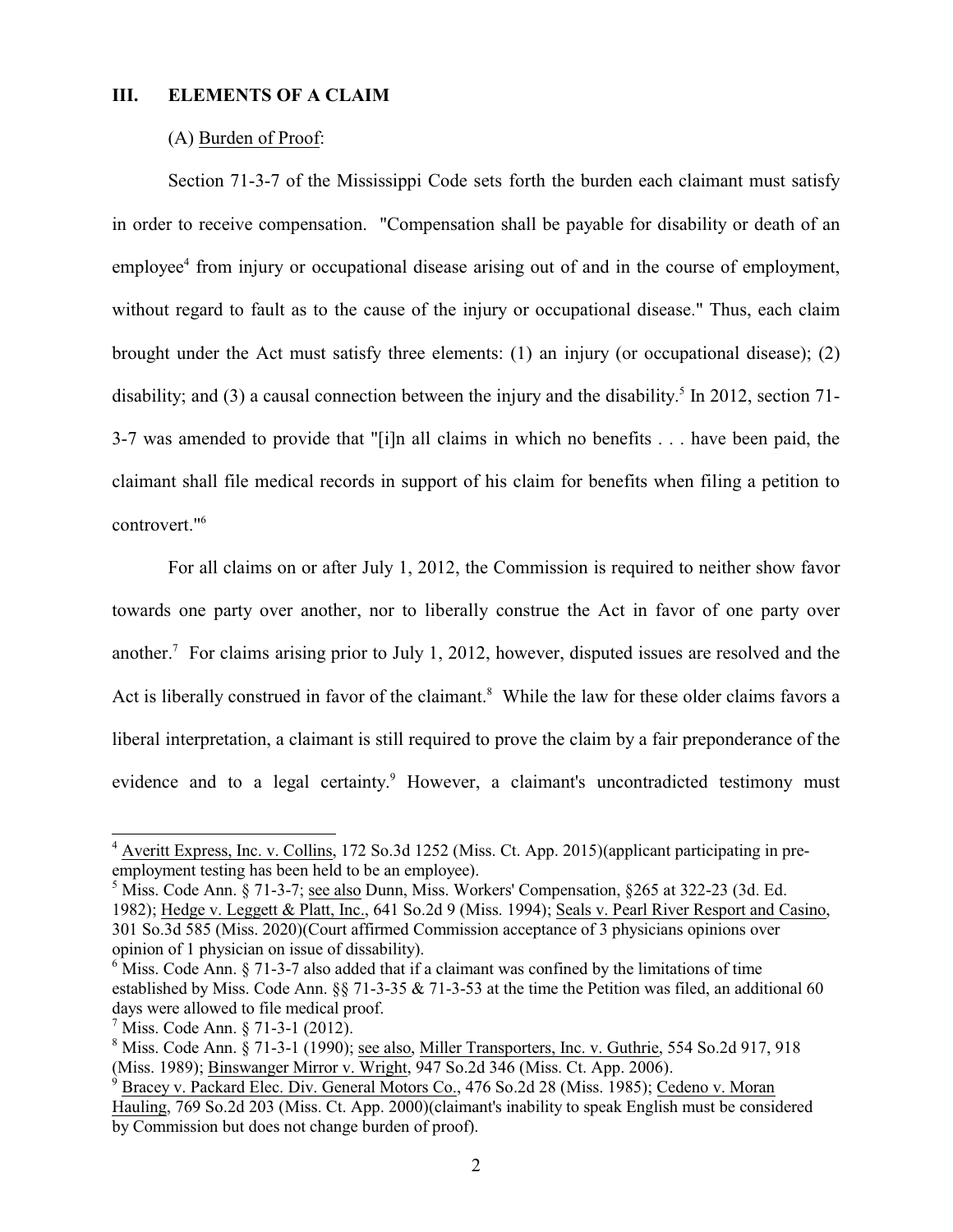generally be accepted as correct,<sup>10</sup> making it very difficult to successfully defend a claim.<sup>11</sup> The 2012 changes to the Act should place the claimant and employer/carrier on equal ground when litigating a claim. $12$ 

## (B) Job-Related Injury:

The Act defines "injury" as "an accidental injury or death, arising out of and in the course of employment, resulting from an untoward event or events, which, without regard to fault, was contributed to, aggravated or accelerated by the employment in a significant manner."<sup>13</sup> This definition includes harm caused by a third person's willful act "directed against an employee because of his employment while so employed and working on the job."<sup>14</sup>

There are several terms and concepts within that definition which require elaboration. "Accidental" is interpreted from the viewpoint of the employee and denotes an occurrence which is neither expected, designed, nor intentionally caused by the worker.<sup>15</sup> An injury may be accidental even if it occurs in the usual course of employment, involving only the usual exertion.<sup>16</sup> A gradually developing injury qualifies as an accidental injury where normal occupational exertion combined with an employee's physical condition brings about the disability.<sup>17</sup> In practice, the Commission tends to restrict the meaning of "accidental injury" by requiring claimants to prove the occurrence of some event or set of circumstances which could give rise to the injury.

 $10$  Performance Tire & Wheel, Inc. v. Rhoads, 113 So.3d 1262 (Miss. Ct. App. 2013).

<sup>&</sup>lt;sup>11</sup> But see, Brown v. Robinson Property Group, Ltd., 24 So.3d 320 (Miss. Ct. App. 2009); Smiley v.

Hercules Concrete Pumping Service Inc., 132 So.3d 655 (Miss. Ct. App. Feb. 11, 2014).<br><sup>12</sup> Jones v. Miss. Baptist Health Sys.,294 So.3d 76 (Miss. 2020)(Court of Appeals was reversed and Commission opinion was reinstated based upon credibility decision in light of 2012 amendment).

<sup>13</sup> Miss. Code Ann. § 71-3-3(b).

<sup>14</sup> Miss. Code Ann. § 71-3-3(b).

<sup>&</sup>lt;sup>15</sup> Jenkins v. Ogletree Farm Supply, 291 So.2d 560 (Miss. 1974).

<sup>&</sup>lt;sup>16</sup> Dunn, § 148 at 173-74.

<sup>&</sup>lt;sup>17</sup> Jenkins v. Ogletree Farm Supply, 291 So.2d 560 (Miss.1974); KLLM, Inc. v. Fowler, 589 So.2d 670 (Miss. 1991)(when an injury with physical results develops gradually from the work and cannot be traced to a single event or to a precise time, the injury meets the requirement of accidental injury if it is causally connected to the work activities or environment and the events are within a reasonably definite and not too remote period of time).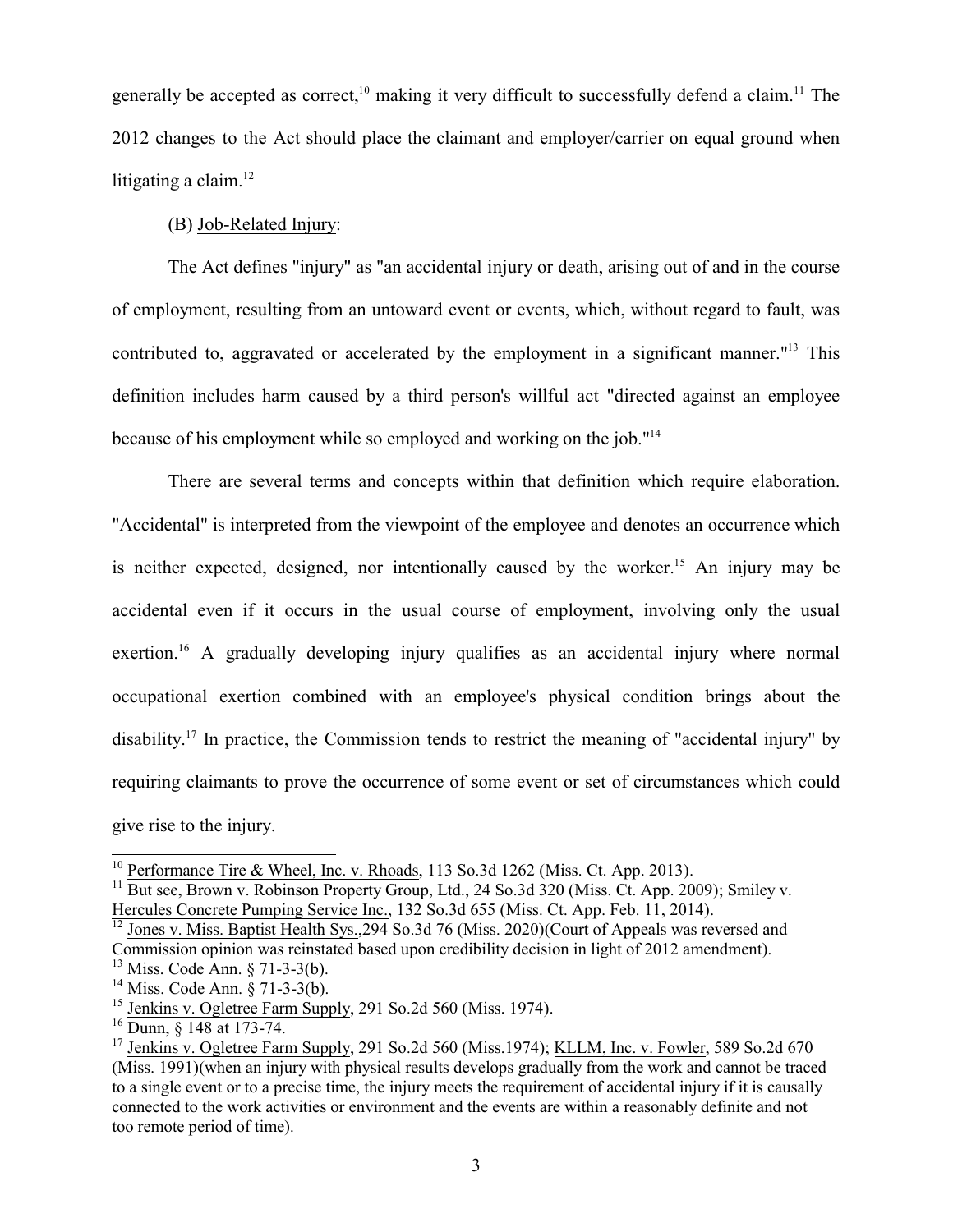Similarly, an "untoward event" is an unexpected event or a normal work activity having unexpected results.<sup>18</sup> There need not be any unusual or external force, nor is it necessary that there be a sudden happening.<sup>19</sup> The onset of the disability may be gradual and progressive and not immediately perceivable.<sup>20</sup>

The phrases "arising out of and in the course of employment" and "contributed to or aggravated or accelerated by the employment" have been interpreted to mean the conditions of employment need only be a substantial or significant factor in bringing about the injury.<sup>21</sup>

When an employee's pre-existing condition or ailment is aggravated, accelerated or contributed to by her employment, a new compensable injury exists.<sup>22</sup> Although, when the effects of an injury have subsided, and the injury no longer combines with the disease or infirmity to produce disability, any subsequent disability attributable solely to the disease or infirmity is not compensable.<sup>23</sup> An employer who has accepted a claim as compensable remains liable for all manifestations of any injury, regardless of how long they continue, even if a prior compensable injury makes a claimant more prone to a subsequent injury.<sup>24</sup>

The mere fact an injury occurs at work does not mean it is compensable.<sup>25</sup> Hence, harm produced by acts of God (e.g., tornados, lightning, earthquakes, etc.) are not compensable injuries unless the employee is exposed to a peculiar, increased risk or danger from the elements by reason of his employment.<sup>26</sup> Similarly, normal wear and tear or general stress upon the human body is not compensable.<sup>27</sup> Personal comfort activities reasonably incident to employment, such

<sup>&</sup>lt;sup>18</sup> Miss. Code Ann. § 71-3-3(b); <u>see also, KLLM, Inc. v. Fowler</u>, 589 So.2d 670 (Miss. 1991).

<sup>&</sup>lt;sup>19</sup> Miller Transporters, Inc. v. Guthrie, 554 So.2d 917 (Miss. 1989); Dunn, §149 at 174.

<sup>&</sup>lt;sup>20</sup> Jenkins v. Ogletree Farm Supply, 291 So.2d 560 (Miss. 1974); Dunn, §149 at 174-75).

<sup>&</sup>lt;sup>21</sup> KLLM, Inc. v. Fowler, 589 So.2d 670 (Miss. 1991).

<sup>&</sup>lt;sup>22</sup> Miller Transporters, Inc. v.Guthrie, 554 So.2d 917 (Miss. 1989); Flowers v. Crown Cork & Seal USA, Inc., 167 So.3d 188 (Miss. 2014).

<sup>&</sup>lt;sup>23</sup> Rathborne, Hair & Ridgeway Box Co. v. Green, 115 So.2d 674 (Miss. 1959); Dept. of Agriculture and Commerce v. Austin, 150 So.3d 994 (Miss. Ct. App. 2014).<br><sup>24</sup> Howard Industries, Inc. v. Behinson, 846 So.2d 245 (Mis

Howard Industries, Inc. v. Robinson, 846 So.2d 245 (Miss. Ct. App. 2002).

 $25$  Dunn,  $\S$  156 at 184.

 $2^6$  Dunn,  $\S$  158 at 186.

 $^{27}$  Fought v. Stuart C. Irby Co., 523 So.2d 314 (Miss. 1988).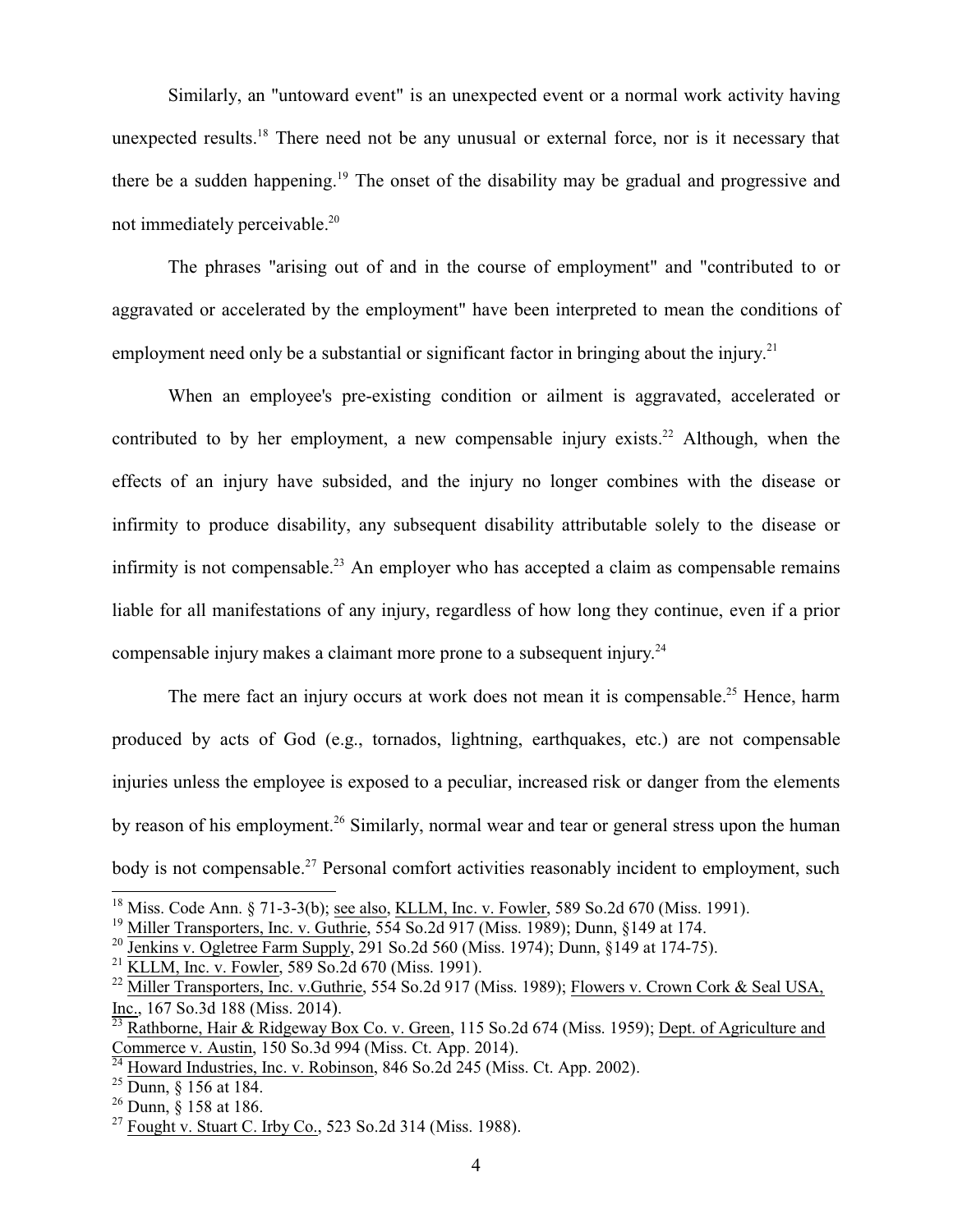as going to the bathroom or drinking water, are generally considered to "arise out of the employment."<sup>28</sup>

#### (C) Disability:

Under the Act, "disability" refers to an occupational incapacity, rather than medical or functional incapacity, and is defined as a claimant's incapacity to earn the same wages being received at the time of injury in similar or other employment.<sup>29</sup> A claimant may have a "medical" disability, but may still be capable of working at her original job. If a Claimant can return to employment earning the same or a higher wage, a presumption of no disability is established.<sup>30</sup>

An occupational disability must be supported by adequate medical findings;<sup>31</sup> however, absolute medical certainty is not required to prove that work related injuries caused the disability.<sup>32</sup> In addition to treatment and opinions by physicians, the Supreme Court has recognized the opinions of non-traditional medical providers such as chiropractors<sup>33</sup> and psychologists<sup>34</sup> to constitute "medical findings."

There are four classifications of disability commonly used in discussing workers' compensation claims:

**Total** disability prevents an employee from performing the substantial acts normally required in his/her usual occupation.<sup>35</sup> Sporadic earnings or doing some of the acts connected with the business is insufficient to disqualify an employee from total disability benefits.<sup>36</sup> Total

 $^{28}$  White v. Miss. Dept. of Corrections, 28 So.3d 619 (Miss. Ct. App. 2009).

<sup>&</sup>lt;sup>29</sup> Miss. Code Ann. § 71-3-3(i); International Paper Co. v. Kelley, 562 So.2d 1298 (Miss. 1990).

<sup>&</sup>lt;sup>30</sup> Dunn, § 67 at 75-76; International Paper Co. v. Kelley, 562 So. 2d 1298 (citing Agee v. Bay Springs Forest Products, Inc., 419 So.2d 188 (Miss. 1982)); but see, University of Miss. Med. Ctr. v. Smith, 909 So.2d 1209 (Miss. Ct. App. 2005)(claimant's return to former job at same rate of pay after initial surgery did not give rise to presumption since claimant's physical disability had not fully manifested).

<sup>31</sup> Miss. Code Ann. § 71-3-3(i); see also, Dunn, § 82.1 at 42-43 (Supp. 1990).

 $32$  Frito-Lay, Inc. v. Leatherwood, 908 So.2d 175 (Miss. Ct. App. 2005).

<sup>&</sup>lt;sup>33</sup> White v. Hattiesburg Cable Co., 590 So.2d 867 (Miss. 1991).

<sup>&</sup>lt;sup>34</sup> KLLM, Inc. v. Fowler, 589 So.2d 673 (Miss. 1991).

<sup>35</sup> Dunn, § 74 at 87-88.

 $36$  University of Miss. Med. Ctr. v. Smith, 909 So.2d 1209 (Miss. Ct. App. 2005).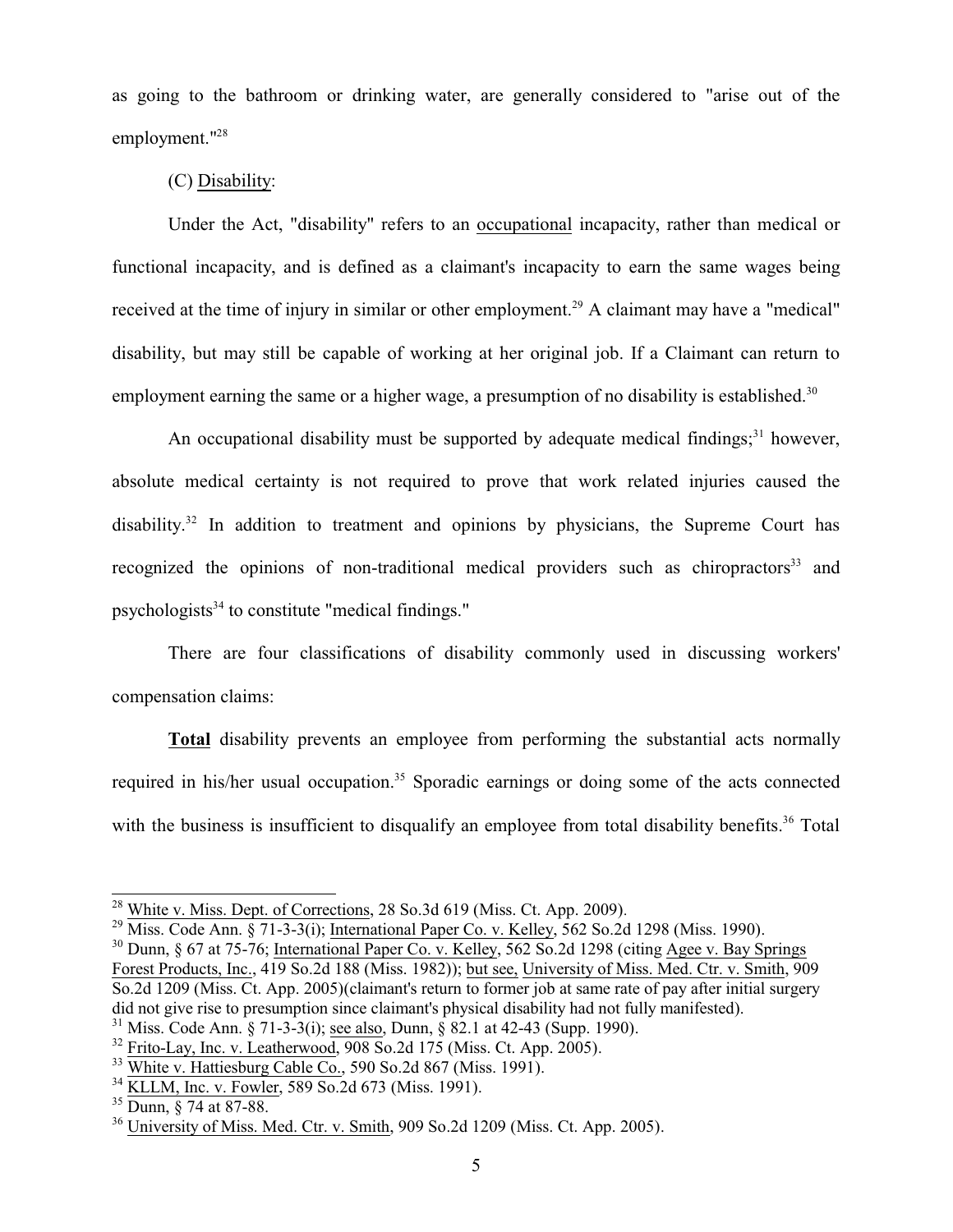disability is usually temporary, but becomes permanent if the condition is such as to preclude any regular employment in the labor market. $37$ 

Partial disability is where the employee retains a functional use of her body or injured body part, but whose earning capacity is nonetheless reduced. The employee's retained use of her body or body part must be sufficient to allow her to perform the substantial acts required of some other employment, if not the original work.<sup>38</sup>

**Temporary** disability, either partial or total, refers to the healing period immediately after an injury. It starts with the time after the disabling injury and continues until the employee is cured or reaches maximum medical recovery.<sup>39</sup>

**Permanent** disability, whether total or partial, represents the amount of permanent lost wage-earning capacity or industrial loss of use a claimant suffered.<sup>40</sup> Benefits for permanent disabilities begin after a claimant reaches maximum medical recovery.

(D) Causation:

A claimant bears the burden of proof to establish a connection between the job-related injury and disability.<sup>41</sup> While circumstantial evidence may be used to establish the elements, medical evidence is generally necessary in order to show a disability exists and it was caused by the injury.<sup>42</sup> The medical evidence may be based upon medical records only and may not necessarily require a specific opinion addressing causation.<sup>43</sup>

<sup>&</sup>lt;sup>37</sup> Dunn, § 75 at 88.

<sup>38</sup> Dunn, §§ 72-74 at 84-88.

<sup>39</sup> Dunn, § 75 at 89.

<sup>40</sup> Dunn, § 72 at 84 and § 76 at 90.

<sup>&</sup>lt;sup>41</sup> Shipp v. Thomas & Betts & Ace Am. Ins. Co., 13 So.3d 332 (Miss. Ct. App. 2009); Barnes v. LFI Fort Pierce, Inc., 238 So. 3d 7 (Miss. Ct. App. 2018)(claim denied based upon Claimant's misrepresentations); Bowdry v. City of Tupelo, 2021-WC-00390-COA (Miss. Ct. App. Apr. 26, 2022). 42

Short v. Wilson Meat House, LLC, 36 So.3d 1247 (Miss. 2010); Tate v. International Paper Co., 194 So.3d 136 (Miss. Ct. App. 2015).

 $43$  Calhoun Apparel, Inc. v. Hobson, 770 So.2d 539 (Miss. Ct. App. 2000).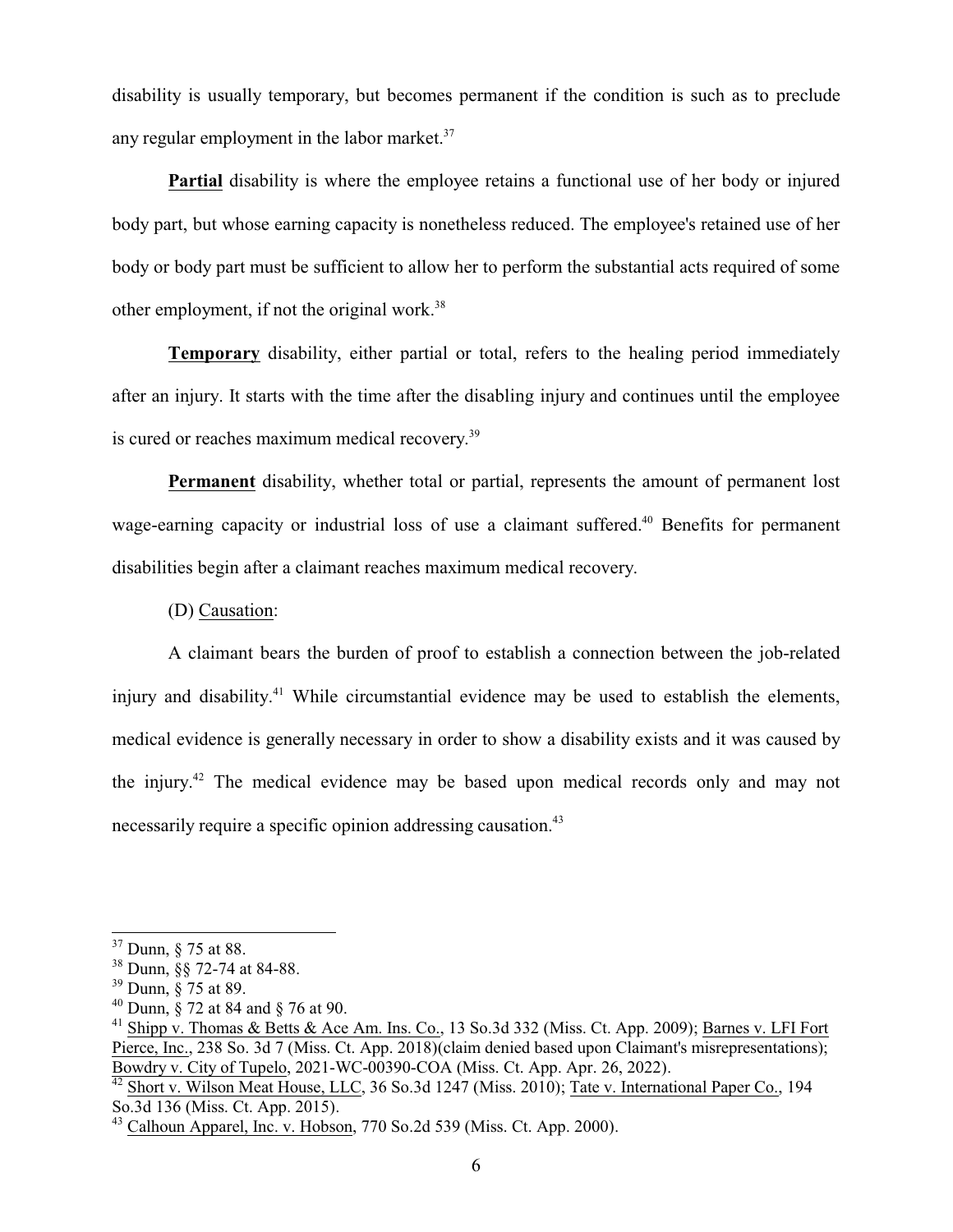A claimant does not have to prove with absolute medical certainty that the work related injuries were the cause of the disability. <sup>44</sup> He must prove with "credible medical evidence rather than by mere speculation" that the injury was caused by a work related accident.<sup>45</sup> Once the initial causal connection between a claimant's employment and her injury is established, all disabilities arising then or thereafter from the injury are compensable.<sup>46</sup> As to all injuries after July 1, 2012, a claimant must attach medical documentation in support of the claim with the initial petition to controvert, or his claim will be subject to dismissal. $47$ 

The decision by an employer/carrier to initially accept a claim is a factor to consider in addressing causation.<sup>48</sup> Where the sole cause of a claimant's disability is a pre-existing conditoin, the claim should be denied.<sup>49</sup> A claim will be denied where a claimant provides late notice, contradictory history of the injury, and insufficient medical evidence.<sup>50</sup>

#### **IV. SPECIAL CASES**

#### (A) Death - Found Dead Presumption:

The burden of proof is upon the claimant to prove each element of the claim in a death case. There is a presumption that when an employee is found dead at a place where her duties required her to be, or where she might properly have been in the performance of her duties

 Hensarling v. Casablanca Construction Co., 906 So.2d 874 (Miss. Ct. App. 2005); Thadison v. Universal Lighting Technologies, Inc., 77 So.3d 551 (Miss. Ct. App. 2012)(claimant's doctor testified that the injury was "possibly" connected to his work and the court held "recovery under the workers' compensation scheme must rest upon reasonable probabilities, not upon mere possibilities").

<sup>&</sup>lt;sup>44</sup> Wayne Farms LLC v. Weems, 105 So.3d 1178 (Miss. Ct. App. 2012); but see, Kittrell v. W.S. Red Wayne Farms LLC v. Weems, 105 So.3d 1178 (Miss. Ct. App. 2012); but see, Kittrell v. W.S. Red Hancock, 162 So.3d 857 (Miss. Ct. App. 2014)(claim denied based upon employees lack of credibility).<br><sup>45</sup> Hanserling y, Casablance Construction Co., 006 So.2d 874 (Miss. Ct. App. 2005): Thedison y.

<sup>&</sup>lt;sup>46</sup> Dunn, § 157 at 185; Bellsouth Telecommunications, Inc. v. Harris, 174 So.3d 909 (Miss. Ct. App. 2015).

 $47$  Miss. Code Ann. § 71-3-7 (an exception is where the statute of limitations is near experation; in that case the claimant has 30 days to file an amended petition to controvert).

<sup>&</sup>lt;sup>48</sup> Forrest General Hospital v. Humphrey, 136 So.3d 468 (Miss. Ct. App. 2014) (employer/carrier accepted case and suspended benefits after EME; court found in case of first impression Commission could rely on payment as evidence of compensability).

<sup>&</sup>lt;sup>49</sup> Price v. MTD Products & Safety National Cas. Corp., 242 So. 3d 900 (Miss. Ct. App. 2017); Wright v. Turan-Foley Motors, Inc., 269 So.3d 160 (Miss. Ct. App. 2018).

<sup>&</sup>lt;sup>50</sup> Price v. MTD Products & Safety National Cas. Corp., 242 So.3d 900 (Miss. Ct. App. 2017); Burton v. Nissan N. Am., 305 So.3d 1163 (Miss. Ct. App. 2020).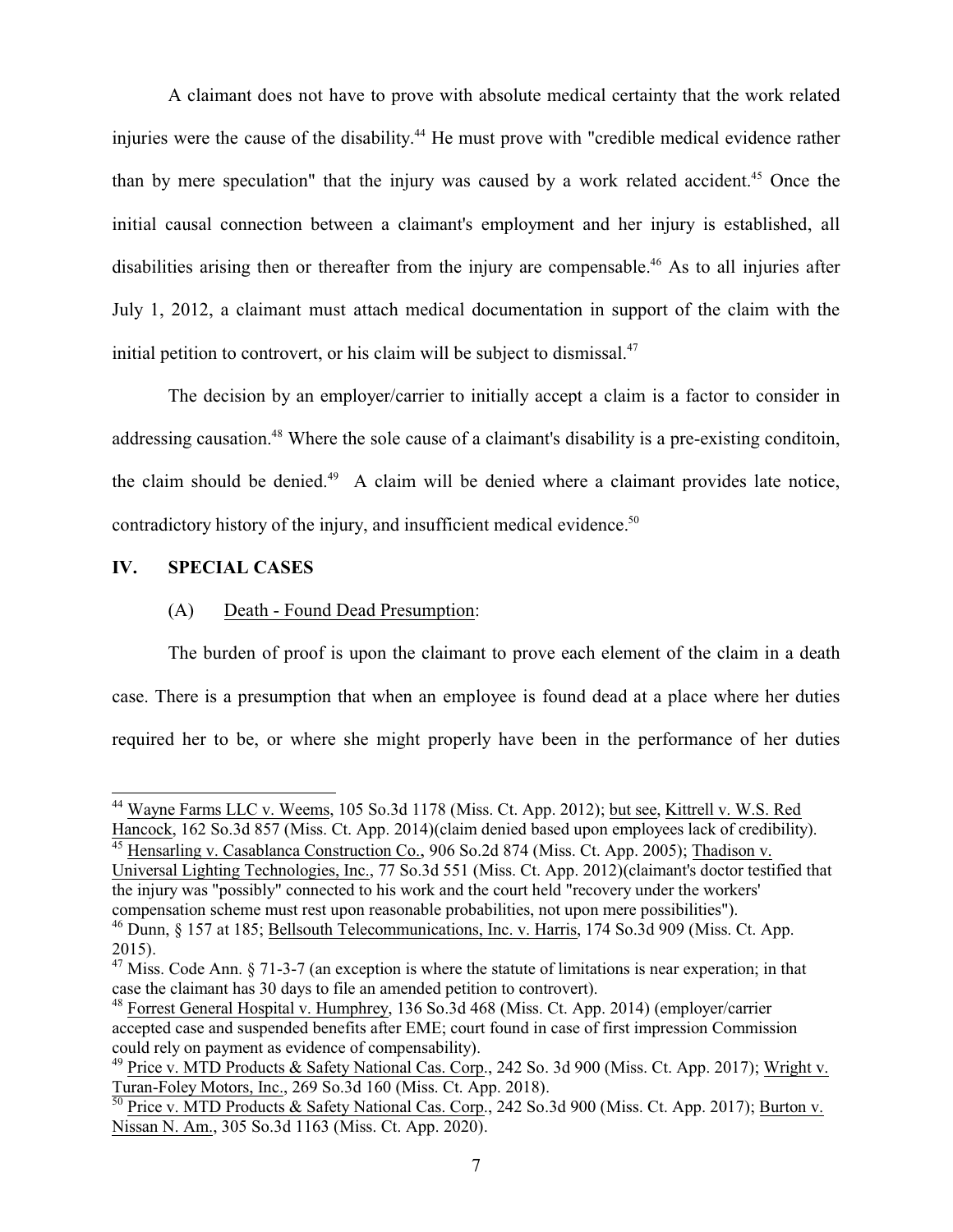during work hours, her death was the result of an accident arising out of and in the course of the employment.<sup>51</sup>

The burden of proof then shifts to the employer/carrier to show by substantial credible evidence that the employee's work activities did not cause or contribute to the death.<sup>52</sup> The employer/carrier cannot challenge the presumption by merely pointing out the lack of evidence supporting the causal connection.<sup>53</sup> This "onset on the job" presumption has been utilized as the basis for an award even when all of the medical testimony was negative on the issue of causation.<sup>54</sup>

#### (B) Heart Attacks:

Cardiac cases are a difficult area of compensation law, possessing widely differing facts and often conflicting medical testimony. Thus, only a few broad legal concepts can be derived from this body of case law. Ultimately, each case must "be resolved upon its own facts."<sup>55</sup>

Disabilities resulting from a heart attack must be tested under the same burden of proof as any other injury. For instance, an attack is "accidental" if it results from "any substantial exertion or stress over and above the ordinary wear and tear of life.<sup>"56</sup> The requisite causal connection is satisfied if a claimant's work activities "aggravated, accelerated or contributed to the attack."<sup>57</sup> Compensation is usually awarded in all but the most clear-cut, non-work related cases, even if an underlying disease or congenital condition is present.<sup>58</sup> The trend has been to

<sup>&</sup>lt;sup>51</sup> Dependents of Harbin v. Outokumpu Heatcraft USA, 958 So.2d 1260 (Miss. Ct. App. 2007); Dunn, § 269 at 328.

<sup>&</sup>lt;sup>52</sup> Dependents of Sherman v. Ergon Refining, Inc., 726 So.2d 597 (Miss. Ct. App. 1998) (autopsy performed at the direction of a coroner without the consent of the spouse was held admissible to rebut the presumption).

<sup>&</sup>lt;sup>53</sup> Road Maintenance Supply v. Dependents of Maxwell, 493 So.2d 318 (Miss. 1986); Baptist Memorial Hospital-North Miss. Inc. v. Slate, 282 So.3d 1211 (Miss. Ct. App. 2019).

<sup>&</sup>lt;sup>54</sup> Johnston v. Hattiesburg Clinic, P.A., 423 So.2d 114, 117 (Miss. 1982); <u>see also</u>, Miss. Code Ann. § 71-3-3(b) (definition of injury expressly recognizes presumption).

<sup>55</sup> Dunn, § 92 at 112.

<sup>56</sup> Dunn, § 93 at 113.

 $57$  Dunn,  $\frac{5}{94}$  at 115 (citing numerous cases).

<sup>&</sup>lt;sup>58</sup> But see, Curl v. Quality Aluminum Products, 996 So.2d 181 (Miss. Ct. App. 2008).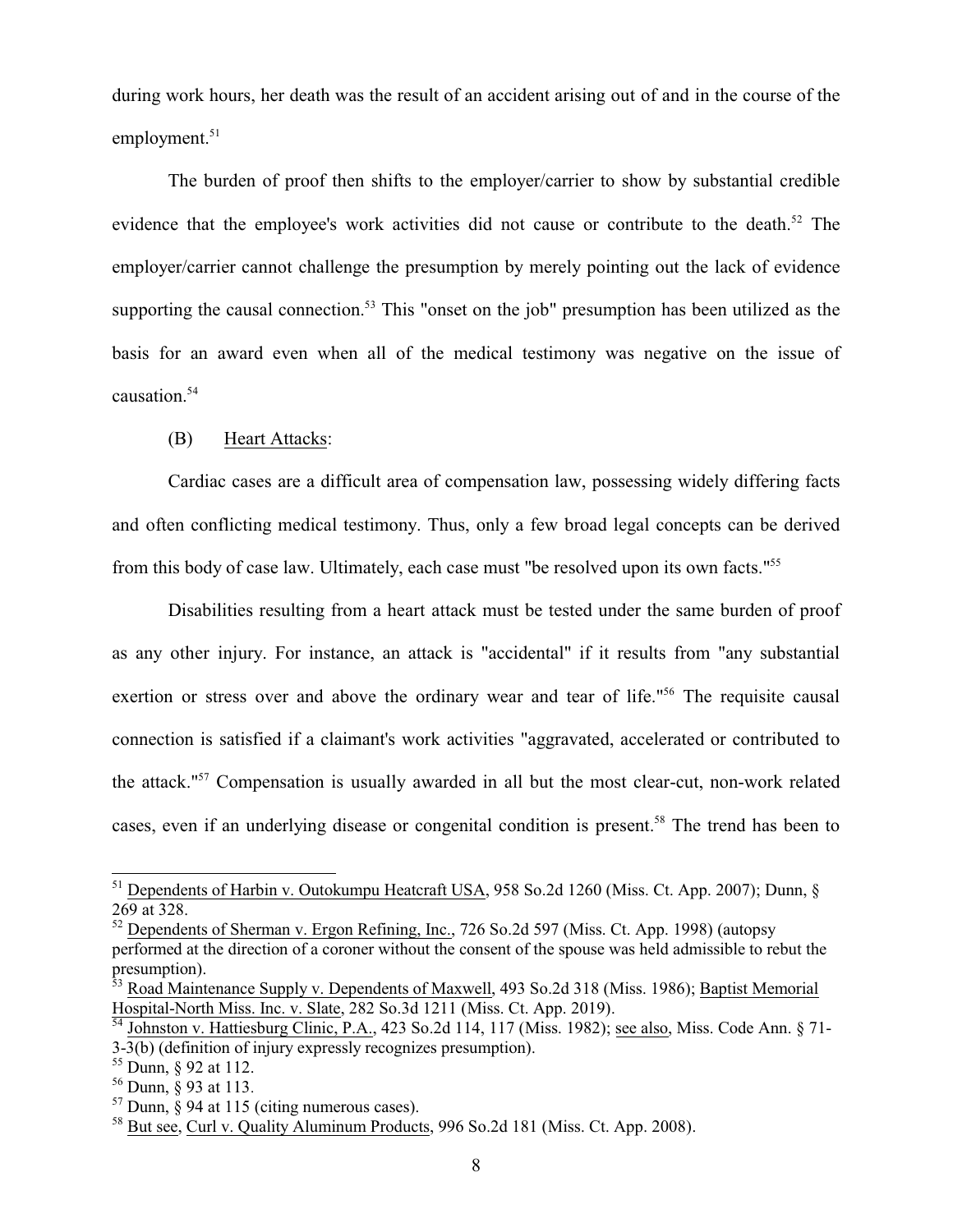award compensation and require apportionment of the pre-existing condition which contributed to the attack.<sup>59</sup> A claim for a ruptured aneurysm is analyzed the same as a claim for heart attack.<sup>60</sup>

## (C) Occupational Diseases:

Occupational diseases are treated in the same manner as other job-related injuries. $^{61}$ These cases often present problems of who should pay if the injured employee had successive employers/carriers. The most important criteria is when the disability, medically or symptomatically, manifests itself.<sup>62</sup> If the date the disease was contracted can be established or firmly approximated, then the employer/carrier who would have been responsible at that time must bear the liability for the claimant.<sup>63</sup> Although, if the disability manifests itself gradually or is the result of a series of accidents, then courts employ the "last injurious exposure rule." This rule provides that, absent a medically established date of disability, "the carrier covering the risk at the time of the most recent injury or exposure bearing a causal relation to the disability is usually liable for the entire compensation."<sup>64</sup> Mississippi only applies this rule when there is difficulty locating a definite and certain time.<sup>65</sup>

<sup>&</sup>lt;sup>59</sup> Road Maintenance Supply v. Dependents of Maxwell, 493 So.2d 318 (Miss. 1986); Stuart's Inc. v. Brown, 543 So.2d 649 (Miss. 1989)(exception recognized for heart attack cases to general rule which provides that, to prevail, pre-existing condition must have been occupationally disabling); but see, Langley v. Waddle Trucking, LLC, 206 So.3d 1262 (Miss. Ct. App. 2016)(claim denied for lack of causation).

<sup>&</sup>lt;sup>60</sup> Fresenius Medical Care v. Woolfolk, 920 So.2d 1024 (Miss. Ct. App. 2005).

<sup>61</sup> Miss. Code Ann. § 71-3-3(b).

 $^{62}$  Singer Co. v. Smith, 362 So.2d 590 (Miss. 1978)(court specifically rejected notion that liability should attach only when diagnosis of disease is made).

<sup>&</sup>lt;sup>63</sup> Singer Co. v. Smith, 362 So.2d 590 (Miss. 1978).

<sup>&</sup>lt;sup>64</sup> Singer Co. v. Smith, 362 So.2d 590 (Miss. 1978).

<sup>&</sup>lt;sup>65</sup> Singer Co. v. Smith, 362 So.2d 590 (Miss. 1978).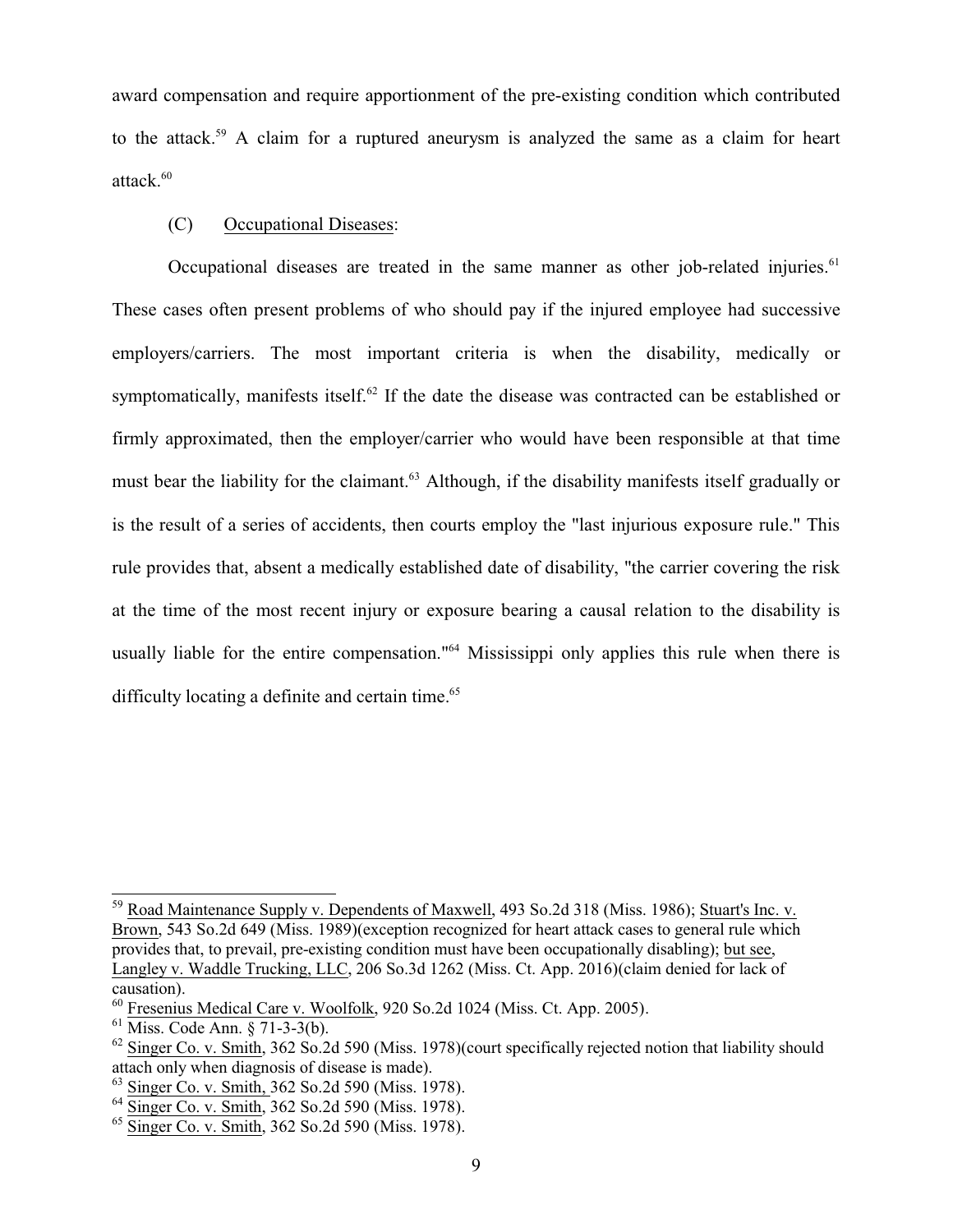#### (D) Emotional Injuries:

Some awards have been granted for mental/emotional disabilities arising from, or being considered as, compensable injuries. Mental injuries must be "disabling" to be compensable $66$ and claims are separated into the following categories:

(i) "Mental/physical" claims seek compensation where emotional stress or strain arising from the employment is causally related to a subsequent physical injury. This category includes heart attack, stroke, and hypertension cases. Where a claimant establishes by a fair preponderance of the evidence that a causal relationship between the stress and strain on the job and the subsequent disability exists, the claim may be compensable. $67$ 

(ii) "Physical/mental" claims seek compensation for emotional distresses or disabilities proximately caused by compensable physical injuries. The general rule is the full effects of a disability, including all nervous injuries, arising from a physical injury, are compensable.<sup>68</sup> The causal relationship between the mental or nervous ailment and the physical industrial injury must be shown by "clear evidence."<sup>69</sup>

(iii) "Mental/mental" disabilities involve no physical trauma. A claimant must prove by clear and convincing evidence the connection between the employment and injury. To be compensable, a mental disability without a physical injury must be caused by "something more than the ordinary incidents of employment" and result from an "untoward event or unusual

<sup>&</sup>lt;sup>66</sup> Havard v. Titan Tire Corporation of Natchez, 919 So.2d 995 (Miss. Ct. App. 2005).

 $^{67}$  Dean Truck Line, Inc. v. Wilkes, 248 So.2d 462 (Miss. 1971); Harper v. Bank, Finley, White & Co., 167 So.3d 1155 (Miss. 2015).

<sup>&</sup>lt;sup>68</sup> Hemphill Drug Co. v. Mann, 274 So.2d 117 (Miss. 1973); Hodges v. Heritage Properties, Inc., 150 So.3d 735 (Miss. Ct. App. 2014)(death claim for mental injury denied based upon pre-existing conditions).

<sup>&</sup>lt;sup>69</sup> Miller Transporters, Ltd. v. Reeves, 195 So.2d 95 (Miss. 1967); Barfield v. Miss. State Hospital, 120 So. 3d 461 (Miss. Ct. App. 2013).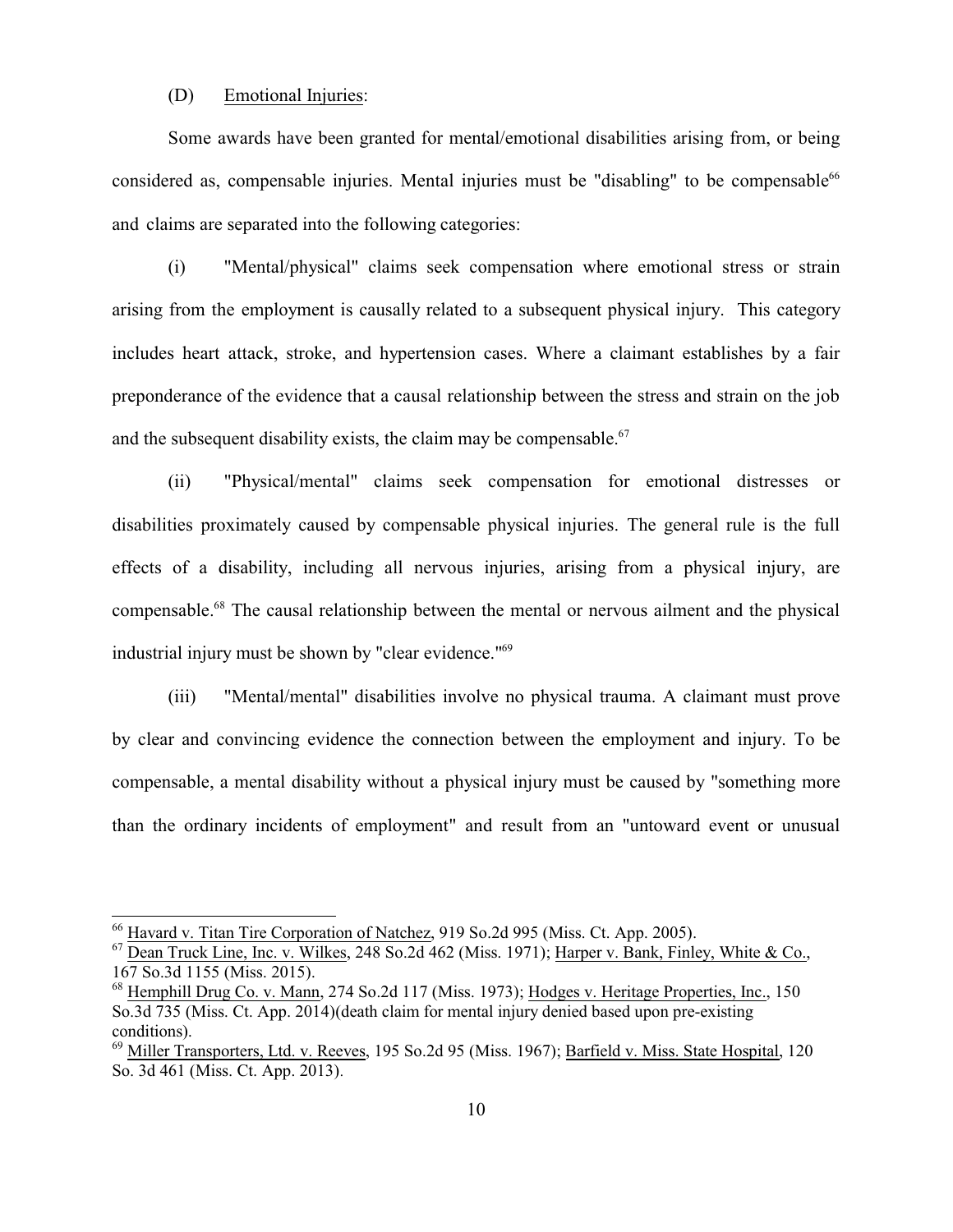occurrence."<sup>70</sup> If a claimant "experiences a series of identifiable and extraordinary stressful work connected incidents, benefits may be available."<sup>71</sup> A claim will be denied unless the claimant presents sufficient proof that the workplace stress was unusual and more than the ordinary incidents of employment.<sup>72</sup> A significant factor in the denial of a mental-mental claim is a history of pre-existing mental illness.<sup>73</sup>

#### (E) Hernia Cases:

The Act contains a special statute which addresses hernias.<sup>74</sup> Generally, for a hernia claim to be compensable, a claimant must prove (a) the descent or protrusion immediately followed a sudden effort, severe strain, or application of force to the abdominal wall, (b) severe pain in the region, (c) no descent or protrusion prior to alleged accident, (d) notice was provided within a reasonable time, and (e) medical attention was sought within five days after alleged injury.

#### **V. BENEFITS**

Awards to claimants can include compensation for disability, medical benefits, maintenance during vocational rehabilitation, death benefits, and funeral expenses.

(A) Compensation for Disability:

The amount of compensation for a claimant's disability will depend primarily upon its classification as temporary or permanent, total or partial, or scheduled or non-scheduled. Once

 $^{70}$  Smith & Sanders v. Peery, 473 So.2d 423 (Miss. 1983); Fought v. Stuart C. Irby Co., 523 So.2d 314 (Miss. 1988); Miss. Dept. of Public Safety v. Adcox, 135 So.3d 194 (Miss. Ct. App. 2014).

<sup>&</sup>lt;sup>71</sup> Smith & Sanders v. Peery, 473 So.2d 423 (Miss. 1983); Fought v. Stuart C. Irby Co., 523 So.2d 314 (Miss. 1988); Kemper National Ins. Co. v. Coleman, 812 So.2d 1119 (Miss. Ct. App. 2002).

<sup>&</sup>lt;sup>72</sup> Sibley v. Unifirst Bank, 699 So.2d 1214 (Miss. 1997); Smith v. City of Jackson, 792 So.2d 335 (Miss. Ct. App. 2001); see also, Scott Colson's Shop, Inc. v. Harris, 67 So.3d 841 (Miss. Ct. App.

<sup>2011)(</sup>claimant failed to prove pre-existing schizophrenia causally related to work injury).

<sup>&</sup>lt;sup>73</sup> Kirk v. K-Mart Corp., 838 So.2d 1007 (Miss. 2003); Meoller v. MSHS, 125 So.3d 695 (Miss. Ct. App. 2013).

<sup>74</sup> Miss. Code Ann. § 71-3-23.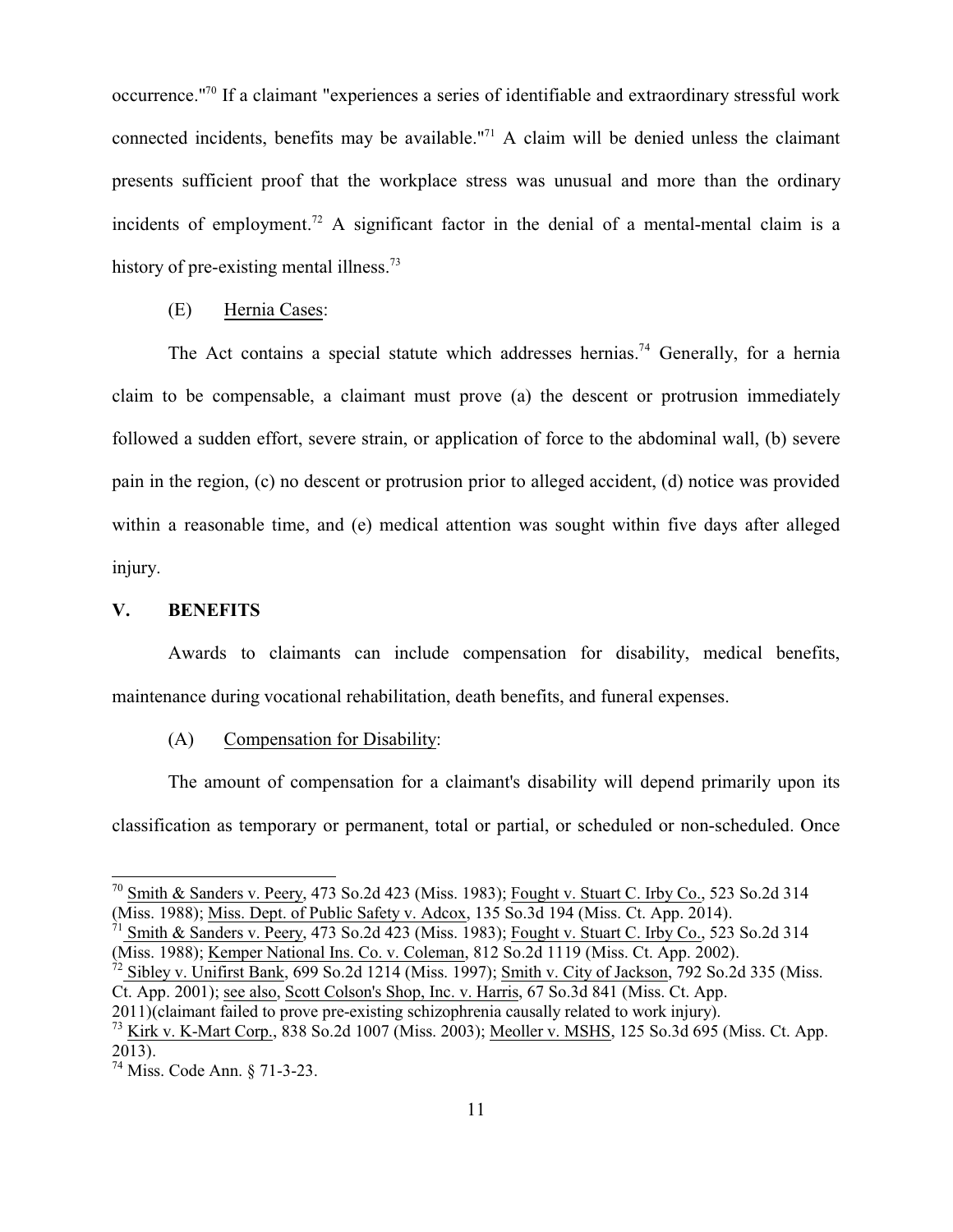this is established, a claimant may receive no less than \$25.00 per week for as long as the disability continues, except in partial dependency and disability cases, subject to the maximum benefits of the Act.<sup>75</sup> The maximum weekly compensation for disability and death is 66 2/3% of the State's average weekly wage.<sup>76</sup> While there is no minimum number of weeks that benefits must be paid, recovery may not exceed the maximum weekly compensation rate for 450 weeks.<sup>77</sup> Payments are made every 14 days.

(i) Temporary Disability Benefits are awarded from the time of injury to the date of maximum medical improvement if claimant is taken off work by a medical provider.<sup>78</sup> However, temporary total disability benefits are suspended prior to MMI where employee returns to work at the same or greater rate of pay than his average weekly wage.<sup>79</sup> Temporary total benefits are calculated based upon 66 2/3% of the claimant's average weekly wage, but not exceeding the maximum weekly rate.<sup>80</sup> Temporary partial benefits represent 66  $2/3\%$  of the difference between claimant's average weekly wage and her wage-earning capacity after the injury, subject to the previously mentioned limitations.<sup>81</sup>

Temporary total or partial benefits may be paid for the greater of the maximum of 450 weeks or the Act's maximum monetary limitation. Temporary disability benefits are not allowed for the first five days of disability; however, if the disability continues for 14 days, then benefits

<sup>75</sup> Miss. Code Ann. § 71-3-13.

<sup>76</sup> Miss. Code Ann. § 71-3-13(1).

 $^{77}$  Miss. Code Ann. § 71-3-13(2). The 2022 maximum weekly compensation for disability and death benefits is set at \$551.02, with a lifetime disability maximum cap on comprensation payments set at \$247,959.00.

<sup>&</sup>lt;sup>78</sup> Smith v. Tronox, LLC, 76 So.3d 774 (Miss Ct. App. 2011) (claimant did not provide any medical records to support her claim of temporary total disability for period she was off work due to her carpal tunnel surgery and her claim was denied).

<sup>&</sup>lt;sup>79</sup> Flowers v. Crown Cork & Seal USA, Inc., 167 So.3d 188 (Miss. 2014).

<sup>80</sup> Miss. Code Ann. § 71-3-17(b).

 $81$  Miss. Code Ann.  $\S$ § 71-3-21 & 71-3-17(b).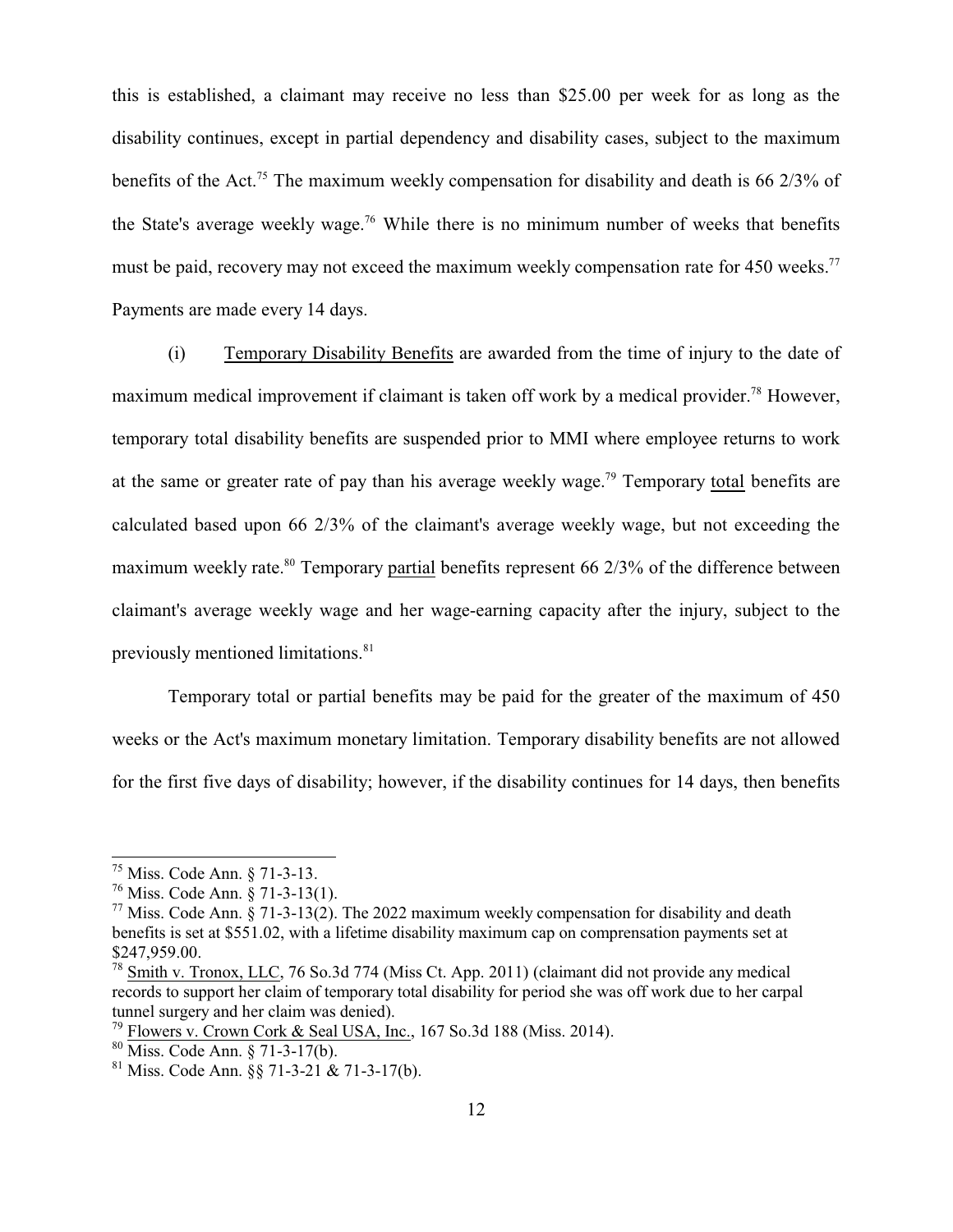are due from the first day of disability. $82$  Neither the five day nor the 14 day period must consist of consecutive days.<sup>83</sup> Temporary benefits may be suspended for the period of time a claimant refuses to comply with reasonable, relatively safe and simple medical treatments.<sup>84</sup> The Commission has suggested temporary benefits may not be suspended solely because a claimant is incarcerated.<sup>85</sup> An employee who returns to work at full pay is not entitled to temporary disability benefits from the date of termination for non-work related reasons.<sup>86</sup>

(ii) Permanent Disability Benefits are awarded once a claimant reaches maximum medical improvement.<sup>87</sup> This is generally true even though a claimant may have a period of employment after the maximum medical improvement date.<sup>88</sup> Permanent total disability benefits are 66 2/3% of a claimant's average weekly wage, subject to the maximum limitations of the Act.<sup>89</sup> Normally, permanent benefits are paid in addition to any temporary benefits previously given to a claimant.<sup>90</sup> However, the benefit limit for permanent and temporary payments combined may not exceed the statutory maximum.<sup>91</sup> Thus, a claimant may receive temporary disability benefits, partial or total, and subsequently receive 450 weeks of permanent partial benefits so long as the statutory monetary maximum is not exceeded.<sup>92</sup> Where a claimant receives temporary total disability benefits and is later adjudicated to be permanently and totally

<sup>82</sup> Miss. Code Ann. § 71-3-11.

<sup>&</sup>lt;sup>83</sup> See, Mississippi Workers' Compensation Commission General Rule 11.

<sup>&</sup>lt;sup>84</sup> Bridgeman v. North America Plastics, Inc., 769 So.2d 236 (Miss. Ct. App. 2000).

<sup>&</sup>lt;sup>85</sup> Hollinshead v. Croft Metals, Inc.-Magnolia, MWCC No. 02-197041-9470 (Full Comm'n Order, Jan. 24, 2005).

<sup>&</sup>lt;sup>86</sup> Lankford v. Rent-a-Center, Inc., 961 So.2d 774 (Miss. Ct. App. 2007).

 $87$  Miss. Code Ann.  $\S$ 71-3-17(a) and (c); Flowers v. Crown Cork & Seal USA, Inc., 167 So. 3d 188 (Miss. 2014)(award of permanent disability reversed since claimant had not attained maximum medical improvement).

<sup>&</sup>lt;sup>88</sup> See, Ainsworth v. Hackney, Inc., MWCC No. 93-08949-E-9119 (Full Comm'n Order, July 24, 1996).

<sup>89</sup> Miss. Code Ann. § 71-3-17(a).

 $90$  Dunn,  $\S$  41 at 40-41 (citing numerous cases).

 $91$  Dunn, § 41 at 41 (citing numerous cases).

<sup>&</sup>lt;sup>92</sup> Midland Shirt Co. v. Ray, 163 So.2d 251 (Miss. 1964).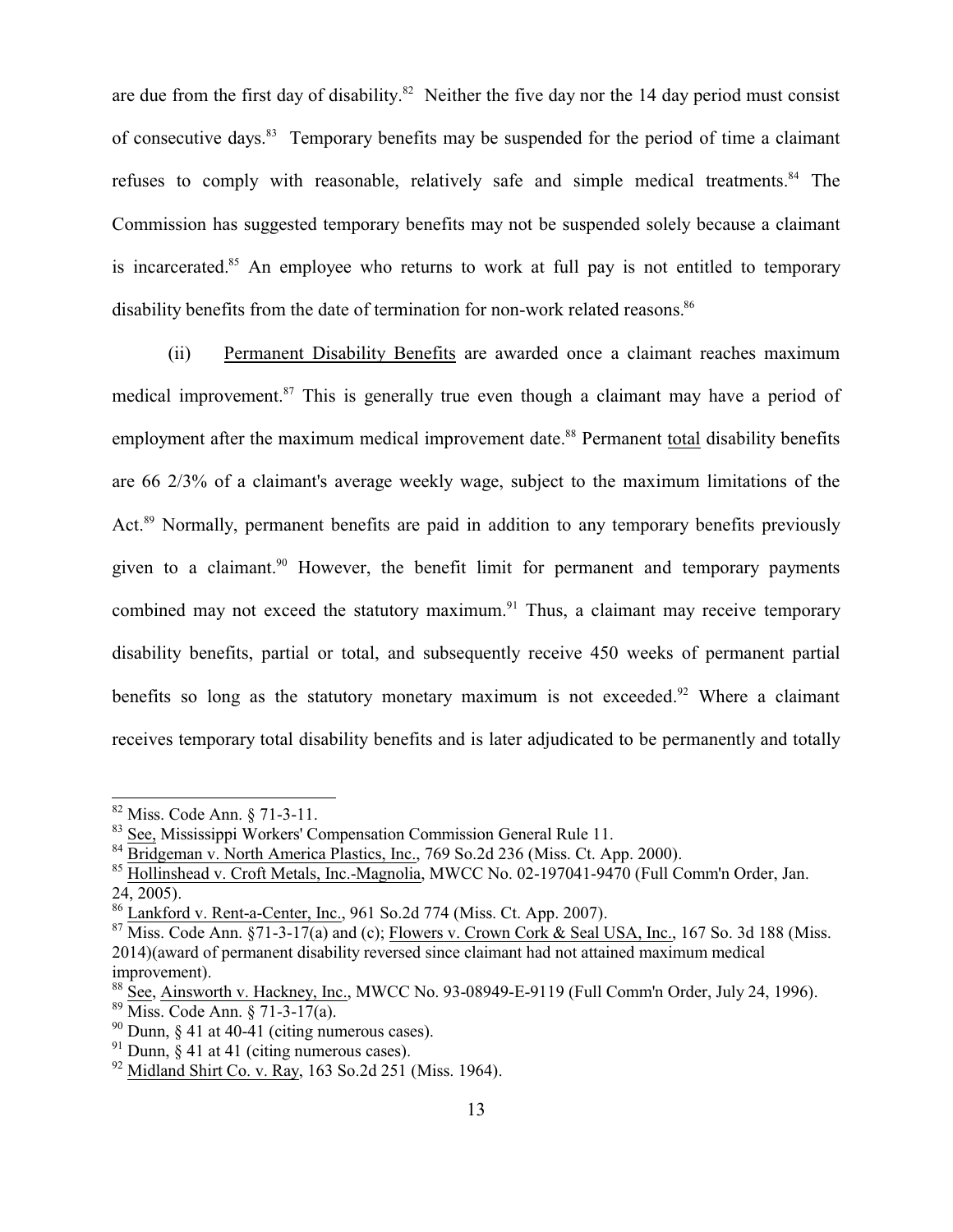disabled, the entire disability "relates back" to the beginning date when claimant was first temporarily totally disabled, and the employer/carrier are entitled to a credit for the temporary total disability so that the total permanent total disability award is limited to  $450$  weeks.<sup>93</sup> An award for permanent and total disability can be made when the injuries are for total loss of use of two scheduled members even where a claimant only requested an award for those two members.<sup>94</sup>

An award for permanent and total disability can be made even when the medical and anatomical rating is 10% and the treating physician testified that claimant was capable of performing some type of work.<sup>95</sup> The ability to earn post-injury wages, even if significantly diminished, defeats a permanent disability claim.<sup>96</sup>

Permanent partial disability benefits are divided into: scheduled and non-scheduled injuries. Scheduled claims involve actual loss, or loss of use of, body parts, members, appendages, senses, or organs as addressed by the Act.<sup>97</sup> Scheduled injuries can involve arms, legs, hands, feet, eyes, thumbs, fingers, toes, testicles, female breasts, and combinations thereof.<sup>98</sup> They can also include loss or impairment of hearing and binocular vision.<sup>99</sup> For each member or sense, a fixed number of weeks of compensation is specified for the total loss or loss

<sup>&</sup>lt;sup>93</sup> Brogdon v. Link-Belt Co., 298 So.2d 697 (Miss. 1974); Eaton Corp. v. Brown, 130 So.3d 1131 (Miss. Ct. App. 2013).

 $94$  Miss. Code Ann. § 71-3-17(a); McDonald v. I.C. Isaacs Newton Co., 879 So.2d 486 (Miss. Ct. App. 2004)(employer failed to present evidence to rebut presumption of total disability); Harris v. Stone County Bd. of Supervisors, 270 So.3d 989 (Miss. Ct. App. 2018)(claimant overcame employer's rebuttal to presumption of total disability; award of permanent and total affirmed).

 $95$  Lott v. Hudspeth Ctr, 26 So.3d 1044 (Miss. 2010)(award for permanent and total benefits set aside on appeal despite extensive job search because employee's inability to secure other employment though job search was due to economy not injury).

<sup>&</sup>lt;sup>96</sup> Hill v. Mel, Inc., 989 So.2d 969, 972 (Miss. Ct. App. 2008); <u>Parker v. Ashley Furniture Indust.</u>, 164 So.3d 1081 (Miss. Ct. App. 2015).

<sup>&</sup>lt;sup>97</sup> Miss. Code Ann. § 71-3-17(c)(1)-(24) and (26).

<sup>&</sup>lt;sup>98</sup> See e.g., Batesville Casket Co. v. Ales, 97-CC-00222-COA (Miss. Ct. App. Aug. 18, 1998)(separate awards for partial loss of use of thumb and for partial loss of use of hand).

<sup>99</sup> Miss. Code Ann. § 71-3-17(c)(17) and (20).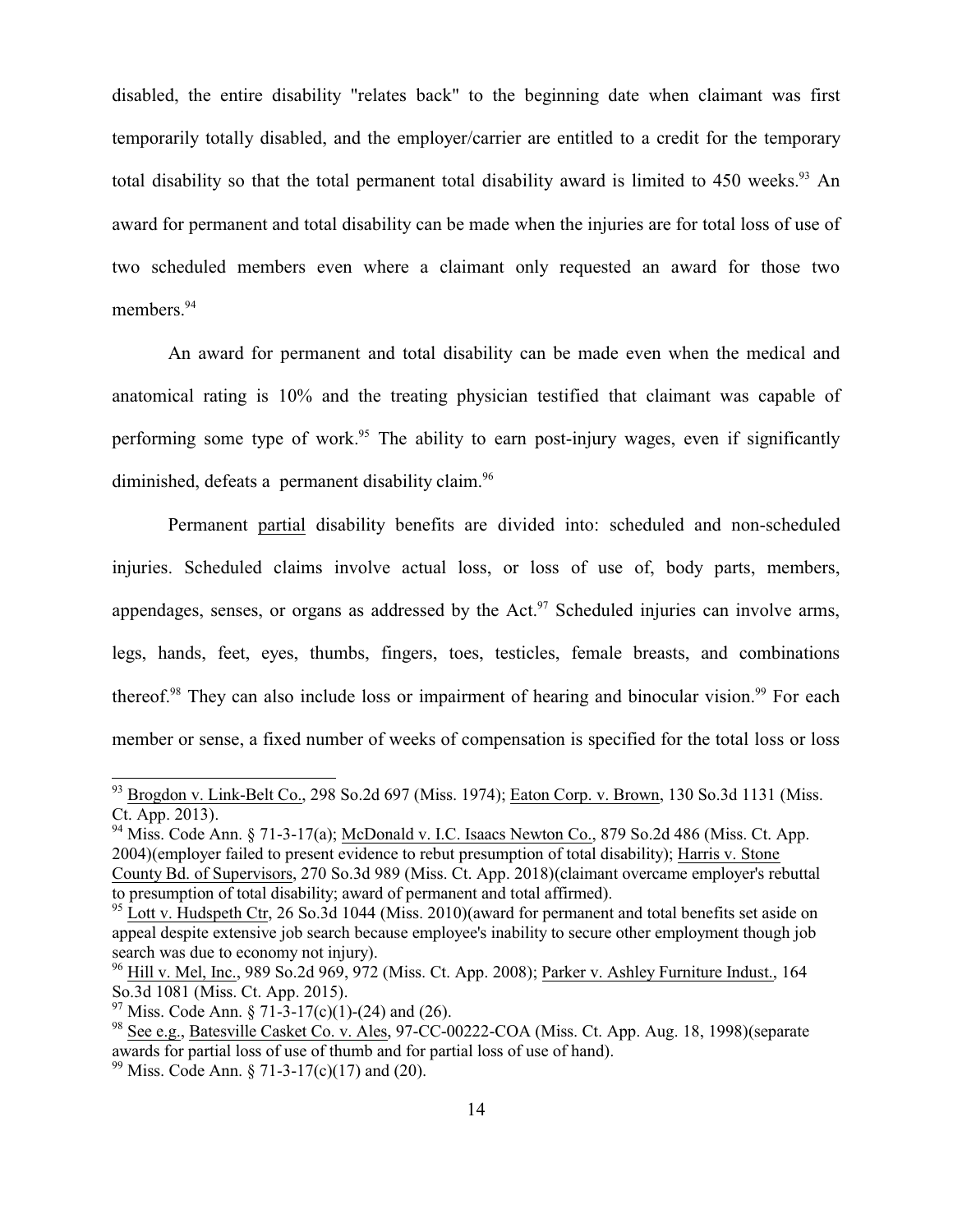of use of the member.<sup>100</sup> Permanent partial disability awards for scheduled injuries are computed by establishing a percentage of industrial loss of use or industrial disability. This percentage is always no less than the medical anatomical impairment rating assigned by the physician. If a claimant has no permanent loss of wage-earning capacity, the award will be limited to an amount based upon the medical anatomical impairment rating.<sup>101</sup>

If a claimant has a permanent industrial loss of use, then "the proper measure of compensation is dependent upon two factors: (1) the degree of functional loss of use as demonstrated by the medical evidence; and (2) the impact that the loss of function of the scheduled member has on the worker's ability to perform the normal and customary duties associated with their usual occupation."<sup>102</sup> The Commission ultimately decides the extent of loss of industrial use.<sup>103</sup> The focus for a scheduled injury is on a claimant's inability to perform the typical duties of her usual employment with employer as opposed to other employment.<sup>104</sup> Where a permanent partial disability renders a claimant unable to perform the normal and customary duties associated with their usual occupation at the time of the injury, there is a rebuttable presumption of total occupational loss of use of the member subject to other proof of claimant's ability to earn the same wages as being earned at the time of the injury.<sup>105</sup> Rebuttal

 $100$  Miss. Code Ann. § 71-3-17(c).

<sup>&</sup>lt;sup>101</sup> Walker v. Cantrell, 577 So.2d 1243 (Miss. 1991); Sampson v. MTD Prods., 225 So. 3d 541 (Miss. App. Ct. 2017)(no award for industrial lost of use where a claimant returned to work at the same rate of pay).<br><sup>102</sup> Goodlow v. Marietta-American, 919 So.2d 149 (Miss. Ct. App. 2005).

<sup>&</sup>lt;sup>103</sup> Smith v. Masonite Corp., 48 So.3d 565 Miss. Ct. App. 2010).

<sup>&</sup>lt;sup>104</sup> McCarty Farms, Inc. v. Banks, 773 So.2d 380 (Miss. 2000); RDJJ Servs. v. Rivera, 322 So.3d 500 (Miss. Ct. App. 2021)(Claimant entitled to 100% industrial loss of use based upon an 18% impairment rating to left shoulder where he was not able to return to his former (usual) employment as a chicken catcher).

<sup>&</sup>lt;sup>105</sup> McGowan v. Orleans Furniture, Inc., 586 So.2d 163 (Miss. 1991); Sanderson Farms, Inc. v. Jessie, 185 So. 3d 397 (Miss. Ct. App. 2015); but see, Wash. Cty. Bd. of Supervisors v. Smith, 2019-WC-01193- COA (Miss. Ct. App. Sept. 15, 2020)(where claimant could not return to to former position, presumption of 100% loss of use applied, which was not rebutted).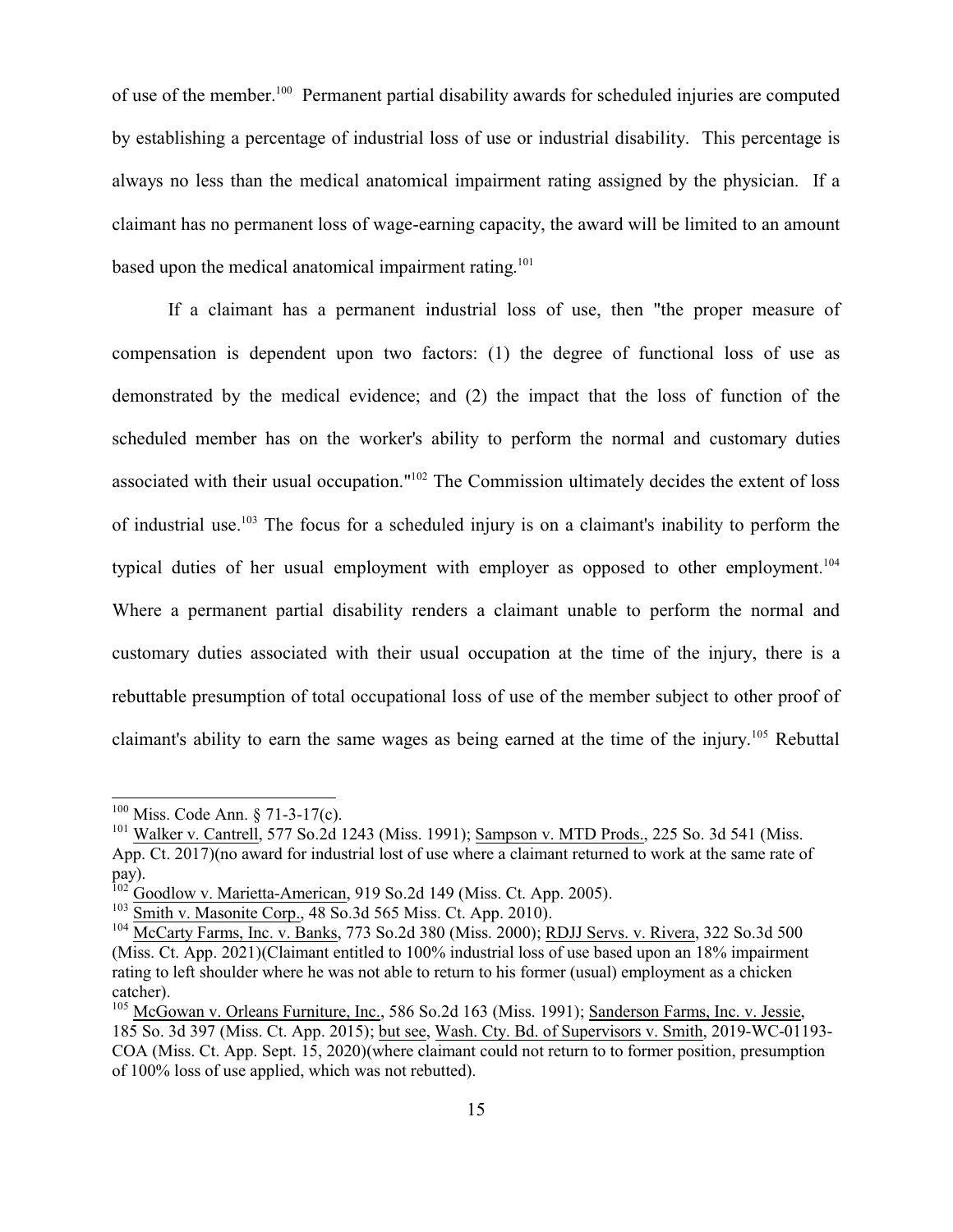evidence of usual employment is shown by all evidence concerning wage-earning capacity, including a claimant's education and training, her age, the continuance of pain, and any other related circumstances.<sup>106</sup> The Mississippi Supreme Court has affirmed a Commission decision holding that a claimant had a 100% industrial loss of use with a medical impairment rating of  $40\%$ <sup>107</sup> A claimant is always entitled to compensation for the medical or functional loss of his body part, regardless of whether the functional loss impacts his wage earning capacity.<sup>108</sup>

Permanent partial disability benefits for scheduled injuries are determined by multiplying 66 2/3% times the lower of a claimant's average weekly wage or the statutory weekly maximum times the permanent industrial disability rating (either the medical anatomical impairment rating or a percentage for industrial loss of use) times the number of weeks listed in the statutory schedule for the injury.<sup>109</sup> If a claimant can establish that she is permanently and totally disabled as a result of a scheduled injury, the claim is not limited to the schedule but must be treated as a non-scheduled injury.<sup>110</sup> If a question exists as to whether an injury is scheduled or nonscheduled, it is the effect upon a claimant's occupational capabilities which is controlling, as opposed to the point of impact upon the body.<sup>111</sup>

<sup>&</sup>lt;sup>106</sup> Meridian Professional Baseball Club v. Jensen, 828 So.2d 740 (Miss. 2002)(25% permanent partial disability to arm upheld where claimant able to return to usual duties but not able to return as semi-professional baseball player); Hathorn v. ESCO Corp., 224 So.3d 543 (Miss. Ct. App. 2016)(usual employment is broader in scope than job held at the time of the injury); Mueller Indus. v. Waits, 283 So.3d 1137 (Miss. Ct. App. 2019) (claimant not required to make work search to prove industrial loss of use).

<sup>&</sup>lt;sup>107</sup> Piggly Wiggly v. Houston, 464 So.2d 510 (Miss. 1985); McCarty Farms, Inc. v. Kelly, 811 So.2d 250 (Miss. Ct. App. 2001); Logan v. Klaussner Furniture Corp., 238 So. 3d 1134 (Miss. 2018).

<sup>&</sup>lt;sup>108</sup> Enmon Enterprises v. Snyder, 175 So.3d 541 (Miss. Ct. App. 2015).

<sup>109</sup> Miss. Code Ann. § 71-3-17.

<sup>&</sup>lt;sup>110</sup> Smith v. Jackson Construction Co., 607 So.2d 1119 (Miss. 1992); <u>see also</u>, Lott v. Hudspeth Ctr., 26 So.3d 1044 (Miss. 2010).

<sup>&</sup>lt;sup>111</sup> Alumax Extrusions, Inc. v. Wright, 737 So.2d 416 (Miss. Ct. App. 1998)(injury to rotator cuff and sternoclavicular joint is loss of use of scheduled arm); Ard v. Marshall Durbin Companies, 818 So.2d 1240 (Miss. Ct. App. 2002).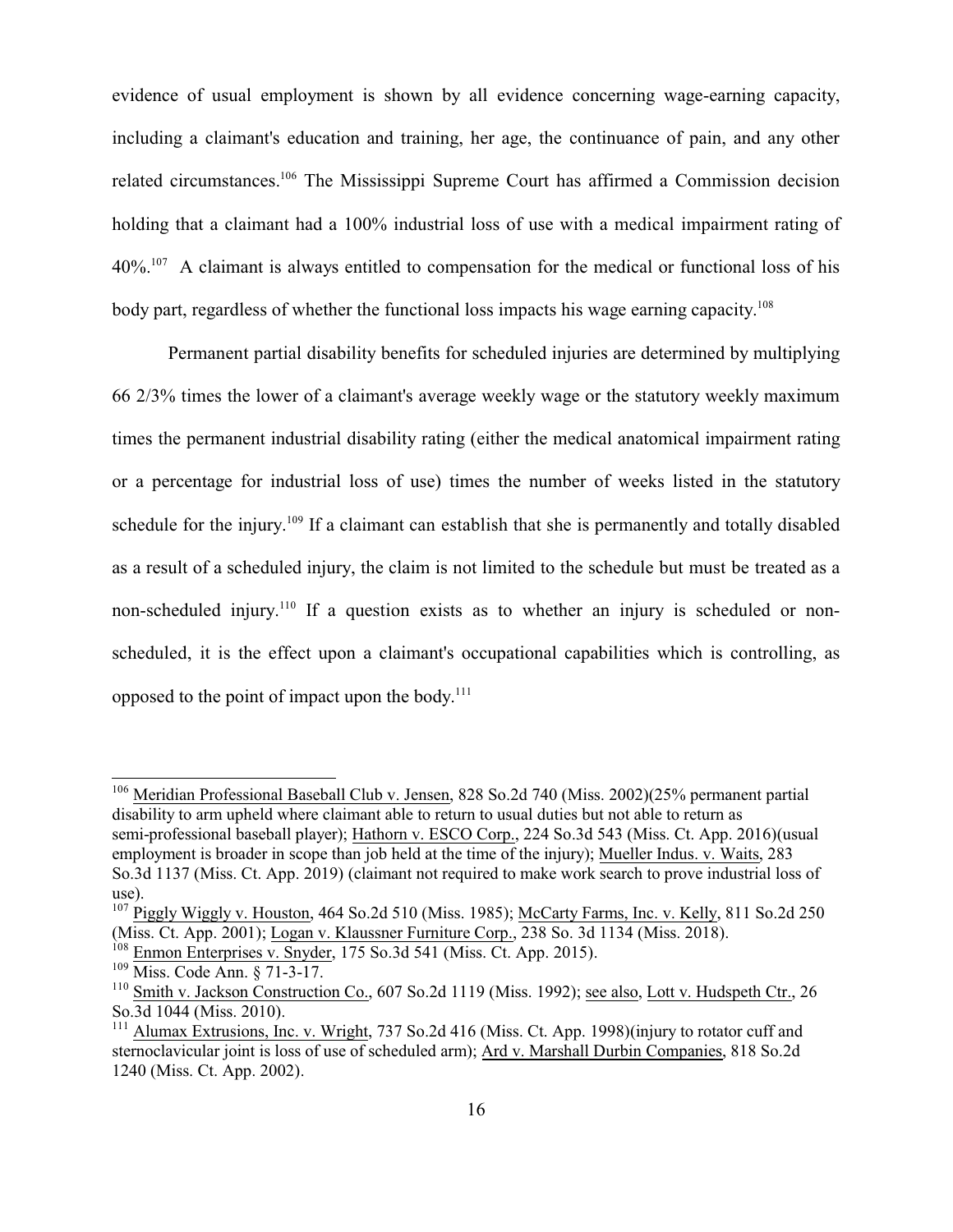To claim a partial disability, a claimant must demonstrate that, despite "reasonable" efforts, she is unable to secure other employment.<sup>112</sup> A claimant need not show that the inability to obtain other employment is due to her impairment.<sup>113</sup> Deciding what constitutes "reasonable" efforts is not easy and is based primarily on the evidence presented to the Commission which considers several factors in making a determination: economic and industrial aspects of the community; jobs available locally;<sup>114</sup> particular nature of the claimant's disability; and, the claimant's educational background, including work skills.<sup>115</sup> It is not always necessary for a claimant to perform a job search to establish a claim for permanent and total disability.<sup>116</sup>

"Non-scheduled" injuries include all other disabilities not specifically labeled by the Act as scheduled.<sup>117</sup> Most often these non-scheduled claims involve internal injuries with the most common being for various back ailments. These claims can include aggravation of cancer or hypertension. The calculation of benefits for non-scheduled injuries uses a similar formula to scheduled injuries. Benefits are determined by multiplying 66 2/3% of the difference between a claimant's average weekly wage and a claimant's wage earning capacity thereafter "in the same employment or otherwise."<sup>118</sup>

<sup>&</sup>lt;sup>112</sup> Dunn, §72.1 at 85; <u>Sardis Luggage Co. v. Wilson</u>, 374 So.2d 826 (Miss. 1979); <u>Smith v. Tronox, LLC</u>, 76 So.3d 774 (Miss. Ct. App. 2011)(claim of total industrial loss of use denied since employer was not

given opportunity to accommodate restrictions and vocational rehabilitation was not accepted).<br><sup>113</sup> Georgia Pacific Corp. v. Taplin, 586 So.2d 823 (Miss. 1991); <u>see also, Dulaney v. National Pizza Co.</u>, 733 So.2d 301 (Miss. Ct. App. 1998).

<sup>&</sup>lt;sup>114</sup> Goolsby Trucking Co., Inc. v. Alexander, 982 So.2d 1013 (Miss. Ct. App. 2008).

<sup>&</sup>lt;sup>115</sup> Georgia Pacific Corp. v. Taplin, 586 So.2d 823 (Miss. 1991); Lifestyle Furnishings v. Tollison, 985 So.2d 352 (Miss. Ct. App. 2008); Dunn §72.1 at 85 (claim for total disability rejected since job search was not reasonable).

<sup>&</sup>lt;sup>116</sup> Ameristar Casino-Vicksburg v. Rawls, 2 So.3d 675 (Miss. 2008); but see, Airtran, Inc. v. Byrd, 987 So.2d 905 (Miss. 2007)(job search required even though employee declared disabled by Social Security Administration); Howard Industries, Inc. v. Hardaway, 191 So.3d 1257 (Miss. Ct. App. 2015)(failure to perform adequate job search in scheduled injury case may be relevant, but not conclusive).

 $117$  Miss. Code Ann. § 71-3-17(c)(25).

<sup>&</sup>lt;sup>118</sup> Miss. Code Ann. § 71-3-17(c)(25).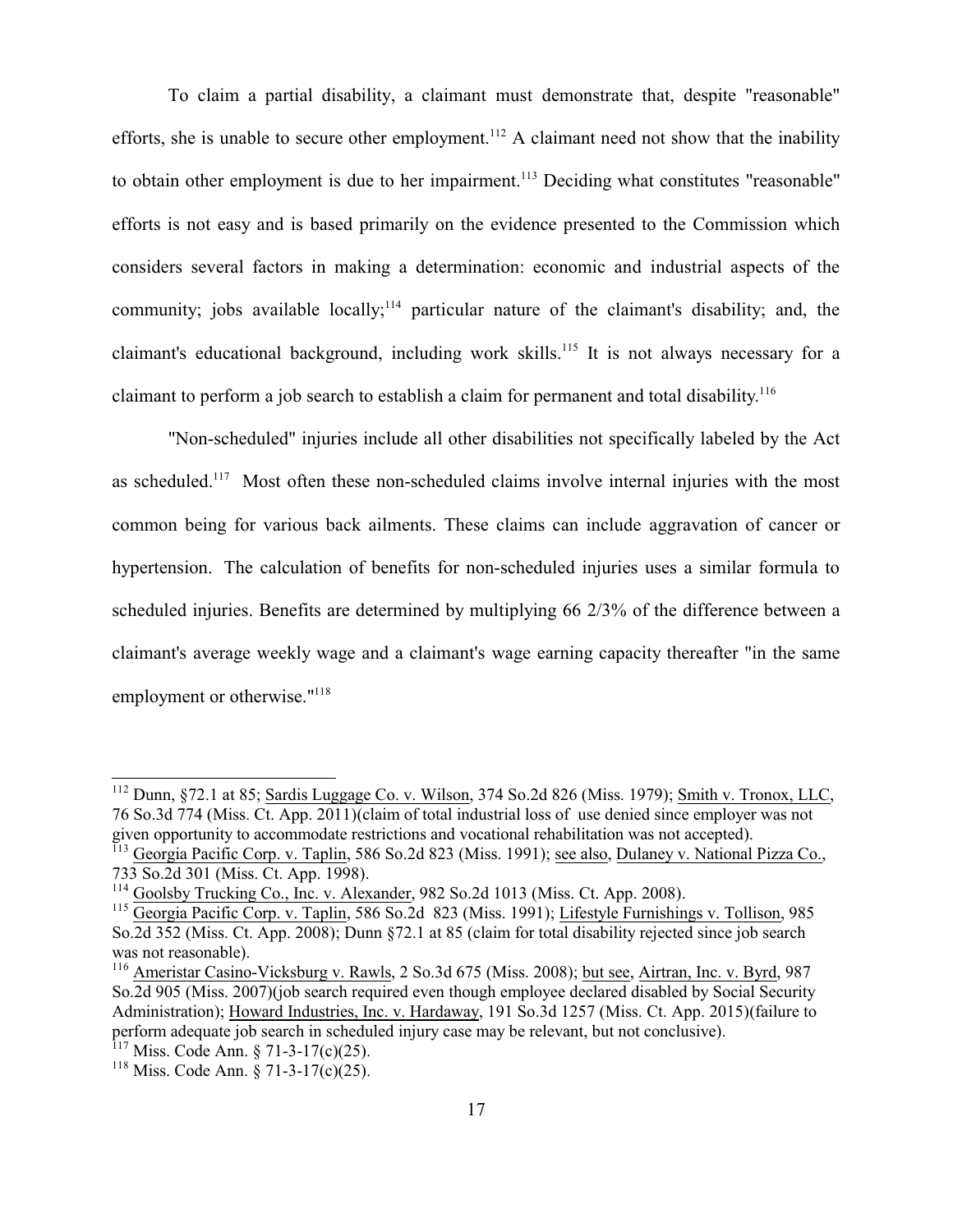It is significant that Mississippi law places little value in a medical impairment rating when evaluating a non-scheduled claim. The key is whether a claimant has a permanent loss of wage-earning capacity. Several factors must be considered: (1) increase in general wage levels, (2) increased maturity or training, (3) longer hours worked, (4) sympathy wages, (5) temporary and unpredictable character of post-injury earnings,<sup>119</sup> (6) employee's inability to work, (7) employee's failure to be hired elsewhere,<sup>120</sup> and  $(8)$  continuance of pain and other related circumstances.<sup>121</sup> If a claimant returns to her same or other employment at the same or greater rate of pay as her pre-injury earnings, there is a presumption that she does not have a permanent loss of wage-earning capacity and, therefore, is not entitled to any permanent award for the nonscheduled injury.<sup>122</sup> This is true notwithstanding the fact that the claimant has received a significant medical anatomical impairment rating.<sup>123</sup> A claimant may rebut the presumption by presenting evidence such as post-injury medical limitations,<sup>124</sup> the assistance of co-workers, or

<sup>&</sup>lt;sup>119</sup> Neshoba County General Hospital v. Howell, 999 So.2d 1295 (Miss. Ct. App. 2009).

 $120$  Lott v. Hudspeth Ctr., 26 So.3d 1044 (Miss. 2010)(claimant must show unemployability due to injury in question and not general economic conditions); Smith v. Johnston Tombigbee Furniture Manufacturing Co., 43 So.3d 1159 (Miss. Ct. App. 2010)(claimant required to show failed job search was related to work injury).

<sup>&</sup>lt;sup>121</sup> Guardian Fiberglass v. LeSueur, 751 So.2d 1201 (Miss. Ct. App. 1999); Levi Strauss v. Studaway, 930 So.2d 481 (Miss. Ct. App. 2006).

<sup>&</sup>lt;sup>122</sup> Weathersby v. Miss. Baptist Health System, Inc., 195 So. 3d 877 (Miss. Ct. App. 2016); McKenzie v. Howard Indus., 323 So.3d 520 (Miss. Ct. App. 2020)(Employer accommodated permanet restrictions at a higher rate of pay then AWW).

<sup>&</sup>lt;sup>123</sup> International Paper Co. v. Kelley, 562 So.2d 1298 (Miss. 1990); Hanson v. Dolgencorp, Inc., 150 So.3d 146 (Miss. Ct. App. 2014).

<sup>&</sup>lt;sup>124</sup> Gill v. Harrah's Entertainment, Inc., 35 So.3d 1227 (Miss. Ct. App. 2010); Nixon v. Howard Indus., 249 So.3d 1088 (Miss. Ct. App. 2018)(presumption of no loss of wage earning capacity overcome by claimant's vocational expert).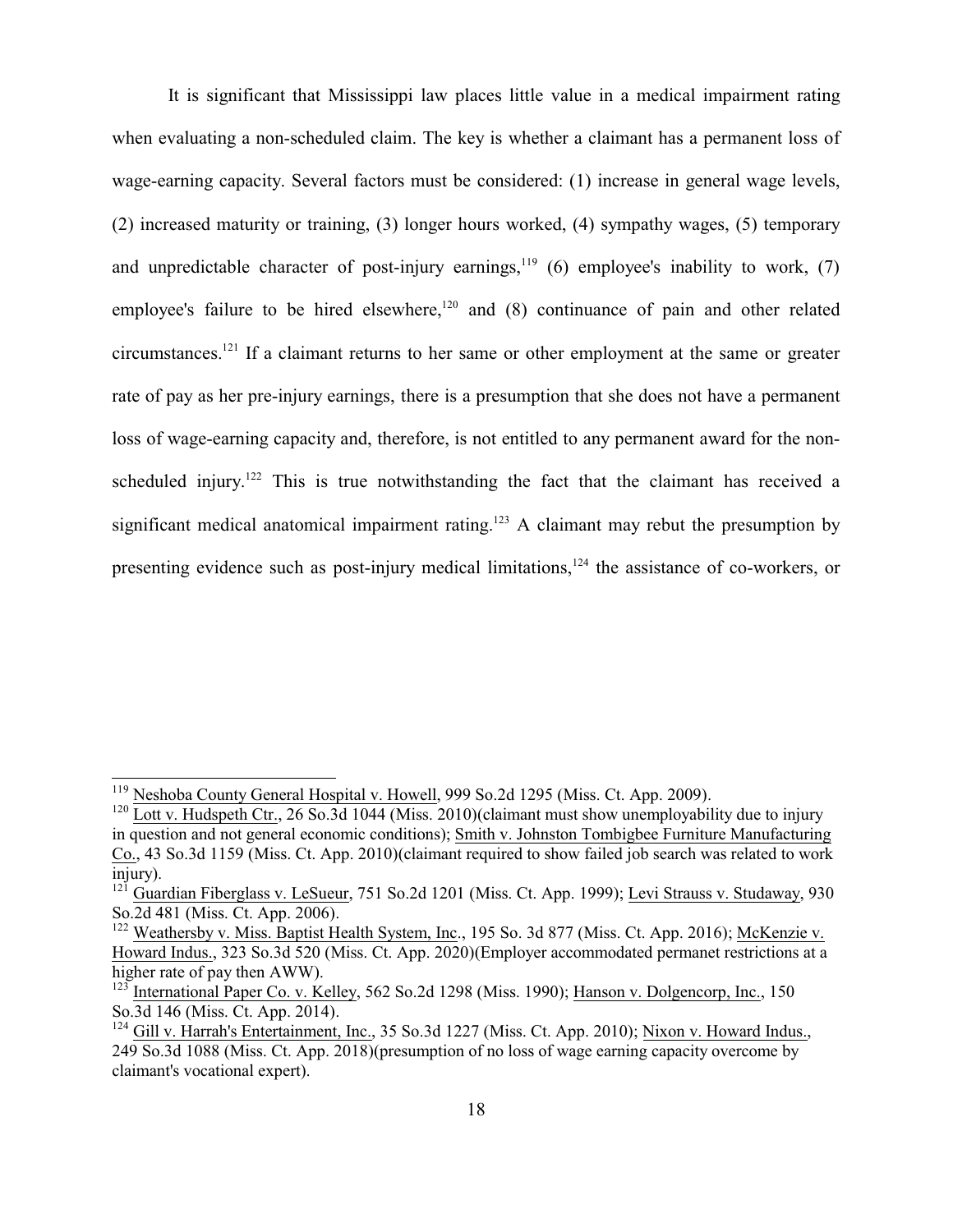cost of living increases<sup>125</sup> to explain increased wages.<sup>126</sup> If a claimant cannot put forth evidence to rebut that presumption, permanent disability benefits should not be awarded.<sup>127</sup>

The fact that a claimant returns to employment at the same or greater rate of pay does not mean she is not entitled to an award.<sup>128</sup> Whether a claimant has a permanent loss of wage-earning capacity is a subjective standard.<sup>129</sup> An employer's decision on whether to allow a claimant to return to work is the most significant factor in determining permanent loss of wage-earning capacity. <sup>130</sup> Where a claimant at maximum medical improvement reports back to her employer for work, and the employer refuses to reinstate or rehire her, then it is presumed the claimant has met her burden of showing total disability.<sup>131</sup> If an employer fails to allow a claimant to return to work at the same rate of pay performing the same or similar work, there is a presumption the claimant has a permanent loss of wage-earning capacity. <sup>132</sup> To avoid this liability, an employer must rebut the presumption with proof claimant is capable of working at the same or similar work at the same or greater rate of pay.<sup>133</sup> However, a claimant may resume regular employment

Construction Corp., 22 So.3d 1235 (Miss. Ct. App. 2009).<br><sup>130</sup> Imperial Palace Casino v. Wilson, 960 So.2d 549 (Miss. Ct. App. 2006).

<sup>&</sup>lt;sup>125</sup> Gregg v. Natchez Trace Electric Association, 64 So.3d 473 (Miss. 2011)(claimant with permanent no climbing restrictions met presumption by showing the increased wages were due to cost of living increases).

<sup>&</sup>lt;sup>126</sup> Cooper Tire & Rubber Co. v. Harris, 837 So.2d 789 (Miss. Ct. App. 2003); Wright v. University of Miss. Med. Ctr., 75 So.3d 78 (Miss. Ct. App. 2011)(permanent disability denied where claimant's postinjury wages equaled her average weekly wage).

<sup>&</sup>lt;sup>127</sup> International Paper Co. v. Kelley, 562 So.2d 1298 (Miss. 1990); Conley v. City of Jackson, 115 So.3d 908 (Miss. Ct. App. 2013).

<sup>&</sup>lt;sup>128</sup> Napier v. Franklin Manufacturing Co., 797 So.2d 1032 (Miss. Ct. App. 2001); Howard Industries, Inc. v. Robbins, 176 So.3d 113 (Miss. Ct. App. 2015).<br><sup>129</sup> University of Miss. Med. Ctr. v. Rainey, 926 So.2d 938 (Miss. Ct. App. 2006); <u>Lopez v. Zachry</u>

<sup>&</sup>lt;sup>131</sup> Marshall Durbin v. Hall, 490 So.2d 877 (Miss. 1986); Howard Industries, Inc. v. Satcher, 183 So.3d 907 (Miss. Ct. App. 2016).

<sup>&</sup>lt;sup>132</sup> Thompson v. Wells-Lamont Corp., 362 So.2d 638 (Miss. 1978); DiGrazia v. Park Place Entertainment, 914 So.2d 1232 (Miss. Ct. App. 2005); Walmart v. Cauley, 321 So. 3d 1216 (Miss. Ct. App. 2021).

<sup>&</sup>lt;sup>133</sup> Whiddon v. Southern Concrete Pumping, LLC., 114 So.3d 18 (Miss. Ct. App. 2013)(no permanent loss of wage earning capacity where vocational counselor found claimant with college degree could earn more than average weekly wage); Itta Bena Plantation III & Benchmark Ins. Co. v. Gates, 282 So.3d 721 (Miss. Ct. App. 2019)(Employer/carrier rebutted presumption of total disability with vocational expert;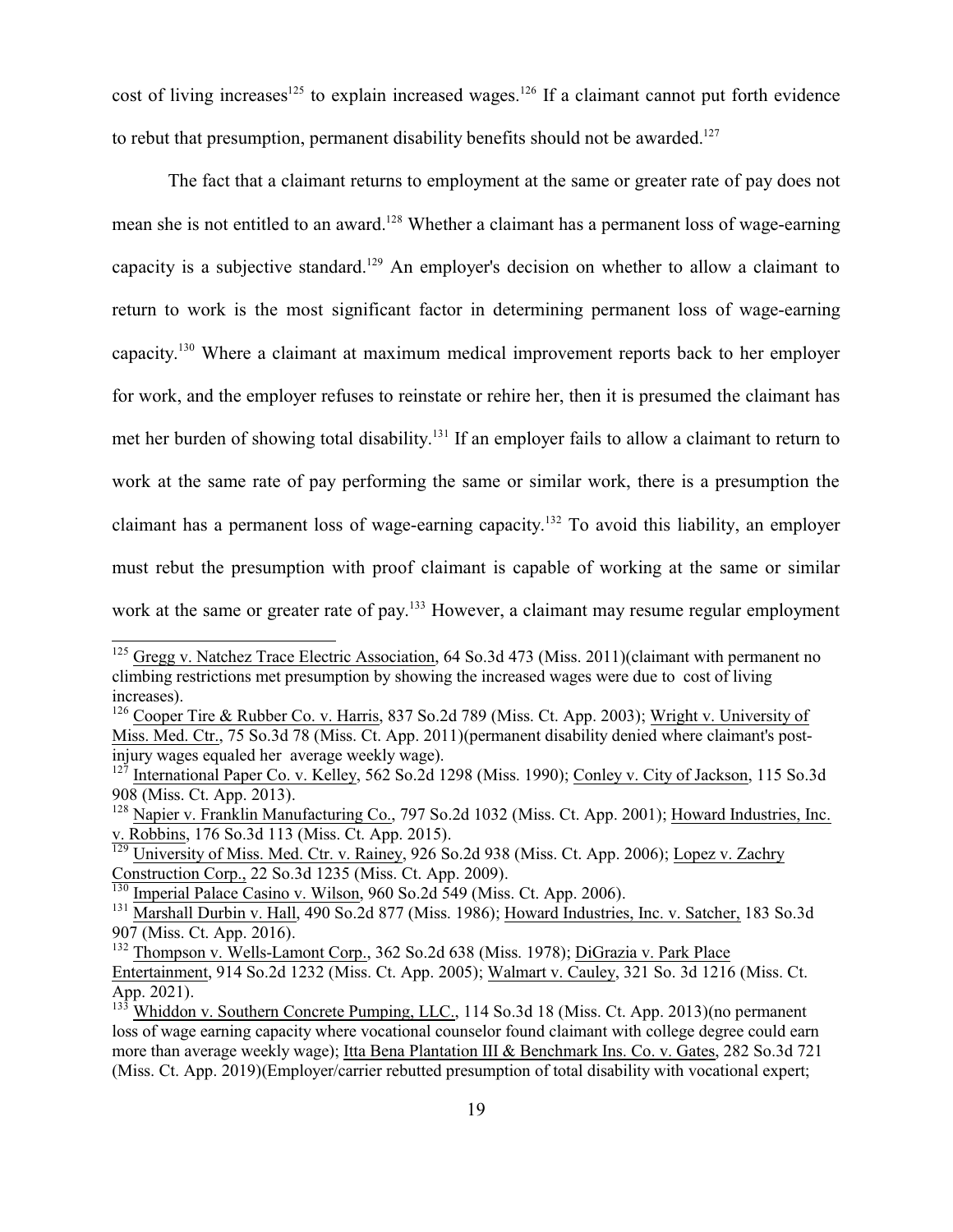and later be terminated for reasons unrelated to the impairment without a finding of a compensable injury. <sup>134</sup> Where a claimant has a scheduled injury and a non scheduled injury arising from the same work incident, a claimant may not pyramid benefits and receive in excess of the maximum weekly benefits provided by the statute during any one period.<sup>135</sup>

#### (B) Medical Benefits:

Compensation for medical expenses is a critical element to most workers' compensation claims. Potentially, there are no maximum monetary or time limits for an employer/carrier's liability. In other words, medical benefits are available for life.<sup>136</sup>

In order for a medical expense to be compensable it must be (1) reasonable; (2) necessary; (3) causally related to the claimant's employment;<sup>137</sup> and (4) otherwise come within the scope of medical benefits required to be furnished. Paying medical expenses is not optional. The Act states that the employer/carrier "shall furnish" (i.e., authorize) medical expenses meeting the above criteria.<sup>138</sup> However, the employer/carrier may suspend compensation and benefits where a claimant follows the advise of one treating physician when that advice is opposed to the advice of numerous other treating physicians.<sup>139</sup>

award of 75% loss of wage earning capacity based in part on vocational expert opinion of "loss of access" to labor market).

<sup>&</sup>lt;sup>134</sup> Alumax Extrusion, Inc. v. Wright, 737 So.2d 416 (Miss. Ct. App. 1998); U.S. Rubber Reclaiming v. Dorsey, 744 So.2d 829 (Miss. Ct. App. 1999); but see, Howard Industries Inc. v. Wheat, 295 So.3d 592 (Miss. Ct. App. 2020)(decision by Employer to terminate Claimant 6 months after return to work because of misrepresentation on old job application found to be insufficient; award for partial loss of wage earning capacity affirmed).

 $^{135}$  Walls v. Hodo Chevrolet Co., 302 So.2d 862, 867 (Miss. 1974); Tucker v. BellSouth Telecommunications, Inc., 130 So.3d 96 (Miss. Ct. App. 2013).<br><sup>136</sup> Miss. Code Ann. § 71-3-15(1).

<sup>&</sup>lt;sup>137</sup> Perez v. Howard Industries, Inc., 150 So.3d 141 (Miss. Ct. App. 2014)(shoulder condition found not to be work related).

<sup>&</sup>lt;sup>138</sup> White v. Hattiesburg Cable Co., 590 So.2d 867 (Miss. 1991) (Mississippi Supreme Court requires reasonable and necessary chiropractic expenses to be authorized under the Act).

<sup>&</sup>lt;sup>139</sup> Blackwell v. Howard Industries, 243 So.3d 774 (Miss. Ct. App. 2018).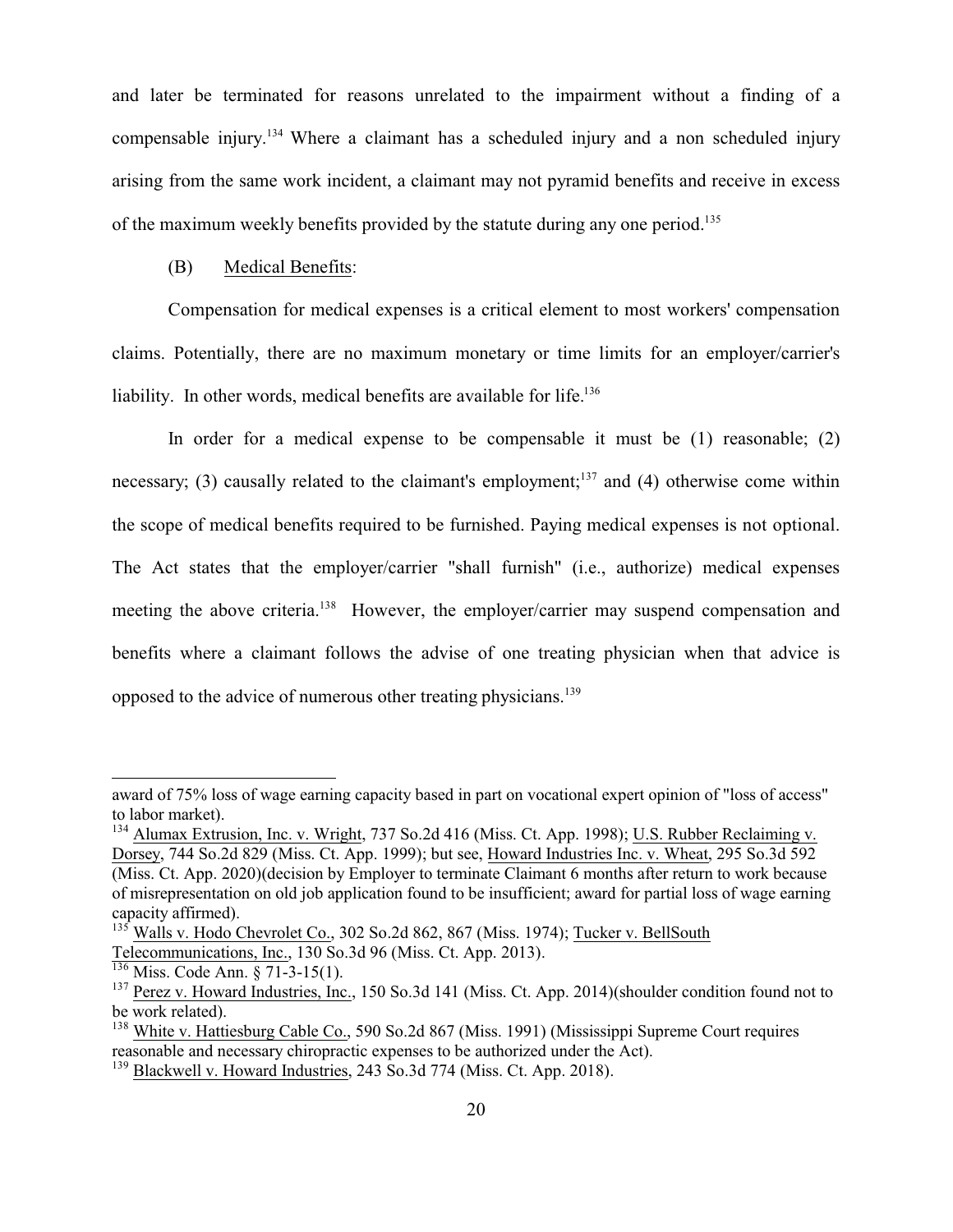Under Mississippi law, the employer/carrier has the initial right to select the physician, hospital, and other necessary care needed to treat a claimant.<sup>140</sup> The claimant may accept the services furnished by the employer or can choose her own physician.<sup>141</sup> A physician to whom the employee is referred by employer shall not contitute the employee's selection unless the employee accepts in writing the referral as his own selection.<sup>142</sup> The medical services selected by either party must be competent, "reasonably convenient" to the claimant's home or place of injury, and "reasonably suited" to the nature of the injury. 143

Beginning on or after July 1, 2012, if a claimant treats with a physician for six months or undergoes surgery for her work injury, that physician shall be deemed the claimant's selection.<sup>144</sup> A claimant's selection of physician is limited to only one treating physician who may refer claimant to only one other physician per specialty or sub-specialty,<sup>145</sup> even if the referral physician is in the same specialty as the treating physician.<sup>146</sup> Except in emergencies, any additional doctor must be authorized by the employer/carrier who is not required to pay for medical treatment where a claimant did not properly request the treatment.<sup>147</sup> If a claimant seeks treatment from a physician not authorized by the employer/carrier and the Commission bases its findings upon the physician's opinion, the employer/carrier must pay those costs.<sup>148</sup> Further, case law and the Act mandate that as long as a particular treatment is deemed "necessary and

<sup>&</sup>lt;sup>140</sup> Miss. Code Ann. § 71-3-15.

<sup>&</sup>lt;sup>141</sup> Mississippi Workers' Compensation Commission General Rule 9.

<sup>&</sup>lt;sup>142</sup> Miss. Code Ann. § 71-3-15(1).

<sup>&</sup>lt;sup>143</sup> R.C. Petroleum, Inc. v. Hernandez, 555 So.2d 1017 (Miss. 1990); <u>see</u>, Miss. Workers' Compensation Medicla Fee Schedule, VIII  $(A)$  and  $(B)$ .

<sup>&</sup>lt;sup>144</sup> Miss. Code Ann. § 71-3-15(1).

<sup>&</sup>lt;sup>145</sup> Miss. Code Ann. § 71-3-15(3).

<sup>&</sup>lt;sup>146</sup> Miller v. Johnson Controls, 138 So.3d 248 (Miss. Ct. App. 2014).

<sup>&</sup>lt;sup>147</sup> Mosby v. Farm Fresh Catfish Co., 19 So.3d 789 (Miss. Ct. App. 2009).

<sup>&</sup>lt;sup>148</sup> Jordan v. Hercules, 600 So.2d 179 (Miss. 1992); Allegrezza v. Greenville Manufacturing Co., 122 So. 3d 719 (Miss. 2013) (reimbursement for medical treatment denied where treatment found to be not reasonable or necessary for recovery).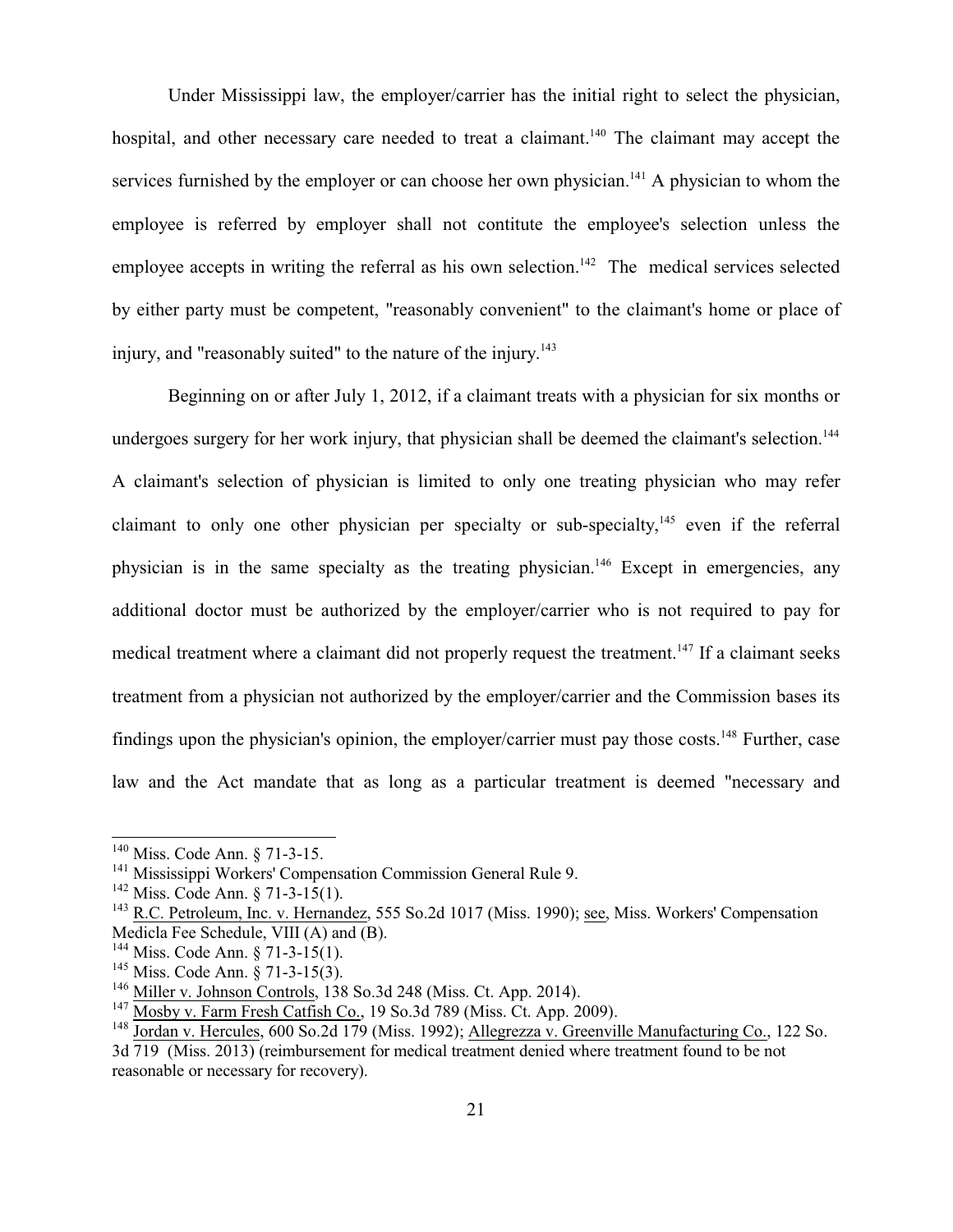reasonable" by a competent treating physician, the employer/carrier is obligated to furnish such treatment.<sup>149</sup> Thus, it is recommended that claimants be required to execute selection of physician forms upon initial treatment by a physician. The Commission rules on a case-by-case basis on disputes about these requirements and its decision is conclusive, if supported by substantial evidence.<sup>150</sup>

In 2010, the medical fee provider schedule, a cost containment system and a utilization review scheme, was amended to include most types of medical services. <sup>151</sup> Effective November 1, 2013, the Utilization Review Rules were amended to shorten deadlines for consideration of reasonableness and medical necessity of services and to require physicians licensed in Mississippi and trained in the same specialty as the requesting medical provider to consider the request. An employer/carrier will not be required to pay for medical treatment where a claimant did not properly utilize the medical fee schedule rules.<sup>152</sup>

#### (C) Maintenance for Vocational Rehabilitation:

At the Commission's discretion and direction, a claimant may receive additional compensation to undergo vocational rehabilitation. Such compensation may not exceed \$25.00 per week for more than 52 weeks for claims on or after July 1, 2012.<sup>153</sup> For claims prior to July 1, 2012, this compensation may not exceed \$10.00. While there is no current statutory obligation for an employer/carrier to provide vocational rehabilitation services, retention of vocational

<sup>&</sup>lt;sup>149</sup> Spann v. Wal-Mart Stores, Inc., 700 So.2d 308 (Miss. 1997); Hardaway Co. v. Bradley, 887 So.2d 793 (Miss. 2004).

<sup>&</sup>lt;sup>150</sup> R.C. Petroleum, Inc. v. Hernandez, 555 So.2d 1017 (Miss. 1990); Moore's Feed Store, Inc. v. Hurd, 100 So.3d 1011 (Miss. Ct. App. 2012).

<sup>&</sup>lt;sup>151</sup> See, Mississippi Workers Compensation Medical Fee Schedule (effective July 1, 2010).

<sup>&</sup>lt;sup>152</sup> Fleming Enterprises v. Henderson, 741 So.2d 309 (Miss. Ct. App. 1999)(reimbursement denied for out of state treatment where fee schedule was not followed).

<sup>&</sup>lt;sup>153</sup> Miss. Code Ann. § 71-3-19.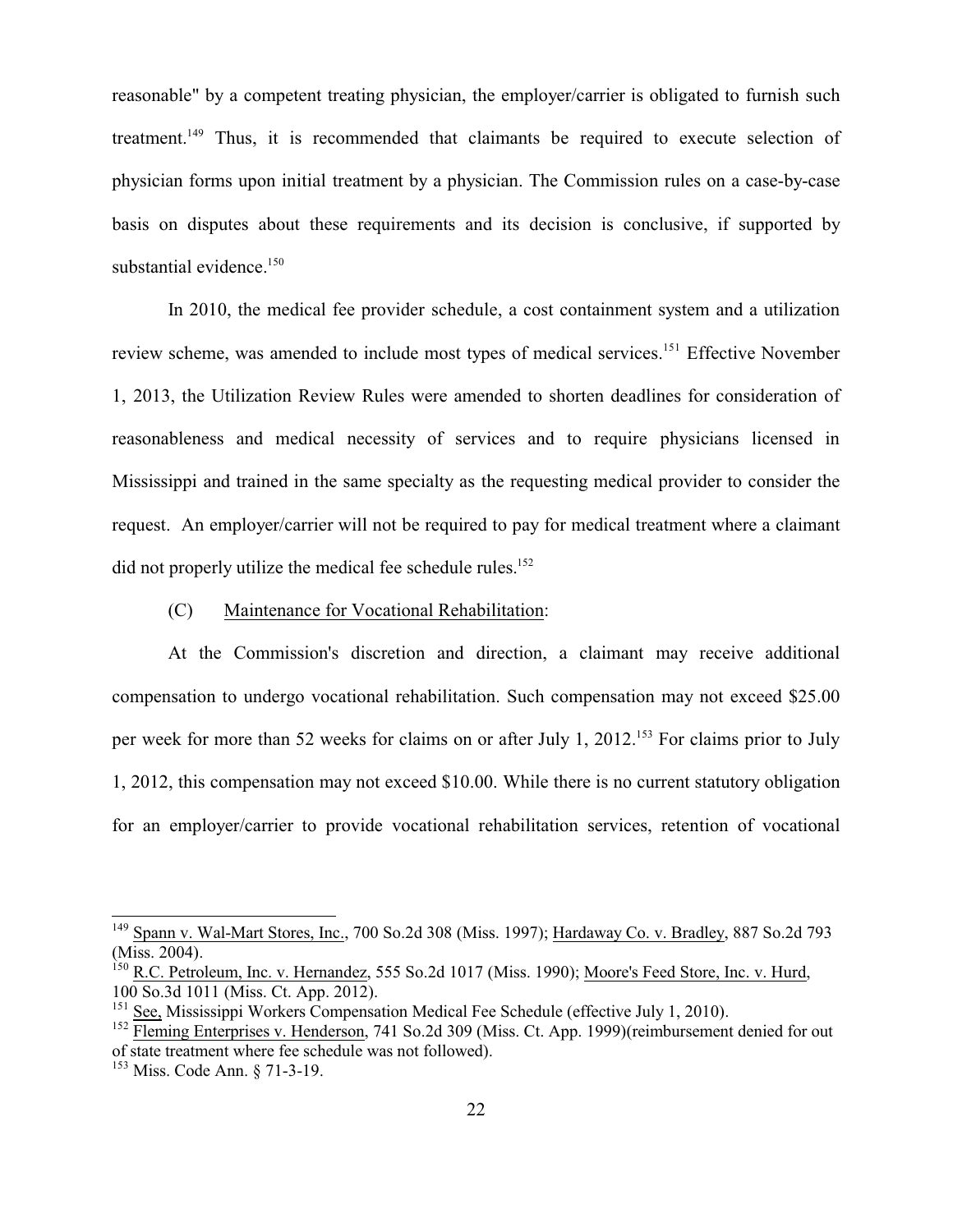rehabilitation professionals is often recommended in the interest of both the claimant and employer/carrier.

#### (D) Death Benefits:

The Act provides several forms of benefits in the event of a compensable death claim. These include an initial lump sum benefit to the surviving spouse, an amount for reasonable funeral expenses subject to a statutory limitation, and a weekly benefit for certain family members who were dependents of the deceased employee as of the time of death.<sup>154</sup> Possible beneficiaries are spouses, children, grandchildren, brothers and sisters, parents, and grandparents.<sup>155</sup> Certain beneficiaries are preferred over others and benefits are subject to the maximum limitations of the Act.<sup>156</sup> The Act should be carefully reviewed before any benefits are paid. Although some presumptions apply, the burden of proof is on the beneficiary to prove entitlement to death benefits.<sup>157</sup>

#### (E) Other Benefits and Credits:

Claimants are not allowed to receive double compensation or duplicate payments, even if an employer mistakenly makes payments. Where the payments of wages or other monies are intended to be in lieu of compensation,<sup>158</sup> they will be deducted from the claimant's final award. There are exceptions to this rule where it affirmatively appears the payment by the employer was a donation, gratuity, or benevolent in nature, rather than a substitute for compensation,<sup>159</sup> or where a claimant was entitled to the salary received based on her past service to the employer.<sup>160</sup>

<sup>154</sup> Miss. Code Ann. 71-3-25.

<sup>155</sup> Miss. Code Ann. § 71-3-25.

<sup>156</sup> Dunn, §§ 197-228 at 247-82.

<sup>&</sup>lt;sup>157</sup> Union Camp, Inc. v. Dependents of McCall, 426 So.2d 796 (Miss. 1983); Descendants of Gilmer v. Nolan Sistrunk Trucking, Inc., 892 So.2d 825 (Miss. Ct. App. 2004).<br><sup>158</sup> Price v. Omnova Solutions, Inc., 17 So.3d 104 (Miss. Ct. App. 2009).

<sup>&</sup>lt;sup>159</sup> City of Kosciusko v. Graham, 419 So.2d 1005 (Miss. 1982).

<sup>&</sup>lt;sup>160</sup> Pet, Inc., Dairy Division v. Roberson, 329 So.2d 516 (Miss. 1976).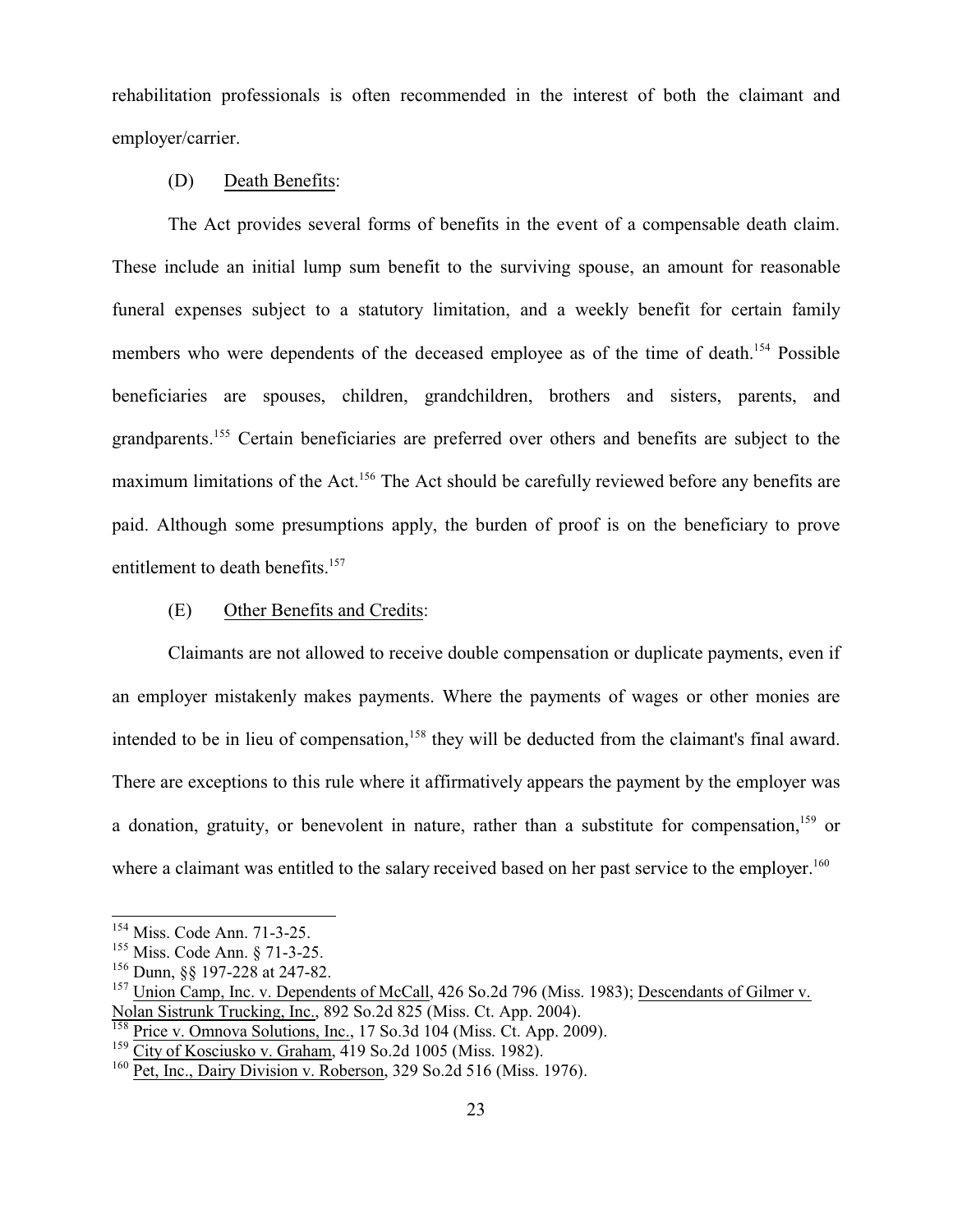Employers may also receive credit for payments made by voluntary pension plans, provided the plan is funded solely by the employer.<sup>161</sup> The credit is limited to the weekly amount of workers' compensation benefits that the employer would be obligated to pay.<sup>162</sup> No credit will be allowed for payments made by collateral sources where a claimant, directly or indirectly, earned or paid for the benefit.<sup>163</sup> Such non-credited sources include a claimant's or employer's health or disability plan<sup>164</sup> and an employee-funded pension plan.<sup>165</sup> The Act provides that the compensation carrier, after notice, must reimburse medical benefits paid by the employer or claimant's health, accident, or other insurance company. 166

If maximum medical improvement is reached before the hearing and subsequent order by the Administrative Law Judge, and the carrier or employer continues to pay compensation, then credit for excess payments shall be allowed in future payments.<sup>167</sup> Although, if an employer/carrier makes payments in excess of the final award, no repayment by the claimant can be compelled.<sup>168</sup> A Court of Appeals decision held that an employer/carrier could not receive a credit toward temporary total benefits for the time a claimant actually received unemployment benefits.<sup>169</sup> It is always prudent for the employer and/or carrier to investigate the availability of a credit when it is learned that a claimant has received payments from another source while she is eligible for workers' compensation benefits.

<sup>&</sup>lt;sup>161</sup> Western Electric, Inc. v. Ferguson, 371 So.2d 864 (Miss. 1979).

<sup>&</sup>lt;sup>162</sup> South Central Bell Telephone v. Aiden, 474 So.2d 584 (Miss. 1985).

<sup>&</sup>lt;sup>163</sup> Dunn, § 45.2 at 33 (Supp. 1990).

<sup>&</sup>lt;sup>164</sup> Bowen v. Magic Mart of Corinth, 441 So.2d 548 (Miss. 1983); White v. Jordan, 11 So.3d 755 (Miss. Ct. App. 2008).

<sup>&</sup>lt;sup>165</sup> Western Electric, Inc. v. Ferguson, 371 So.2d 864 (Miss. 1979).

<sup>166</sup> Miss. Code Ann. § 71-3-15(7).

<sup>&</sup>lt;sup>167</sup> Pet, Inc., Dairy Division v. Roberson, 329 So.2d 516 (Miss. 1976).

<sup>168</sup> Miss. Code Ann. § 71-3-7(d).

<sup>&</sup>lt;sup>169</sup> Mobile Medic Ambulance Service, Inc. v. Washington, 687 So.2d 781 (Miss. Ct. App. 1996).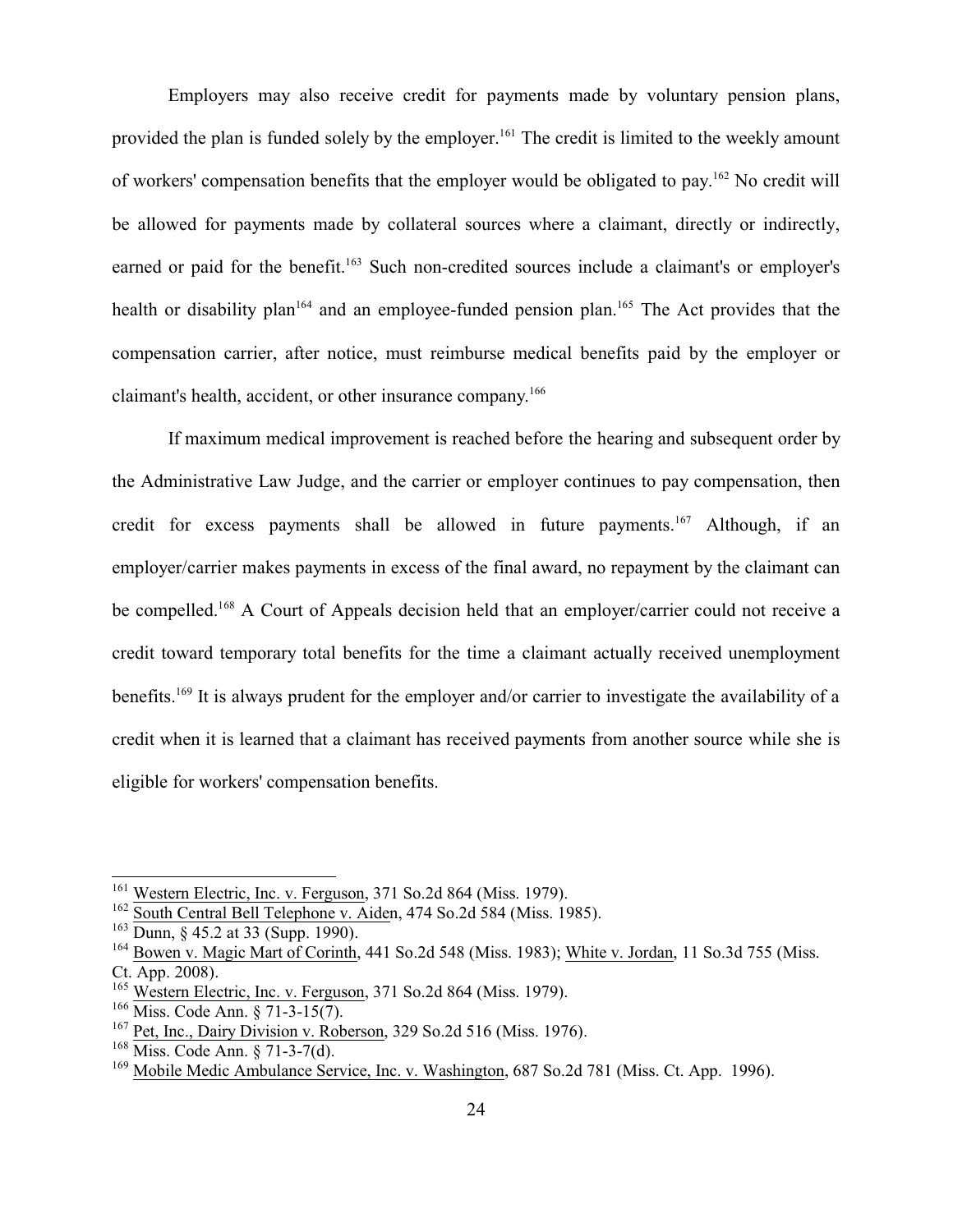#### (F) Penalties and Interest:

The Act provides that an employer/carrier must file a notice of controversion within 14 days after receiving notice of an injury or risk the imposition of a mandatory 10 percent penalty<sup>170</sup> upon each installment of compensation not paid.<sup>171</sup> The employer/carrier must also file a Form B-3 (Initial Report of Injury) with the Commission along with any medical reports received and a summary of reasons why the claim is being controverted.<sup>172</sup> This interpretation of the penalty provision as mandatory has bad faith implications since the Court has arguably placed an affirmative duty upon every employer/carrier to either accept or controvert a claim.

The Act further provides a 20% penalty on all awards if not paid within 14 days after becoming due or if an appeal is not filed.<sup>173</sup> The Commission has determined this statute has no application to an Order authorizing lump sum payments or approving the settlement of a claim of compensation in a lump sum.<sup>174</sup> A \$100.00 penalty may also be assessed if a final report of payment (Form B-31) is not filed within 30 days from the date of the final payment.<sup>175</sup> Additionally, the Act provides that interest at the legal rate is due from the date of an award. Under certain circumstances, pre-award interest may be assessed from the date the claim is first controverted by a claimant.<sup>176</sup>

<sup>&</sup>lt;sup>170</sup> Lanterman v. Roadway Express Inc., 608 So.2d 1340 (Miss. 1992)(statutory provision allowing penalty to be excused if failure results from conditions over which employer has no control is to be narrowly interpreted).

<sup>&</sup>lt;sup>171</sup> Miss. Code Ann. § 71-3-37(5).

<sup>&</sup>lt;sup>172</sup> MWCC Procedural Rule 2; Miss. Code Ann. § 71-3-37(4).

<sup>&</sup>lt;sup>173</sup> Miss. Code Ann. § 71-3-37(6).

<sup>&</sup>lt;sup>174</sup> Ricky Bolan Estate v. Turner Supply, MWCC No. 93-0781-E-8763 (Full Comm'n Order, Jan. 26, 1995).

<sup>&</sup>lt;sup>175</sup> Miss. Code Ann. § 71-3-37(7).

<sup>&</sup>lt;sup>176</sup> Miss. Code Ann. § 75-17-7; <u>see also, Lanterman v. Roadway Express Inc.</u>, 608 So.2d 1340 (Miss. 1992).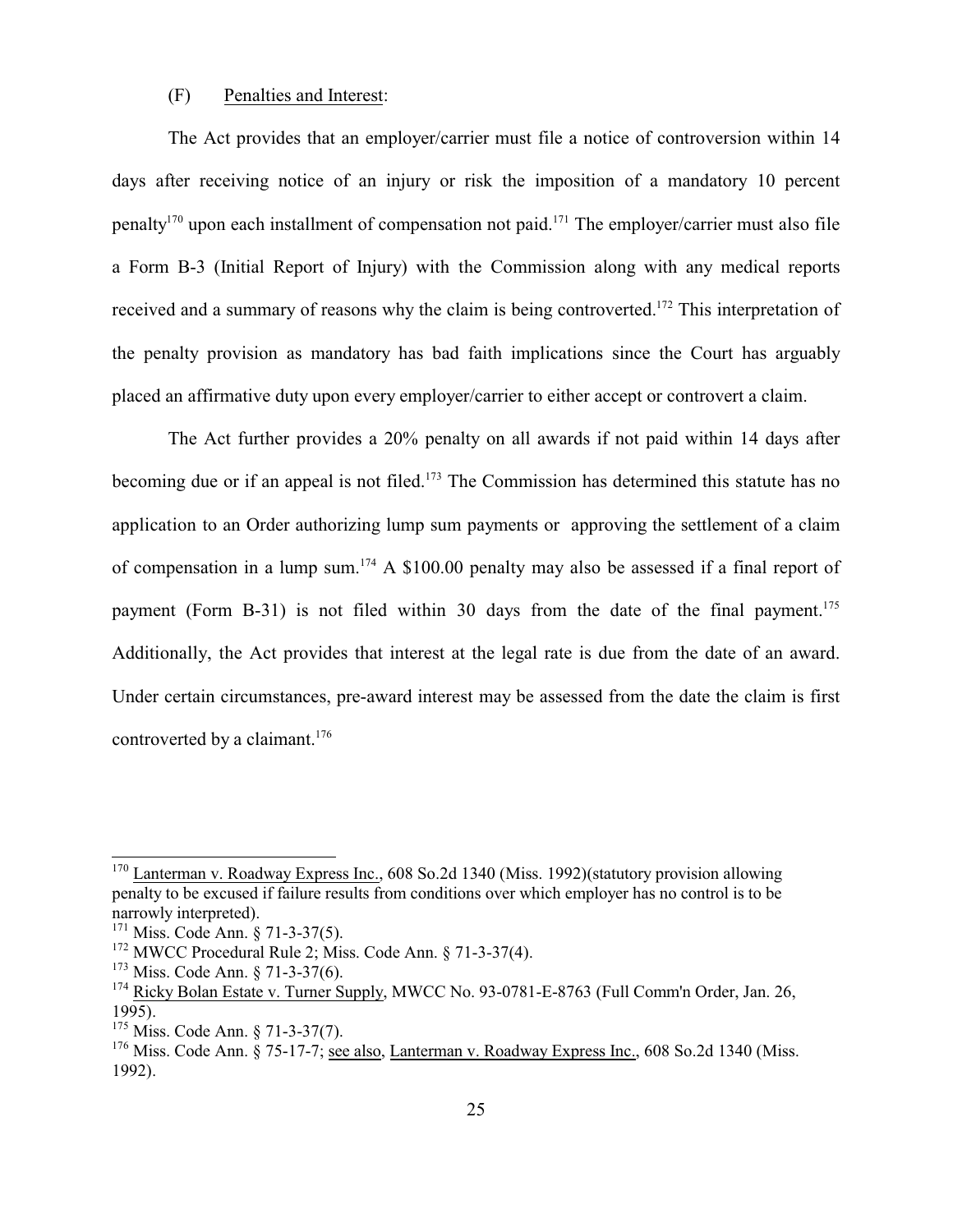#### **VI. DEFENSES AND WAYS TO REDUCE LIABILITY**

A variety of affirmative defenses are available to employers and carriers to minimize or to completely avoid liability for an otherwise compensable injury. An employer/carrier has the burden of going forward with all of these defenses.

#### (A) Jurisdiction:

Because of our federal system of government, compensation claims may arise under the concurrent jurisdiction of two states or between a state and the federal government. A careful review of a claimant's status, duties, and the circumstances of the injury may determine where and how the claim should be brought.

Claims filed in other jurisdictions may or may not bar a subsequent claim in Mississippi.<sup>177</sup> Transportation and maritime employment are covered under federal law, not the Act.<sup>178</sup> A subsequent claim is barred in Mississippi if the act in the state where the first claim is brought provides that its award shall be exclusive.<sup>179</sup> If allowed, a subsequent award may be subject to a credit in favor of the employer/carrier in the state where the original award was obtained.<sup>180</sup> A Mississippi resident hired and injured in other states may not invoke the jurisdiction of the Commission. $181$ 

In addition, only those employers with five or more employees are subject to the Act. A sole proprietor, partner, and certain employees with ownership interests can "opt out" of

<sup>178</sup> Miss. Code Ann. §71-3-5; <u>see also, Valley Towing Co. v. Allen</u>, 109 So.2d 538 (Miss. 1959)(state claim dismissed since claimant alleges Jones Act seaman status); Kimbrough v. Fowler's Pressure Washing, LLC, et al, 170 So.3d 609 (Miss. Ct. App. 2015).

<sup>&</sup>lt;sup>177</sup> Thomas v. Washington Gas Light Co., 448 U.S. 261 (1980).

<sup>&</sup>lt;sup>179</sup> Harrison Co. v. Norton, 146 So.2d 327 (Miss. 1962).

 $^{180}$  Southland Supply Co., Inc. v. Patrick, 397 So.2d 77, 79 (Miss. 1981).

<sup>&</sup>lt;sup>181</sup> Rice v. Burlington Motor Carriers, Inc., 839 So.2d 602 (Miss. Ct. App. 2003); <u>see also, Williams v.</u> Mattress Direct, 120 So.3d 439 (Miss. Ct. App. 2013)(Louisiana resident employed by a Louisiana employer injured in Mississippi may elect Louisiana law to control); Stewart v. Dynamic Environmental Services, LLC, 245 So. 3d 543 (Miss. Ct. App. 2018)(Mississippi resident hired, employed, and injured in Texas lacks jusrisdiction in Mississippi).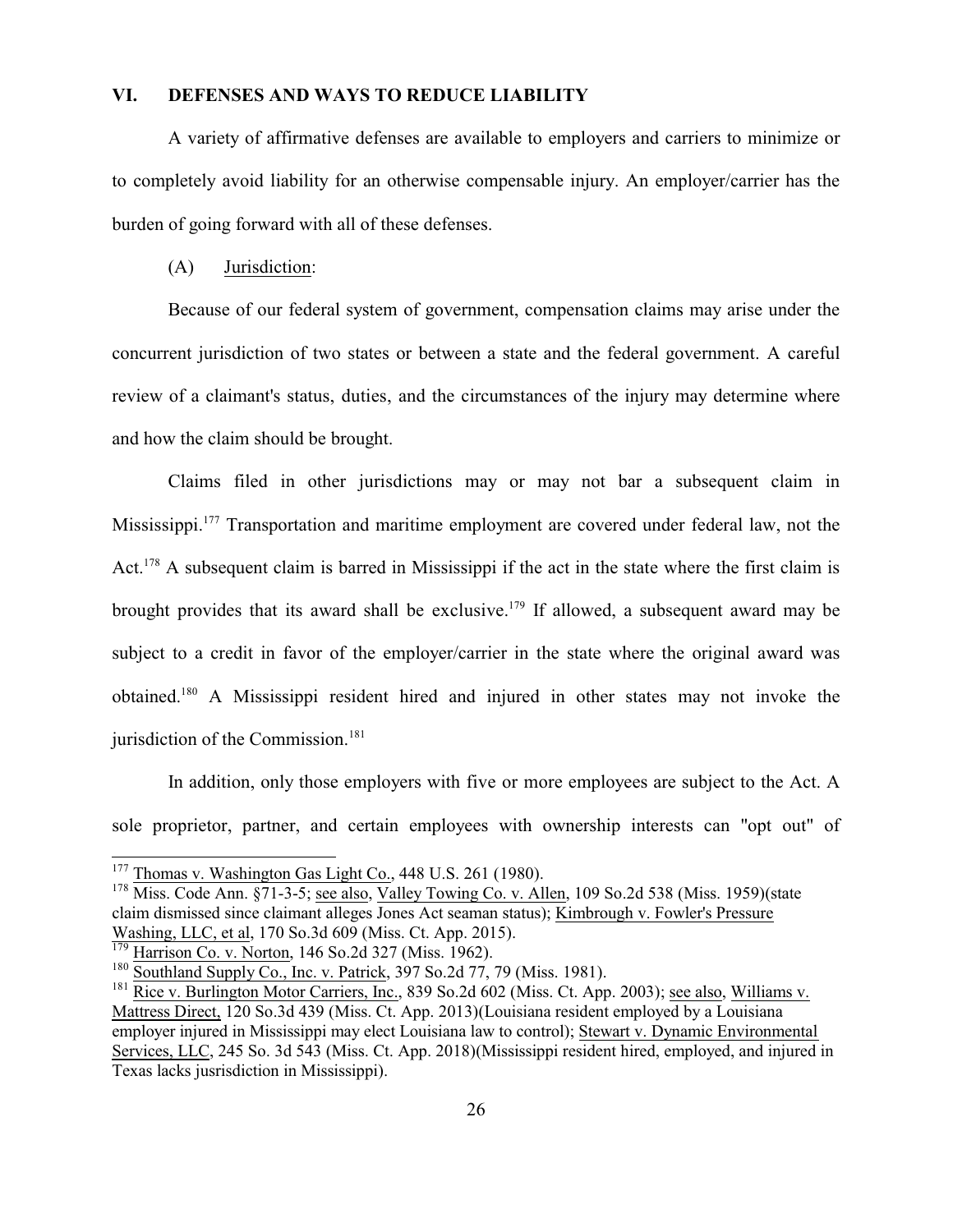coverage and are not counted for purposes of reaching the mandatory number of workers.<sup>182</sup> This issue can create a serious dilemma for an employer with less than five employees since it may not be protected by the exclusiveness of remedy provided by the Act and may be exposed to general tort liability.<sup>183</sup> Farm laborers may also be exempted under the Act.<sup>184</sup>

#### (B) Apportionment:

Under the Act, the doctrine of apportionment serves to proportionately reduce liability for permanent disability benefits by the amount which a pre-existing condition contributes to the disability of a claimant following a compensable injury.<sup>185</sup>

To have an award apportioned in its favor, an employer/carrier must establish that (1) there was a pre-existing physical handicap, disease or lesion; (2) it is supported by medical findings; and  $(3)$  it is a material contributing factor in the results following the injury.<sup>186</sup> If these conditions are met, the compensation otherwise payable can be reduced by the proportion the pre-existing condition contributed to the injury.<sup>187</sup> In claims arising before July 1, 2012, the preexisting condition had to materially contribute to the disability following the injury and had to be "occupationally disabling" for apportionment to be applicable.<sup>188</sup> For claims on or after July 1,

<sup>&</sup>lt;sup>182</sup> Concert Systems USA, Inc. v. Weaver, 33 So.3d 1186 (Miss. Ct. App. 2005)(paid officers can be employees); Harper v. Banks, Finley, White & Co. of Miss., P.C., 167 So. 3d 1155 (Miss. 2015)(Court found jurisdiction since employer did not opt out in writing); see also, Southeastern Auto Broker v. Graves, 210 So. 3d 1012 (Miss. Ct. App. 2015)(jurisdictional coverage; all employees included where three entities operated essentially as one.

<sup>&</sup>lt;sup>183</sup> Miss. Code Ann. §71-3-5.

<sup>&</sup>lt;sup>184</sup> Bradford Seafood Co. v. Alexander, 785 So.2d 321 (Miss. Ct. App. 2001)(oyster shuckers not entitled to exemption); Yates v. Triple D. Inc., 295 So.3d 586 (Miss. Ct. App. 2020).

<sup>185</sup> Miss. Code Ann. § 71-3-7.

<sup>&</sup>lt;sup>186</sup> Delta Drilling Co. v. Cannette, 489 So.2d 1378 (Miss. 1986).

<sup>&</sup>lt;sup>187</sup> Delta Drilling Co. v. Cannette, 489 So.2d 1378 (Miss. 1986); Harper v. Banks, Finley, White & Co., 167 So. 3d 1155 (Miss. 2015)(Court apportioned death award for stroke due to aggrevation of preexisting high blood pressure.)

<sup>&</sup>lt;sup>188</sup> Stuart's Inc. v. Brown, 543 So.2d 649 (Miss. 1989); but see, Peco Foods of Mississippi, Inc. v. Keyes, 820 So.2d 775 (Miss. Ct. App. 2002)(apportionment denied where insufficient evidence of occupational disability prior to injury).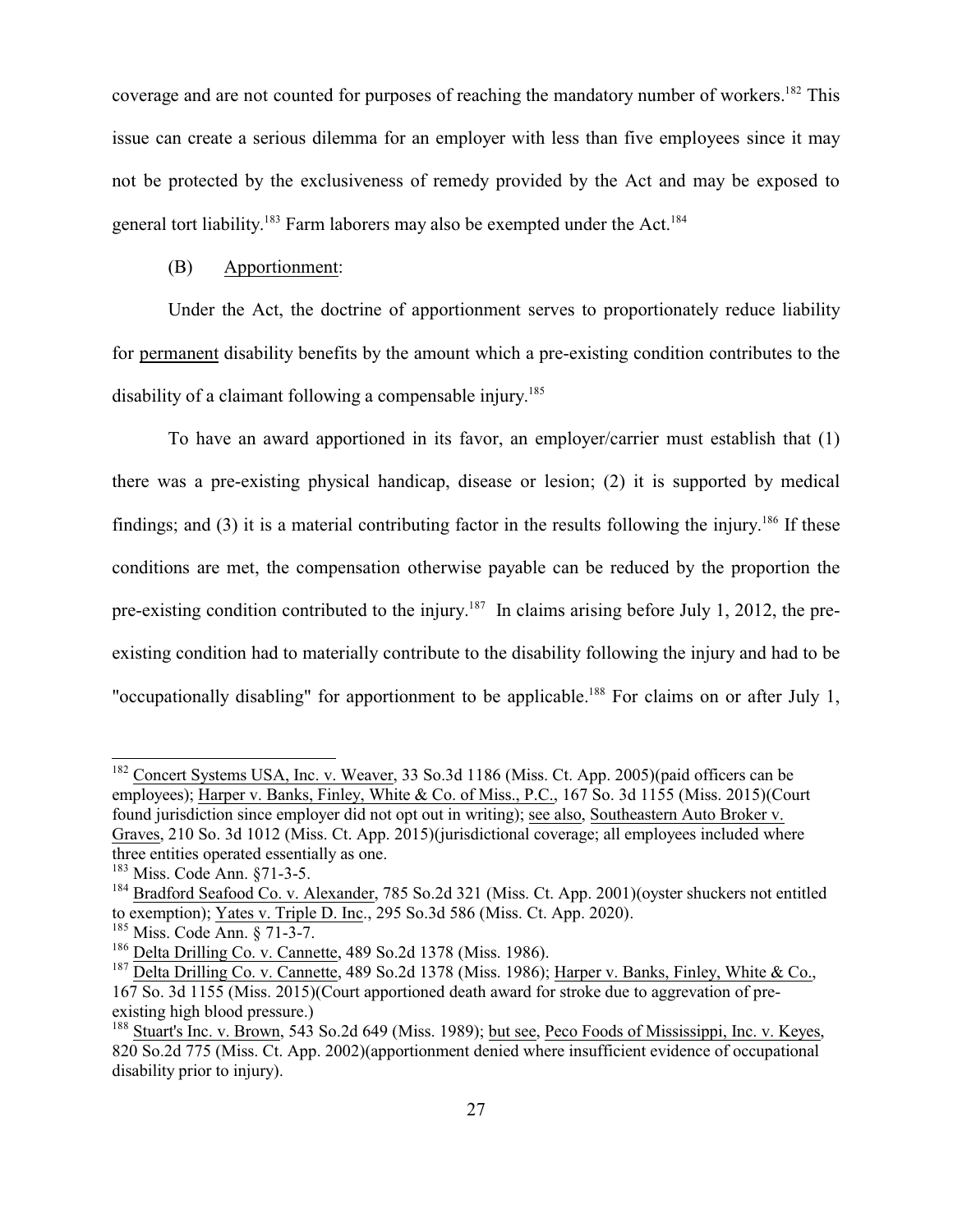2012, a pre-existing condition no longer has to be occupationally disabling for apportionment to apply. 189

#### (C) Statute of Limitations:

If a mentally competent adult claimant fails to file a claim with the Commission within two years of the date of injury or death, any right to compensation is barred.<sup>190</sup> If any compensation (other than medical benefits or burial expenses) is paid to a claimant, then the two year statute of limitations no longer applies.<sup>191</sup>

Thereafter, a one year statute of limitations applies. The one year statute of limitations is based on the Act, regulations of the Commission, and case law. The rule is that an otherwise compensable claim is barred if the claimant does not receive compensation or incur medical expenses, or file a claim within one year from the proper filing of a Form B-31 (Notice of Final Payment) with the Commission.<sup>192</sup>

The one year statute of limitations also applies to bar any claim made or review requested one year after the "rejection of a claim." Where an Order is entered by an Administrative Law Judge rejecting and dismissing a claim, that dismissal triggers the one year statute of limitations.<sup>193</sup>

<sup>&</sup>lt;sup>189</sup> Miss. Code Ann. § 71-3-7(2).

<sup>&</sup>lt;sup>190</sup> Miss. Code Ann. § 71-3-35(1). Note that statute runs starting with the "injury" and not the date of "accident." Thus, the results of an accident may not become compensable until well after the two year limit. See, Struthers Wells-Gulfport, Inc. v. Bradford, 304 So.2d 645 (Miss. 1974).

<sup>&</sup>lt;sup>191</sup> Speed Mechanical, Inc. v. Taylor, 342 So.2d 317 (Miss 1977); Baker v. IGA Super Valu Food Store, 994 So.2d 186 (Miss. Ct. App. 2008)(claim denied and medical benefits terminated without notice to claimant two years after date of injury).

<sup>&</sup>lt;sup>192</sup> ABC Manufacturing Corp. v. Doyle, 749 So.2d 43 (Miss. 1999)(the filing of an Employer's Notice to Controvert (Form B-52) does not prevent the statute from barring a claim); Gaillard v. North Benton County Health Care, 180 So.3d 842 (Miss. Ct. App. 2015)(claimant had one year from the day of dismissal in which to reopen claim when claim was dismissed because claimant failed to file a prehearing statement).

<sup>&</sup>lt;sup>193</sup> Tillman v. KLLM Transport, 2021-WC-00057-COA (Miss. Ct. App. Feb. 15, 2022).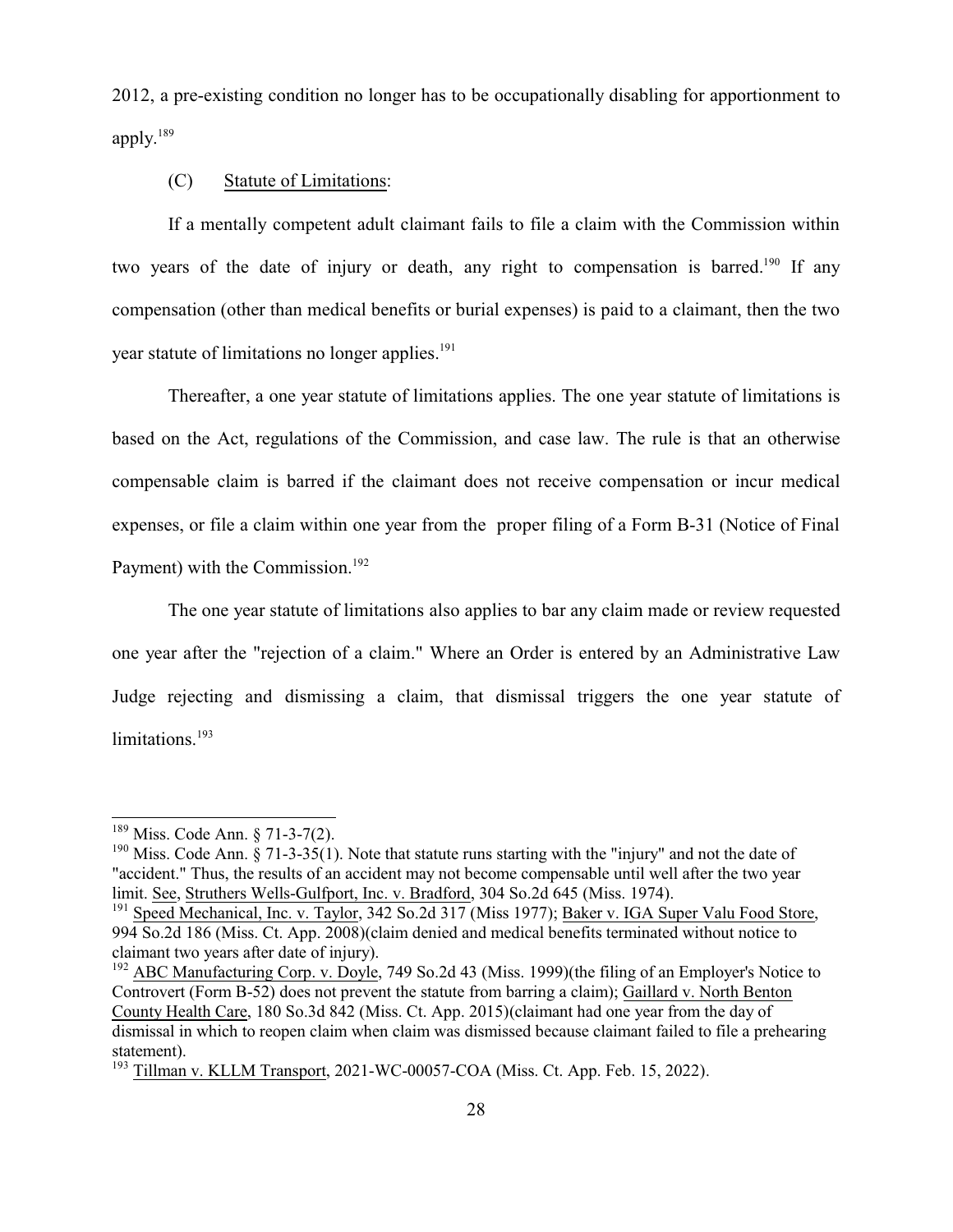The same statute provides that a claim for compensation is barred unless an employer receives notice of the injury within 30 days after the event.<sup>194</sup> Despite the language of the statute, the Supreme Court has ruled that, unless prejudice to an employer results, a claimant's failure to give any notice of the injury within 30 days will not bar her claim, as long as the claim is filed with the Commission within the statutory two year period.<sup>195</sup>

In latent injury cases, the Supreme Court has held the statute of limitations begins to run when a claimant "knew or should have known" that he/she has incurred a compensable injury and disability.<sup>196</sup> A claimant's awareness of the injury should arise from recognizing the "nature, seriousness and probable compensable character" of the injury.<sup>197</sup> Thus, if a claimant is aware that he has suffered a compensable injury at the time of the accident, the statute begins to run whether or not the full effect or ultimate degree of disability is immediately apparent.<sup>198</sup>

The two year statute of limitations was tolled and not enforced in the following situations: where an employer intentionally misrepresented the existence of workers' compensation insurance and failed to file the proper notice of a claimant's fatality;<sup>199</sup> under the doctrine of equitable estoppel where an employer did not file a Notice of Controversion (Form B-52) and the claimant was told the employer would file the claim;<sup>200</sup> under the doctrine of equitable estoppel where intentional misrepresentations were made which reasonably caused the

<sup>&</sup>lt;sup>194</sup> Miss. Code Ann. § 71-3-35(1); <u>see also, Brown v. F. W. Woolworth Co.</u>, 348 So.2d 236 (Miss. 1977). <sup>195</sup> Adolphe Lafont USA, Inc. v. Ayers, 958 So.2d 833 (Miss. Ct. App. 2007).

<sup>&</sup>lt;sup>196</sup> Tabor Motor Co. v. Garrard, 233 So.2d 811 (Miss. 1970); City of Jackson v. Sandifer, 125 So.3d 681 (Miss. Ct. App. 2013).

<sup>&</sup>lt;sup>197</sup> Quaker Oats Co. v. Miller, 370 So.2d 1363 (Miss. 1979)(citing 3 Larson, § 78.41); Nicholson v. International Paper Co., Inc., 51 So.3d 995 (Miss. Ct. App. 2010).<br><sup>198</sup> Dunn, § 249 at 304 (citing <u>Casey v. Deeson Cash Grocery,</u> 246 So.2d 534 (Miss. 1971)); Johnson v.

City of Jackson, Miss., 211 So.3d 767 (Miss. Ct. App. 2016). 199

Holbrook v. Albright Mobile Homes, Inc., 703 So.2d 842 (Miss. 1997).

<sup>&</sup>lt;sup>200</sup> McCrary v. City of Biloxi, 757 So.2d 978 (Miss. 2000).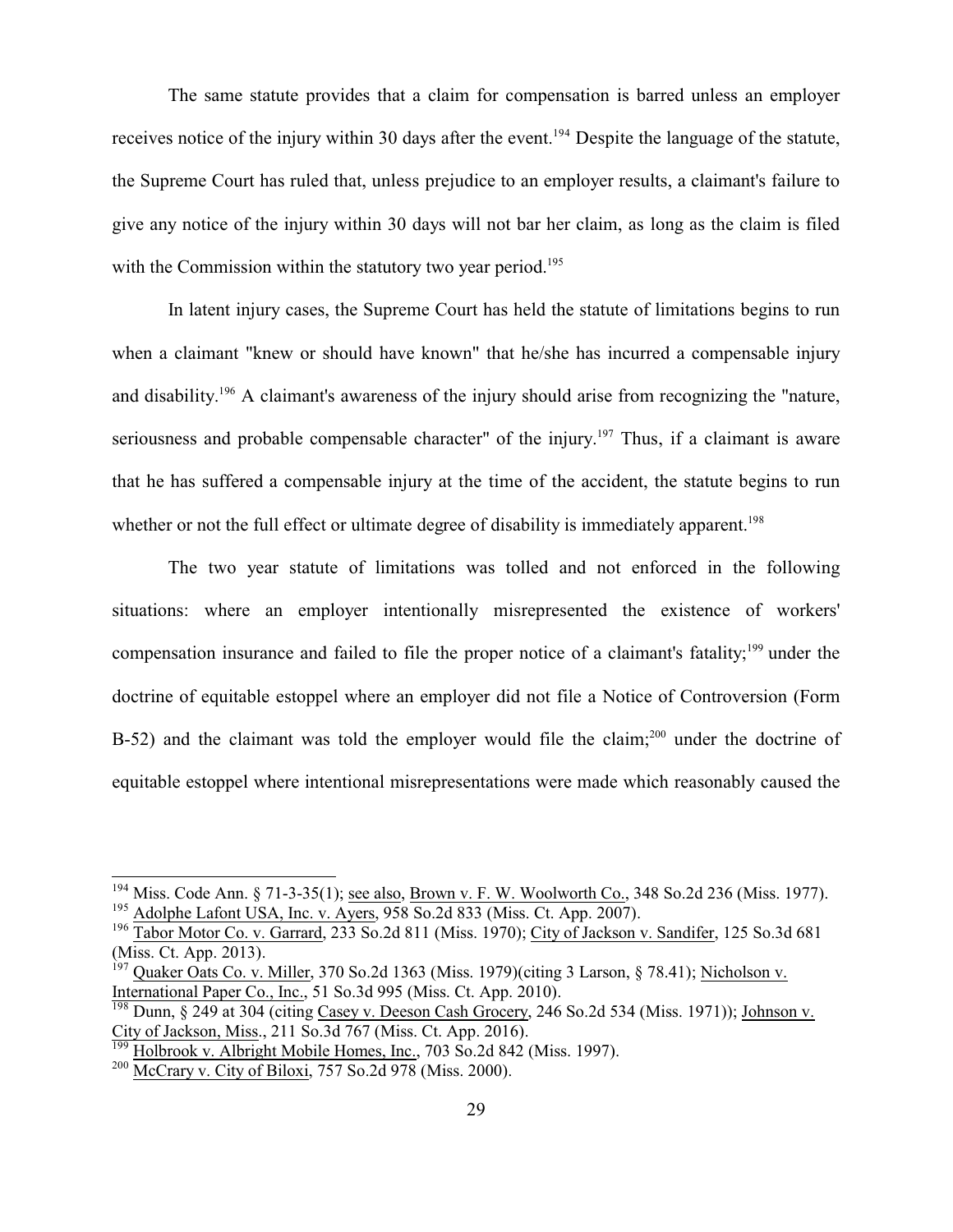injured employee not to file a claim;<sup>201</sup> and under the doctrine of equitable estoppel where the adjuster told claimant "not to worry about anyting" and that did not need an attorney.<sup>202</sup>

Failure to file a Form B-3 (Notice of Injury) is a factor considered in the evaluating whether an employer is estopped for asserting the statute of limitations defense.<sup>203</sup> Further, wages "paid in lieu" of compensation will toll the statute of limitations.<sup>204</sup> There is a presumption that when a claimant is paid his usual salary and does no or so little work for a period such that the wages were not earned, the continued payment of a salary is in lieu of compensation.<sup>205</sup>

Be aware that even if a claimant fails to establish a loss of wage-earning capacity, a claim can be reopened anytime prior to one year after the date of the last payment of compensation<sup>206</sup> if there is a material change in her condition or a mistake has been made by the Commission in a determination of a material fact.<sup>207</sup> Also, if a claimant fails to establish a loss of wage-earning capacity, she can reopen the claim at a later date if there is a material change in her condition or

<sup>&</sup>lt;sup>201</sup> Brock v. Hankins Lumber Co., 786 So.2d 1064 (Miss. Ct. App. 2000); but see, Tupelo Public School District v. Parker, 912 So.2d 1070 (Miss. Ct. App. 2005).<br><sup>202</sup> Dietz v. South Miss. Regional Ctr., 231 So.3d 219 (Miss. Ct. App. 2017).

<sup>&</sup>lt;sup>203</sup> Prentice v. Schindler Elevator, 13 So.3d 1258 (Miss. 2009); McInturff v. Yellow Roadway Corp.,

<sup>2018-</sup>WC-01085-COA (Miss. Ct. App. Apr. 23, 2019).<br><sup>204</sup> Parchman v. Amwood Products, Inc., 988 So.2d 346 (Miss. 2008); <u>Ladner v. Zachry Construction</u>, 130 So. 3d 1085(Miss. 2014)(held claimants wages in lieu of compensation although claimant worked as filing clerk, stand by attendant and hole watcher).

<sup>&</sup>lt;sup>205</sup> Lindsay Logging, Inc. v. Watson, 44 So.3d 388 (Miss. Ct. App. 2010); but see, McInturff v. Yellow Roadway Corp., 2018-WC-01085-COA (Miss. Ct. App. Apr. 23, 2019)(claimant's utilization of sick leave/vacation without being directed and without medical documentation did not constitute wages in leiu of compensation).

<sup>&</sup>lt;sup>206</sup> Smith v. Compfirst, 186 So. 3d 873 (Miss. Ct. App. 2015)("compensastion" includes medical services; claimant petitioned to oper her case 10 years after her final disability payment because she continued to receive ongoing medical services and time limit had not yet run).

<sup>&</sup>lt;sup>207</sup> Miss. Code Ann. § 71-3-453; Dunn, § 80 at 93; <u>Broadway v. International Paper, Inc.</u>, 982 So.2d 1010 (Miss. Ct. App. 2008); see also, North Miss. Med. Ctr. v. Henton, 317 So.2d 373 (Miss. 1975)(failure to obtain or hold employment deemed a material change in condition); Bailey Lumber Co. v. Mason, 401 So.2d 696 (Miss. 1981)(failure of an illiterate and unrepresented claimant to understand the full extent of her disability and the compensation available deemed a material mistake of fact); Georgia-Pacific Corp. v. Gregory, 589 So.2d 1250 (Miss. 1991)(deterioration in medical condition deemed a material change in condition); but see, Sims v. Ashley Furniture Industry, 964 So.2d 625 (Miss. Ct. App. 2007)(termination of an employee 10 days after a settlement became final did not constitute a material change in condition or mistake).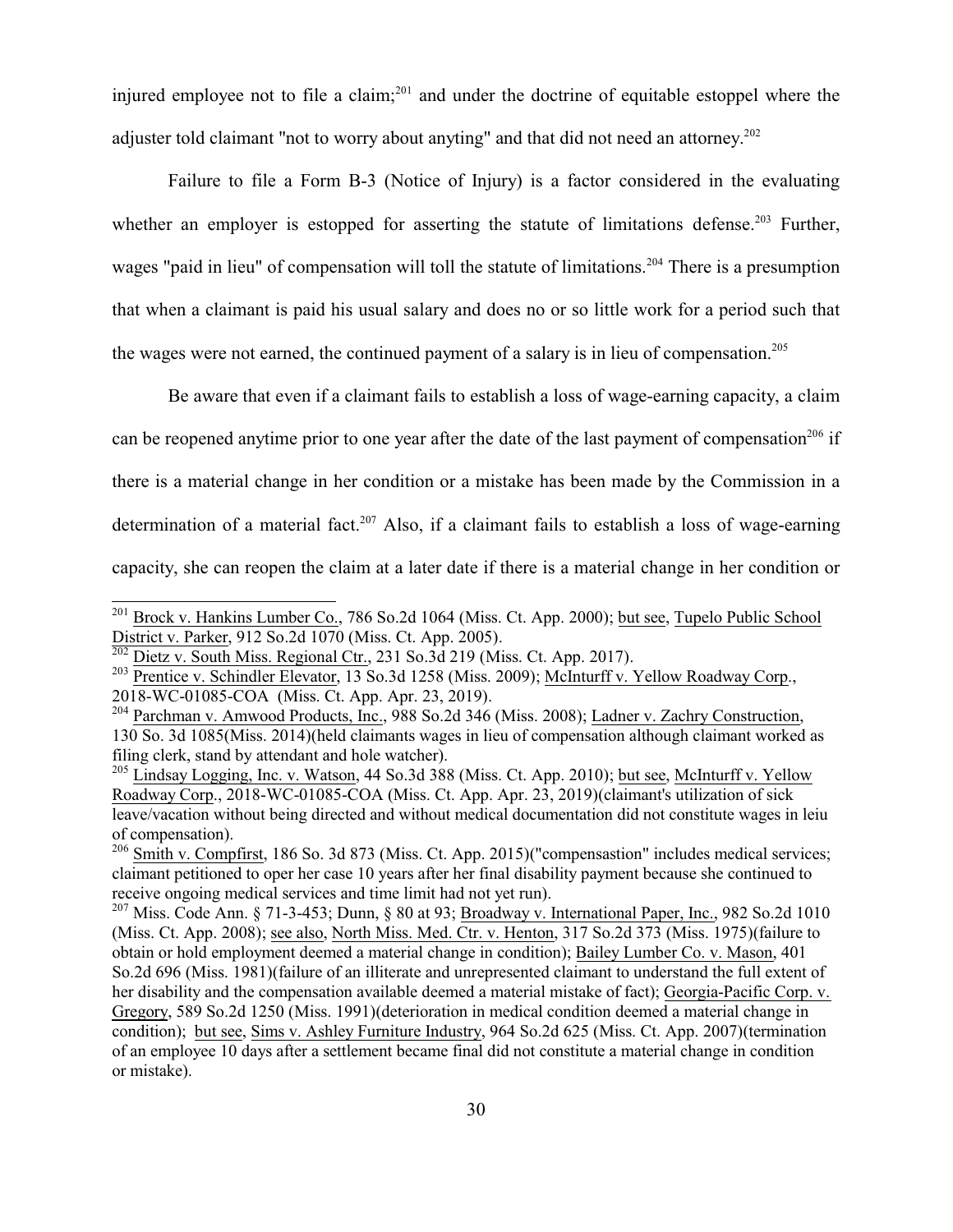a mistake has been made by the Commission in a determination of fact.<sup>208</sup> The claim to reopen must be based upon evidence that was available at the time of the original hearing before the Commission.<sup>209</sup> The Commission may at any time enforce its orders for payment of compensation, including medical benefits.<sup>210</sup>

#### (D) Independent Contractor:

The Act clearly excludes independent contractors from workers' compensation coverage under a third-party employer's policy.<sup>211</sup> Difficulties arise in determining a subcontractor's status as either "independent contractor" or "employee," even though the Act defines both terms. Difficulties can also arise in an "upside-down" compensation case where a claimant seeks to be an independent contractor so that she may sue the employer in tort.<sup>212</sup> The primary tests to ascertaining "independent contractor" status are the "right to control" test and the "nature of the work" test.<sup>213</sup> Any number of factors or criteria may be examined in quantifying and qualifying the "control" an employer may exercise over an employee.<sup>214</sup> The "nature of the work" test examines additional aspects of the employment, including how skilled the work is, whether the

<sup>&</sup>lt;sup>208</sup> Miss. Code Ann. §71-3-53 (Rev. 2011); <u>see also</u>, Dunn, § 80 at 93; <u>Mabus v. Mueller Indus</u>., 310 So.3d 1192 (Miss. Ct. App. 2020).

<sup>&</sup>lt;sup>209</sup> Jackson v. GSX Polymers, Inc., 107 So.3d 1049 (Miss. Ct. App 2013); <u>see also, Garcia v. Super</u> Sagless Corp., 975 So.2d 267 (Miss. Ct. App. 2006)(dismissal of a case for claimant's failure to file a pretrial statement constituted a rejection sufficient to bar the claim); Cook v. Home Depot, 81 So.3d 1041 (Miss. 2012)(claim barred by one year statute of limitations which began with order dismissing claim for lack of prosecution).

<sup>&</sup>lt;sup>210</sup> Cleveland v. Advance Auto Parts, 305 So.3d 1144 (Miss. 2020) (relying on Miss. Code § 71-3-37, Commission ordered employer/carrier to pay bills pursuant to settlement order).

 $2^{11}$  Miss. Code Ann. §71-3-3(d).

<sup>&</sup>lt;sup>212</sup> Mathis v. Jackson County Board of Supervisors, 912 So.2d. 564 (Miss. Ct. App. 2005).

<sup>&</sup>lt;sup>213</sup> Brown v. L.A. Penn & Son, 227 So.2d 470 (Miss 1969)(right of control rather than actual exercise of control is primary test); Manfredi v. Harrell Contracting Group, LLC, 228 So. 3d 807 (Miss. Ct. App. 2016)(Claimant found to be emplyee of subcontractor and not general contractor applying the "control test" and the "nature of work" test).

<sup>&</sup>lt;sup>214</sup> Seventeen factors are listed in Dunn, § 130 at 153-54. <u>See also, Miss. Employment Security</u> Commission v. PDN, Inc., 586 So.2d 838, 841-42 (Miss. 1991); Fortner v. Specialty Contr., LLC, 217 So. 3d 736 (Miss. Ct. App. 2017).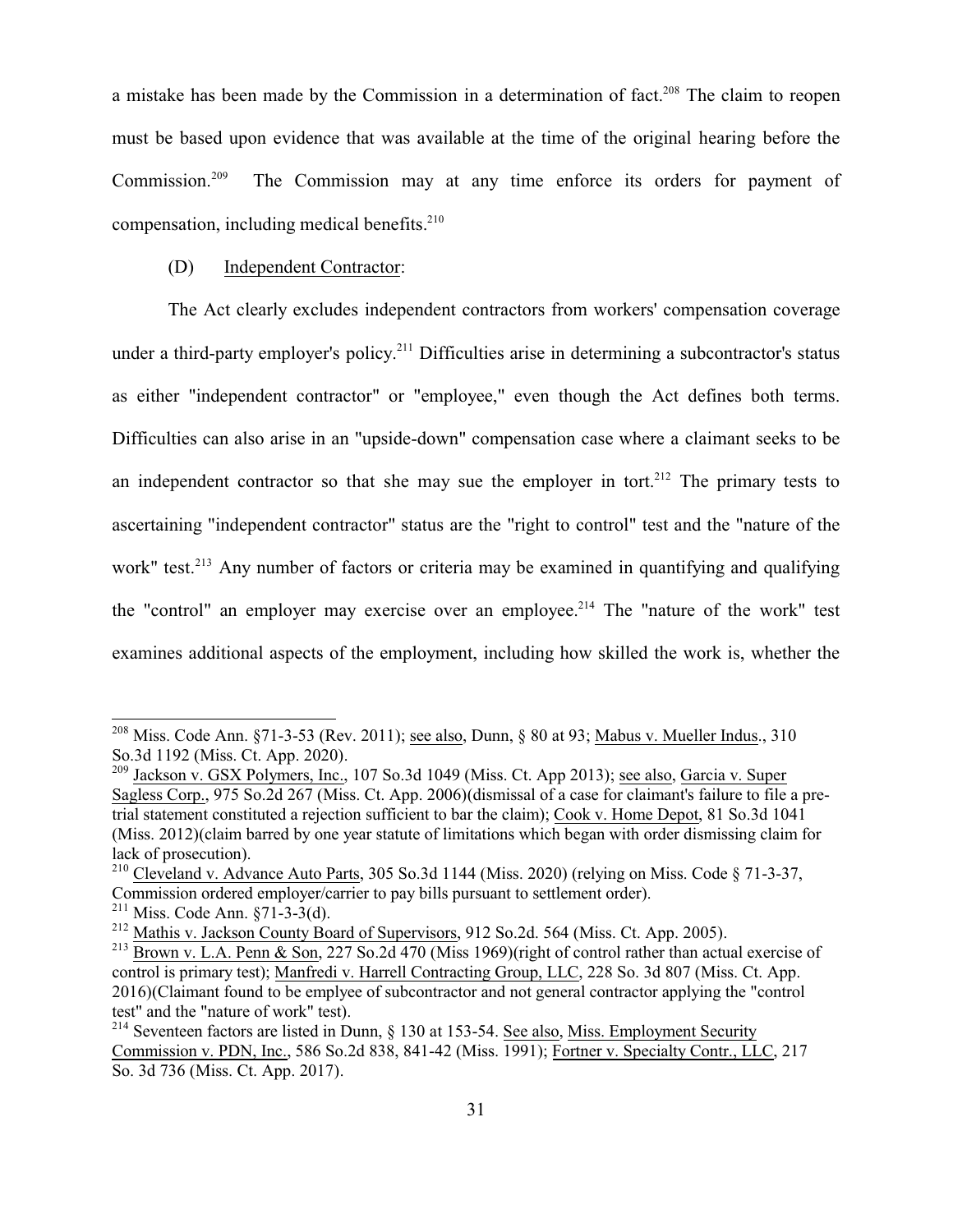work is a separate calling, and whether the work is continuous, on-going, or a completed project.<sup>215</sup>

Under some circumstances, a general contractor may be liable for compensation benefits to the employees of a subcontractor.<sup>216</sup> If the subcontractor fails to secure compensation coverage for its employees, then the general contractor is liable for any compensable injuries those employees suffer.<sup>217</sup> In effect, the employees of a subcontractor without compensation insurance become the statutory employees of the general contractor.<sup>218</sup> A general contractor is also liable for employees of subcontractors even where the subcontractor has less than 5 employees.<sup>219</sup> General contractors do benefit, however, because they are afforded the protection from suit offered by the exclusiveness of liability provision.<sup>220</sup> Immunity has been extended to both a general and subcontractor in an action by an employee of a subcontractor who had secured workers' compensation insurance for its injured worker.<sup>221</sup> Even if a general contractor requires (but does not confirm) the subcontractor to procure compensation insurance, the contractor meets its burden of "securing" coverage under the Act and becomes entitled to the protection of Section 71-3-9.<sup>222</sup> In the absence of a written contract, however, the question of

<sup>&</sup>lt;sup>215</sup> Davis v. Clarion Ledger, 938 So.2d 905 (Miss. Ct. App. 2006); Gulf Coast Transit Services, LLC v. MDES, 2020-CC-01315-COA (Miss. Ct. App. Jan. 11, 2022)(taxi cab driver who leased cab pursuant to written contract, was not supervised on day to day basis, not required to work specific hours, and not required to remit fares to lessor was an independent contractor).

<sup>&</sup>lt;sup>216</sup> Miss. Code Ann. § 71-3-5 (motor carriers must carry workers' compensation insurance for owner/operators unless a certificate of insurance is furnished by the owner/operator to the motor carrier.) 217 Miss. Code Ann. § 71-3-7.

<sup>&</sup>lt;sup>218</sup> Mills v. Barrett, 56 So.2d 485, 486-87 (Miss. 1952).

<sup>&</sup>lt;sup>219</sup> Builders & Construction Assoc. of Miss. v. Laser Line Construction Co., LLC, 220 So. 3d 964 (Miss. 2017).

<sup>&</sup>lt;sup>220</sup> Miss. Code Ann. § 71-3-9; <u>Doubleday v. Boyd Construction Co.</u>, 418 So.2d 823 (Miss. 1982); Thornton v. W. E. Blain & Sons, Inc., 878 So.2d 1082 (Miss. Ct. App. 2004)("substantial certainty" test rejected and immunity upheld).

<sup>&</sup>lt;sup>221</sup> Washington v. Tem's Junior, Inc., 981 So.2d 1047 (Miss. Ct. App. 2008); Hibbler v. Ingalls Shipbuilding Shipyard, 298 So.3d 1022 (Miss. Ct. App. 2019).

<sup>&</sup>lt;sup>222</sup> Crowe v. Brasfield & Gorrie General Contractor, Inc., 688 So.2d 752 (Miss. 1996); <u>see also, Castillo</u> v. M.E.K. Construction, Inc., 741 So.2d 332 (Miss. Ct. App. 1999).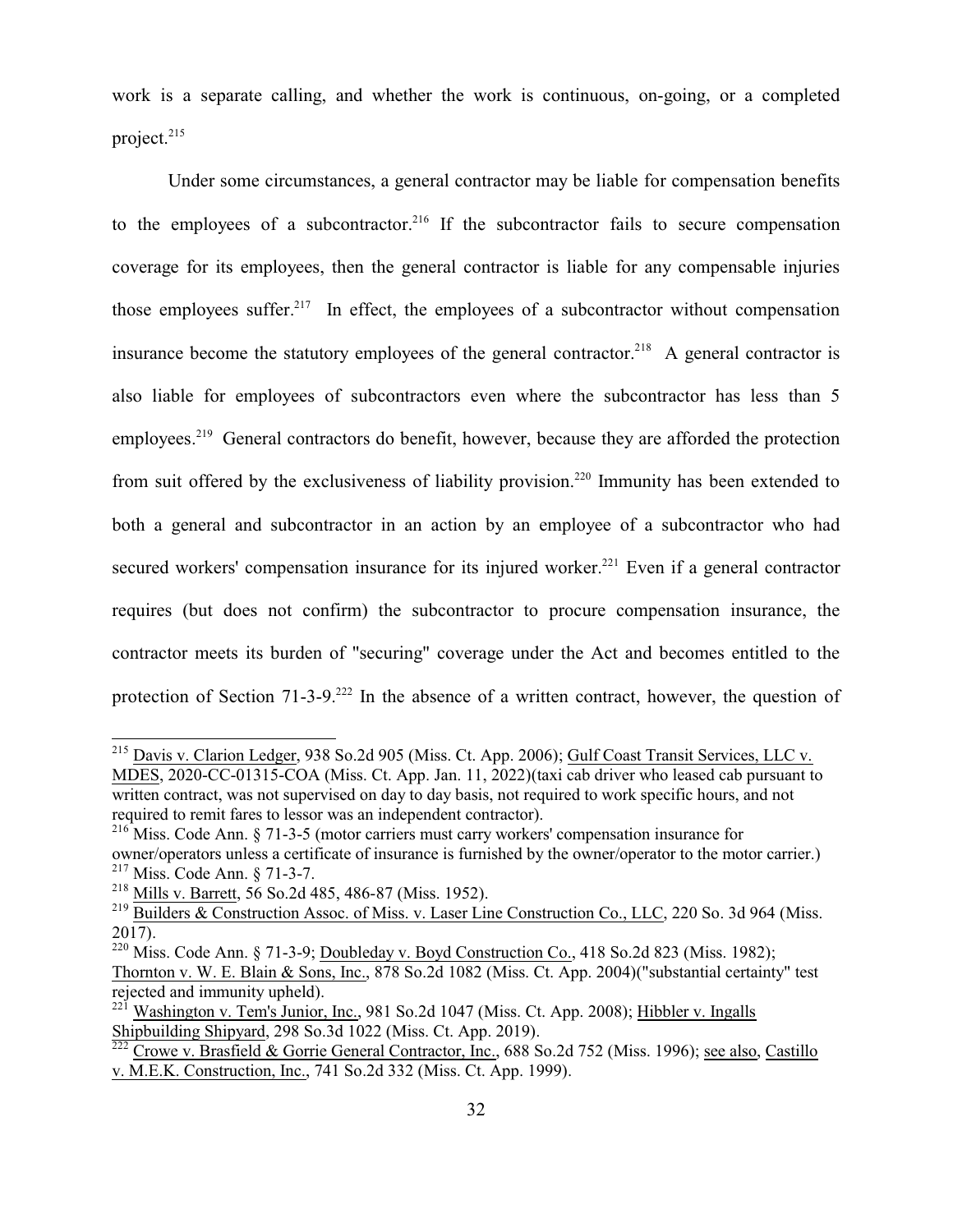whether a company was a subcontractor or material man was held to be a jury question.<sup>223</sup> Immunity is not available where an employee is injured by a purposeful and willful act of the employer.<sup>224</sup> A premesis owner who purchases workers compensation insurance for employees of a general contractor are not entitled to indemnity.<sup>225</sup> However, an owner who hires a general contractor who's employee is then injured is generally not a statutory employer.<sup>226</sup>

In Mississippi, a person may be employed by more than one employer and both employers gain immunity from common law negligence actions. The "dual employment" or "loaned servant" doctrine has been applied to protect both a temporary employment agency and the employer for which a claimant was performing services.<sup>227</sup> It is generally determined on a case by case basis utilizing several factors, including the terms of the employment contract.<sup>228</sup> For example, a subcontractor who authorized the general contractor to deduct his workers' compensation premiums from the gross proceeds was found to have "secured" compensation and be entitled to immunity from a suit for damages by the family of an employee who died on the  $i$ ob.<sup>229</sup>

#### (E) Intervening Cause:

A claimant's disability, or portion thereof, may in fact be caused by an event subsequent to her injury. Normally, when an injury arises out of and in the course of employment, every

<sup>&</sup>lt;sup>223</sup> APAC-Mississippi, Inc. v. Goodman, 803 So.2d 1177 (Miss. 2002).

<sup>&</sup>lt;sup>224</sup> Hurdle v. Holloway, 848 So.2d 183 (Miss. 2003); <u>Bevis v. Linkous Construction Co., Inc.</u>, 856 So.2d 535 (Miss. Ct. App. 2003).

<sup>&</sup>lt;sup>225</sup> Thomas v. Chevron U.S.A., Inc., 212 So.3d 58 (Miss. 2017).

<sup>&</sup>lt;sup>226</sup> Rollins v. Hinds Cty. Sherrif's Dept., 306 So.3d 702 (Miss. 2020)(owner of contractor company was not a statutory employer).

<sup>&</sup>lt;sup>227</sup> Northern Electric Co. v. Phillips, 660 So.2d 1278 (Miss. 1995); <u>see also, Russell v. Orr</u>, 700 So.2d 619 (Miss. 1997)(doctrine not extended to protect a hospital from a suit for malpractice by an employee when the employee sought treatment as a member of the general public).

<sup>&</sup>lt;sup>228</sup> Jones v. James Reeves Contractors, Inc., 701 So.2d 774 (Miss. 1997); James v. Dedeaux, 217 So.3d 785 (Miss. Ct. App. 2017).

<sup>&</sup>lt;sup>229</sup> Miss. Code Ann. § 71-3-9; Lamar v. Thomas Fowler Trucking, Inc., 956 So.2d 878 (Miss. 2007).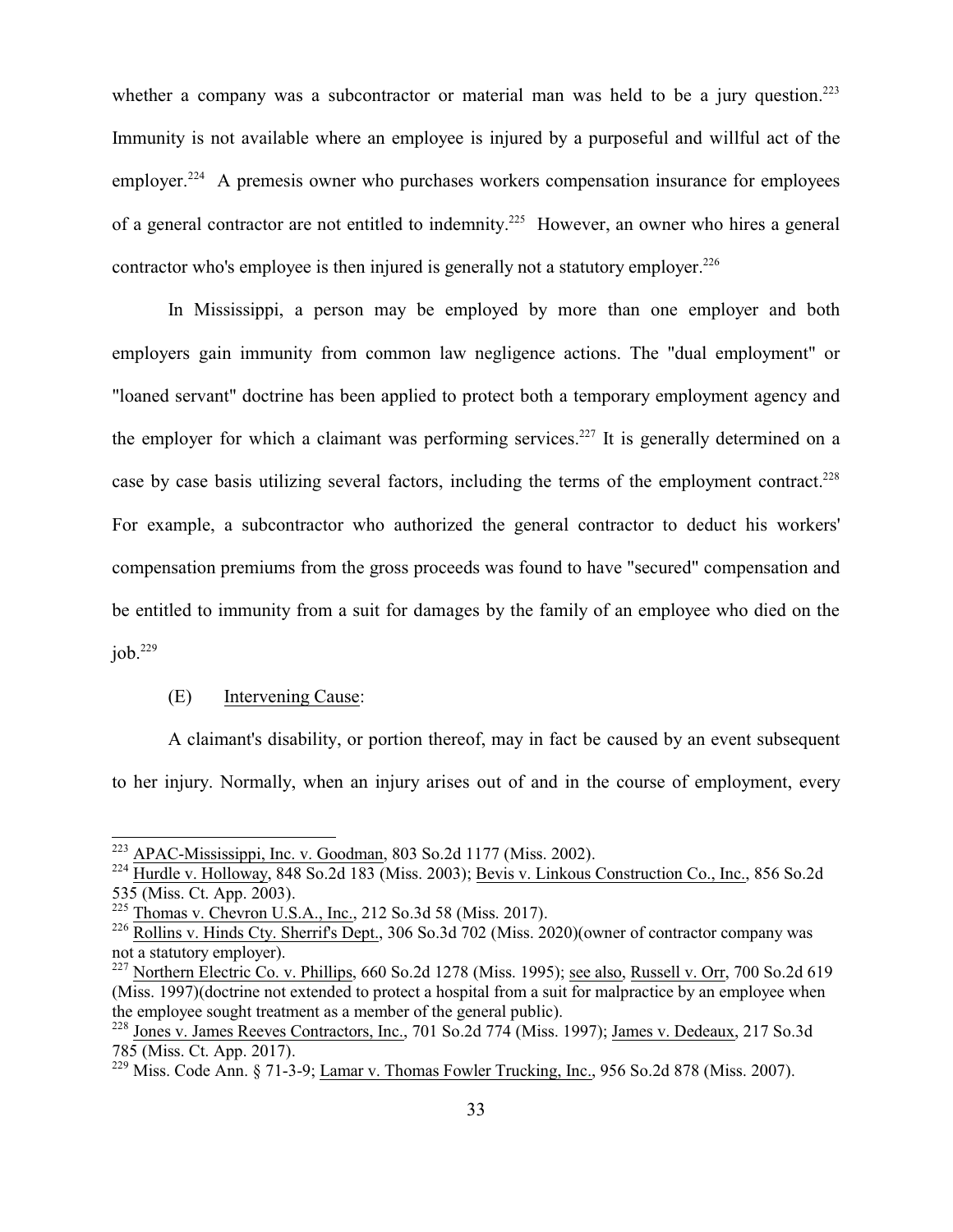natural consequence (including the claimant's conduct) that flows as a direct and natural result from that injury also "arises out" of the employment and is compensable.<sup>230</sup> It does not matter how long the chain of causation lasts as long as all of its links can be traced back to the original injury.<sup>231</sup> If an independent intervening cause interrupts the chain at any point, then the liability of the employer ceases.<sup>232</sup>

In order to determine whether a particular event is an independent cause, the Supreme Court adopted the "quasi-course of employment" standard.<sup>233</sup> Under this standard, an employer should provide compensation for activities undertaken by a claimant following his injury which, although take place outside the time and space limits of the employment and would not be considered employment activities for usual purposes, are nevertheless related to the employment in the sense they are necessary or reasonable activities that would not have been undertaken but for the compensable injury. 234

## (F) Fraudulent Inducement:

Fraudulent inducement occurs where an employee knowingly misrepresents their physical condition in order to obtain employment.<sup>235</sup> If fraudulent inducement is proven, then

<sup>&</sup>lt;sup>230</sup> Medart Div. of Jackes-Evans Manufacturing v. Adams, 344 So.2d 141 (Miss. 1977)(citing 1 Larson, §13); see also, Walker v. Pine Trailer Limited Partnership, 708 So.2d 99 (Miss. Ct. App. 1998)(back injury deemed compensable where injury occurred during physical therapy for work-related knee injury). <sup>231</sup> Kelly Brothers Construction, Inc. v. Windham, 410 So.2d 1322 (Miss. 1982)(citing Burnley Shirt

Corp. v. Simmons, 204 So.2d 451, 454 (Miss. 1967)).<br><sup>232</sup> Burnley Shirt Corp. v. Simmons, 204 So.2d 451 (Miss. 1967); <u>see also, United Methodist Senior</u> Services v. Ice, 749 So.2d 1227 (Miss. Ct. App. 1999)(intervening cause not attributable to second employer, so first employer held liable for compensable injury); Husley v. Fountainbleau Mngmt. Services, 186 So.3d 440 (Miss. Ct. App. 2016)(second injury for second employer constitutes independent intervening cause of first injury for first employer).

<sup>&</sup>lt;sup>233</sup> Burnley Shirt Corp. v. Simmons, 204 So.2d 451 (Miss. 1967).

<sup>&</sup>lt;sup>234</sup> Burnley Shirt Corp. v. Simmons, 204 So.2d 451 (Miss. 1967)(citing 1 Larson, § 13.11).

<sup>&</sup>lt;sup>235</sup> Emerson Electric Co. v. McLarty, 487 So.2d 228 (Miss. 1986).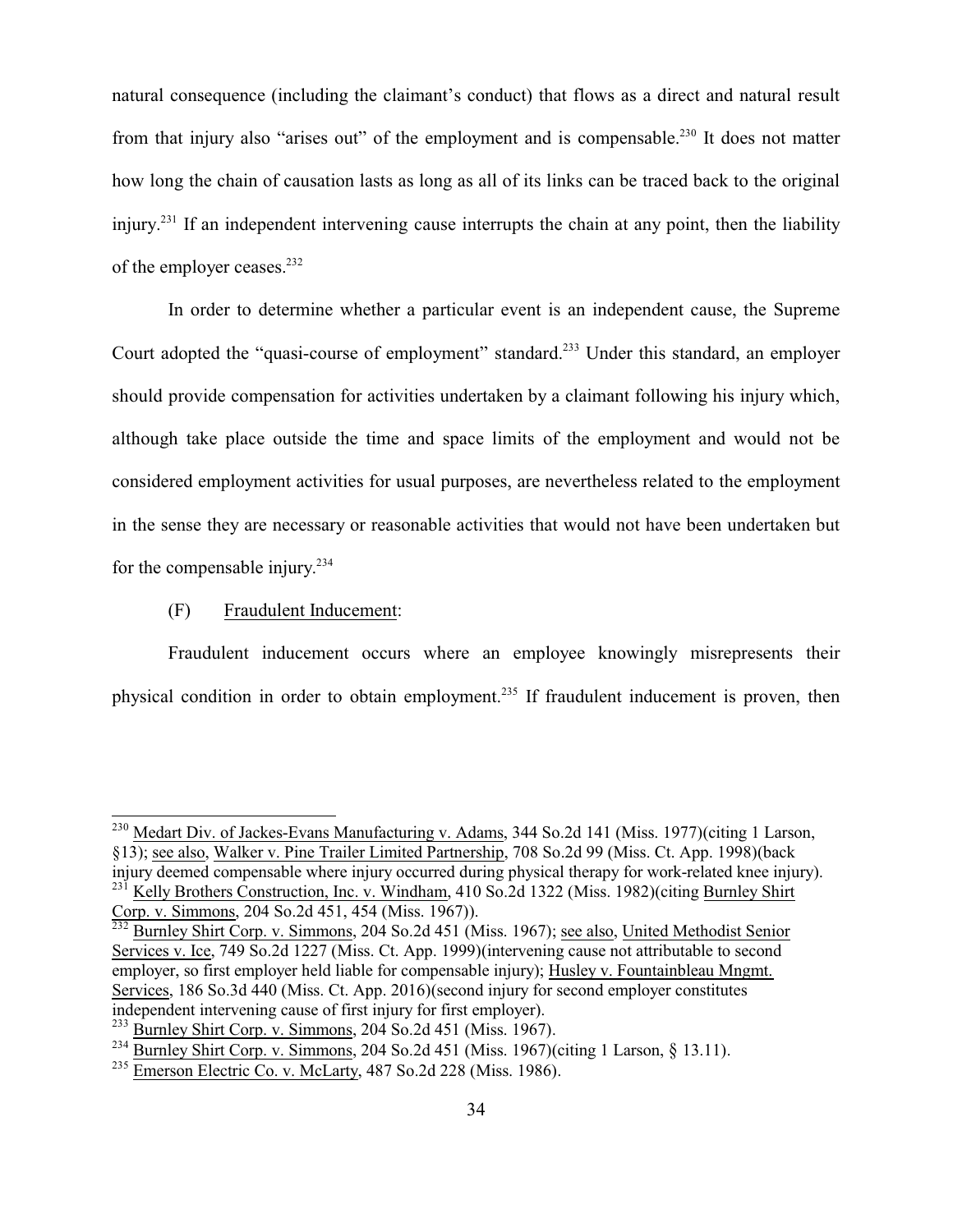benefits may be denied for an otherwise compensable injury.<sup>236</sup> In order to successfully assert this defense, an employer must show that:

- 1) Employee knowingly and willingly made a false representation as to his physical condition;
- 2) Employer relied upon the false representation and this reliance was a substantial factor in the hiring; and
- 3) A causal connection between the false representation and the injury.<sup>237</sup>

Despite several appeals, the Supreme Court has thus far refused to expressly enforce this defense against otherwise compensable claims.<sup>238</sup>

(G) Deviation:

If an employee undertakes some action or purpose of his own, separate from his employment and for purely personal reasons, then the employment relationship is considered temporarily suspended.<sup>239</sup> Any injury during this period does not occur "in the course of employment" and thus is not compensable.<sup>240</sup> Once the personal mission ends and the employee returns to his work duties, the employment relationship resumes. $241$ 

To satisfy the "in the course of" test, the injury must result from an activity which is "(1) in its overall contours actuated at least in part by a duty to serve the employer, or (2) reasonably

<sup>&</sup>lt;sup>236</sup> Cawthon v. Alcan Aluminum Corp., 599 So.2d 925 (Miss. 1991).

<sup>&</sup>lt;sup>237</sup> Emerson Electric Company v. McLarty, 487 So.2d 228 (Miss. 1986); <u>see also</u>, 1C Larson, §47.53

<sup>(1991).&</sup>lt;br><sup>238</sup> See, I.B.S. Manufacturing Co. v. Dependents of Cook, 241 Miss. 256 (1961); Cawthon v. Alcan Aluminum Corp., 599 So.2d 925 (Miss. 1991).<br><sup>239</sup> Dunn, § 171 at 207.

<sup>&</sup>lt;sup>240</sup> Huey v. RGIS Inventory Specialists, 168 So.3d 1145 (Miss. Ct. App. 2014) (deviation found for "roadrage" confrontation); Haney v. Fabricated Pipe Inc., 203 So.3d 725 (Miss. Ct. App. 2016)(employee deviated when he climbed 25 feet into a tree on his break and fell).

 $^{241}$  Dunn, § 171 at 208; <u>see also, Houston ex rel. Houston v. Minisystems, Inc.</u>, 806 So.2d 292 (Miss. Ct. App. 2001).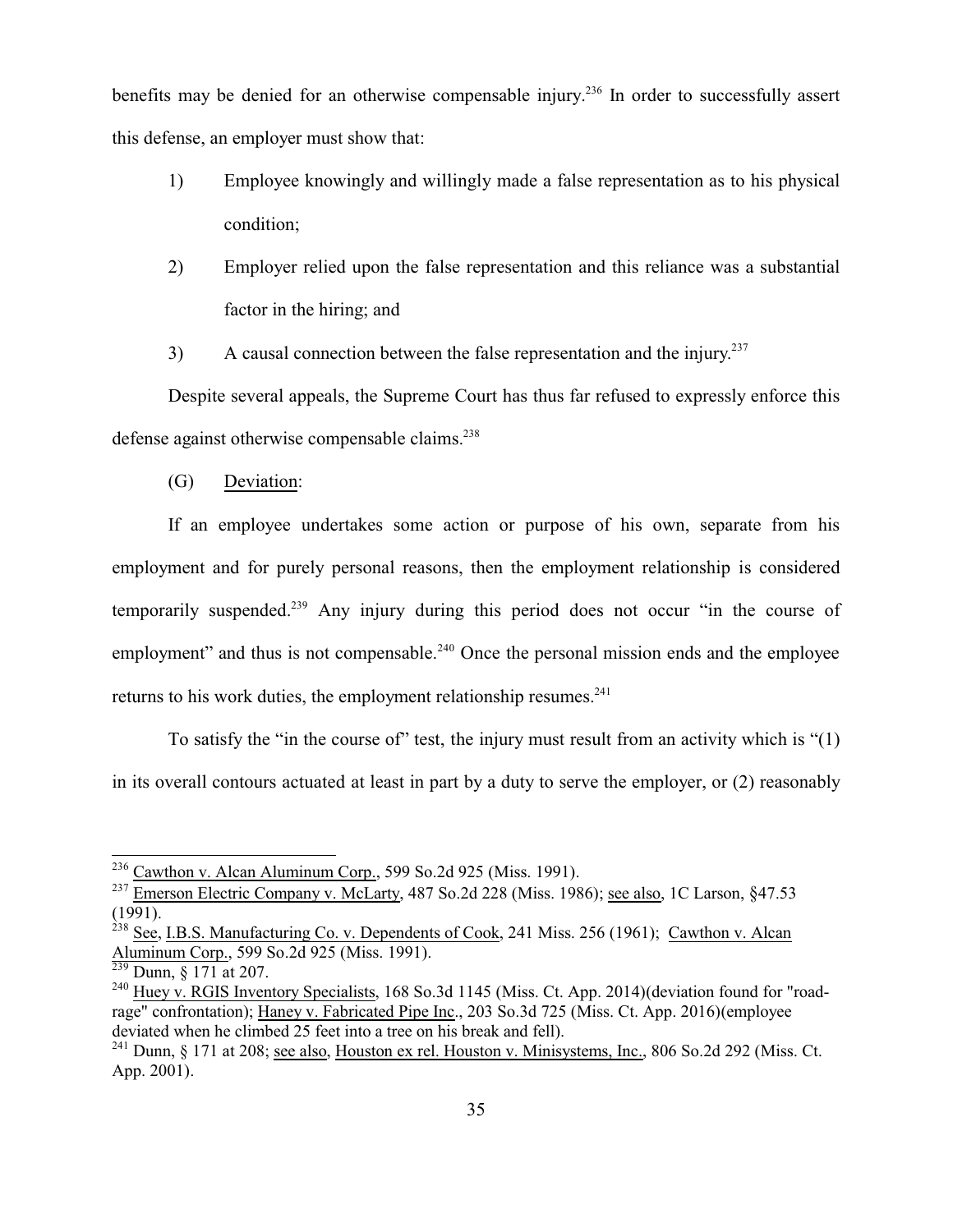incidental to the employment."<sup>242</sup> Ultimately, whether a deviation occurs will be decided upon the particular facts of the case with the abiding condition that for claims prior to July 1, 2012, the Act must be liberally applied and doubt must be resolved in favor of the claimant.<sup>243</sup> For example, the claim of a claimant who died in an accident in a company vehicle, after leaving a company party where alcohol was served, was held not to be compensable where there was no evidence claimant was on a service call and his blood alcohol level was high.<sup>244</sup> Employers should be aware, however, that by denying a claim they may be exposed to potential liability for negligence.<sup>245</sup>

#### (H) Going and Coming Cases:

With few exceptions, hazards encountered by employees while going to or coming from their regular place of work are neither incident to their employment nor compensable.<sup>246</sup> The Supreme Court has established the following exceptions to this rule:

- 1) Where employer furnishes the means of transportation or reimburses employee; $^{247}$
- 2) Where employee performs some duty in connection with his employment at home:<sup>248</sup>

 $^{242}$  Big "2" Engine Rebuilders v. Freeman, 379 So.2d 888 (Miss. 1980).

<sup>&</sup>lt;sup>243</sup> Dunn, § 182 at 66 (Supp. 1990); Total Transportation Inc. v. Shores, 968 So.2d 400 (Miss. 2007).

<sup>&</sup>lt;sup>244</sup> Tommy Brooks Oil Co. v. Leach, 722 So.2d 708 (Miss. 1998).

<sup>&</sup>lt;sup>245</sup> Estate of Brown v. Pearl River Valley Opportunity, Inc., 627 So.2d 308 (Miss. 1993)(the Court refused to extend the exclusive remedy provisions of the Act to an employer who successfully defended a workers' compensation claim where the employee drowned in a swimming pool at a time of deviation from his assigned work).

Miller Transporters v. Dependents of Seay, 350 So.2d 689 (Miss. 1977)(citing Aetna Finance Company v. Bourgoin, 174 So.2d 495 (Miss. 1965)); Lambert v. Energy Drilling Co., 313 So. 3d 518 (Miss. Ct. App. 2021). 247

Dixie Products Co., Inc. v. Dillard, 770 So.2d 965 (Miss. Ct. App. 2000); Gas v. Edmonds, 167 So.3d 1258 (Miss. Ct. App. 2014)(claim compensable when employee was injured on his way to work in company truck while not being paid). 248

Lane v. Hartson-Kennedy Cabinet Top Co, Inc., 981 So.2d 1063 (Miss. Ct. App. 2008).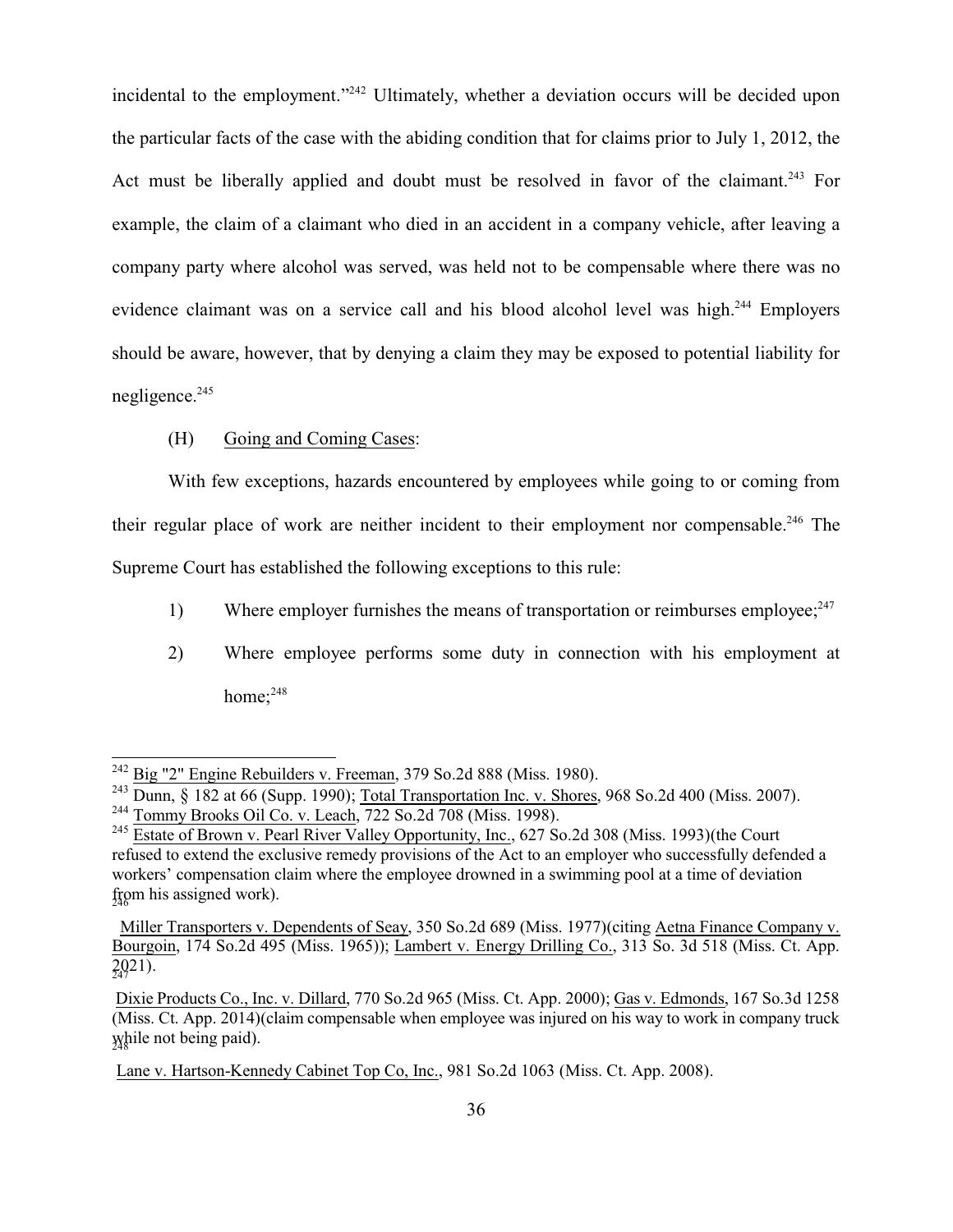- 3) Where the injury results from a hazardous parking lot furnished by employer;<sup>249</sup>
- 4) Where place of injury, although owned by one other than employer, is in such close proximity to employer's premises as to be, in effect, a part of such premises; $250$
- 5) Where employer designates route workers must use and an accident occurs because of a "special hazard" peculiar to the route or an "extra hazard" to which the general public is not exposed; $251$
- 6) Where employee is on a special mission or errand for employer, or is accommodating employer in an emergency;<sup>252</sup>
- 7) Where employee's work entails travel away from the employer's premises, his employment continues during the trip except when a distinct departure on a personal errand is shown;<sup>253</sup> and
- 8) Where employee, although not working, is engaged in activities of personal comfort such as brushing teeth, drinking water and going to the bathroom.<sup>254</sup>

249

Jesco, Inc. v. Cain, 954 So.2d 537 (Miss. Ct. App. 2007).

Green v. Glen Oaks Nursing Ctr., 722 So.2d 147 (Miss. Ct. App. 1998)(employee assaulted at night in adjoining parking lot). 251

Stepney v. Ingalls Shipbuilding Div., Litton Systems, Inc., 416 So.2d 963 (Miss. 1982); Bouldin v. Miss.

Dept. of Health, 1 So.3d 890 (Miss. Ct. App. 2008)("the threshold doctrine").<br><sup>252</sup> Lane v. Hartson-Kennedy Cabinet Top Co., Inc., 981 So.2d 1063 (Miss. Ct. App. 2008).

<sup>&</sup>lt;sup>253</sup> Financial Inst. Ins. Serv. v. Hoy, 770 So.2d 994 (Miss. Ct. App. 2000)(traveling salesperson fell in hotel bathroom at night); Choctaw Resort Development Enterprise v. Applequist, 161 So.3d 1134 (Miss. Ct. App. 2015).

<sup>&</sup>lt;sup>254</sup> Bouldin v. Miss. Dept. of Health, 1 So.3d 890 (Miss. Ct. App. 2008)(citing Collums v. Caledonia Manufacturing Co., 115 So.2d 672 (Miss. 1959) ("the personal comfort doctrine").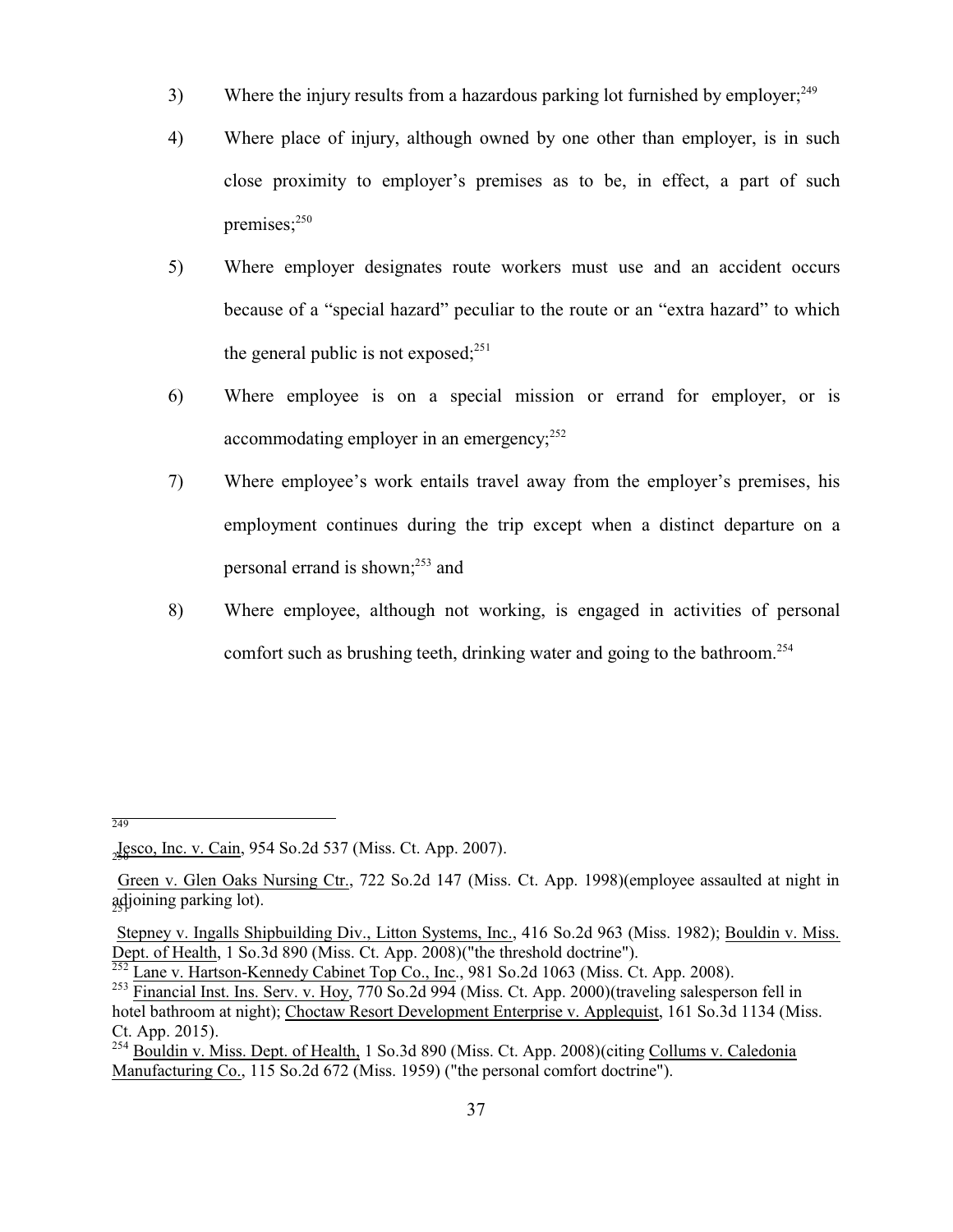9) Where employee has a "dual purpose" of business and personal, a claim may be compensable.<sup>255</sup>

This rule does not include errands or tasks performed per an employer's instruction or request which takes employee beyond his regular work site.<sup>256</sup> An employee claiming an exception to the general rule has the burden of proving he comes within one of the exceptions.<sup>257</sup>

(I) Third Party Claims:

The Act allows claimants or their dependents to file suit against any other party responsible for their injury or death. A claimant is still entitled to receive compensation, but the employer/carrier must be notified within 15 days of filing suit and afforded an opportunity to intervene.<sup>258</sup> Although their role is limited,<sup>259</sup> if employer/carrier joins the action, either is entitled to be reimbursed from the proceeds of the suit for the compensation and medical expenses they paid.<sup>260</sup> If the claimant or dependents fail to recover, then no credit or reimbursement to the carrier is permitted.<sup>261</sup> The "borrowed servant doctrine" may be a defense to a third party claim. $262$ 

Where the claimant files a third party action, intervention by the carrier is required to validate or enforce a claim to the proceeds recovered by a claimant in a third party action.<sup>263</sup>

<sup>258</sup> Miss. Code Ann. § 71-3-71.

 $^{255}$  E & M Motel Mgmt. Inc. v. Knight, 231 So.2d 179 (Miss. 1970); Simms v. Delta Fuel, 308 So.3d 859 (Miss. Ct. App. 2020)(Claimant's contention of dual purpose of business and pursonal was not supported by substantial evidence).

<sup>&</sup>lt;sup>256</sup> Stepney v. Ingalls Shipbuilding Div., Litton Systems, Inc., 416 So.2d at 963 (Miss. 1982).

<sup>&</sup>lt;sup>257</sup> Miller Transporters v. Dependents of Seay, 350 So.2d 689 (Miss. 1977); Mooneyhan v. Boyd Tunica, Inc., 850 So.2d 119 (Miss. Ct. App. 2002).

<sup>&</sup>lt;sup>259</sup> Merchants Co. v. Hutchinson, 199 So.2d 813 (Miss. 1967)(before employer/carrier is reimbursed, claimant's legal fees are paid).

<sup>&</sup>lt;sup>260</sup> St. Paul Travelers Ins. Co. v. Burt, 982 So.2d 992 (Miss. Ct. App. 2008); <u>see, Booth v. Southern Hens</u>, Inc., 244 So.3d 888 (Miss. Ct. App. 2018).<br><sup>261</sup> Harris v. Magee, 573 So.2d 646 (Miss. 1990); <u>Johnson v. T & T Farms, Inc</u>., 283 So.3d 1130 (Miss.

Ct. App. 2019).

<sup>&</sup>lt;sup>262</sup> James v. Dedeaux, 217 So.3d 785 (Miss. Ct. App. 2017).

<sup>&</sup>lt;sup>263</sup> Liberty Mutual Ins. Co. v. Shoemake, 111 So.3d 1207 (Miss. 2013).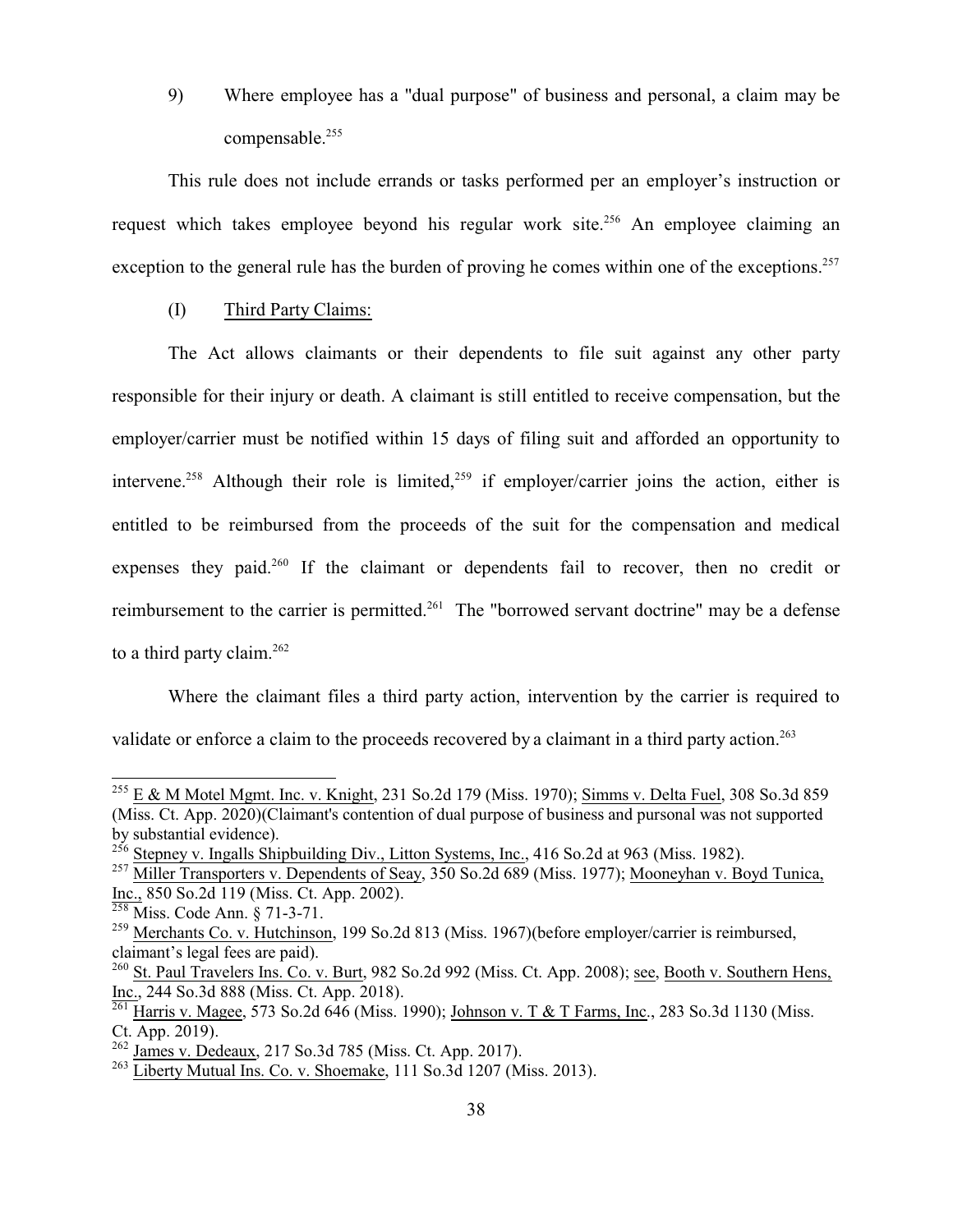In some cases, the employer/carrier can sue a third party on behalf of itself and/or the claimant or his beneficiaries for the injury or death of the claimant. Though in all instances, any settlement between the parties before a suit is filed is subject to approval by the Commission.<sup>264</sup> If no such approval is given or sought, then the settlement is not binding upon the employer/insurer.<sup>265</sup>

The Supreme Court has held that a carrier is not entitled to share in the proceeds recovered by a claimant from the employer's uninsured motorist insurer.<sup>266</sup> The carrier can be reimbursed from any punitive damages awarded to the claimant.<sup>267</sup> Under Mississippi Code  $§71-$ 3-71, a carrier is entitled to reimbursement regardless of whether the claimant has been made whole.<sup>268</sup> A Medicaid lien has been held to take precidence after legal costs and before a claimant's recovery.<sup>269</sup> A third party claim must be filed within three years from when the employee knew or should have known of workers compensation coverage. $270$ 

#### (J) Intoxication, Illegal Drug Use, & Improper Prescription Medication Use:

Prior to July 1, 2012, the Act only expressly disallowed compensation for injuries which were a proximate result of a claimant's intoxication. Illegal drug use and improper use of prescription medication were added in the 2012 amendments.<sup>271</sup> Previously, the burden was upon the employer to prove a claimant's drinking (or drug use)<sup>272</sup> caused his injury,<sup>273</sup> and in order to

<sup>&</sup>lt;sup>264</sup> Miss. Code Ann. § 71-3-71.

<sup>&</sup>lt;sup>265</sup> <u>Powe v. Jackson</u>, 109 So.2d 546 (Miss. 1959).

<sup>&</sup>lt;sup>266</sup> Cossitt v. Nationwide Mutual Ins. Co., 551 So.2d 879 (Miss. 1989); Miss. Ins. Guaranty Assoc. v. Blakeney, 54 So.3d 203 (Miss. 2011).

<sup>&</sup>lt;sup>267</sup> Miss. Power Co. v. Jones, 369 So.2d 1381, 1387-88 (Miss. 1979).

<sup>&</sup>lt;sup>268</sup> Miss. Code Ann. § 71-3-71; Federated Mutual Ins. Co. v. McNeal, 953 So2d 658 (Miss. 2006); Armstrong v. Miss. Farm Bureau Casualty Ins. Co., 66 So.3d 188 (Miss. Ct. App. 2010)(jury verdict establishes "made whole" amount).<br><sup>269</sup> Mississippi Division of Medicaid v. Pittman, 171 So.3d 583 (Miss. Ct. App. 2015).

<sup>&</sup>lt;sup>270</sup> Jarrett v. Dillard, 167 So.3d 1207 (Miss. Ct. App. 2014)(reversed on other grounds).

<sup>&</sup>lt;sup>271</sup> Miss. Code Ann. §71-3-7.

<sup>&</sup>lt;sup>272</sup> Edwards v. World Wide Personnel Services, Inc., 843 So.2d 730 (Miss. Ct. App. 2002).

 $^{273}$  Murphy v. Jac-See Packing Co., 208 So.2d 773 (Miss. 1968).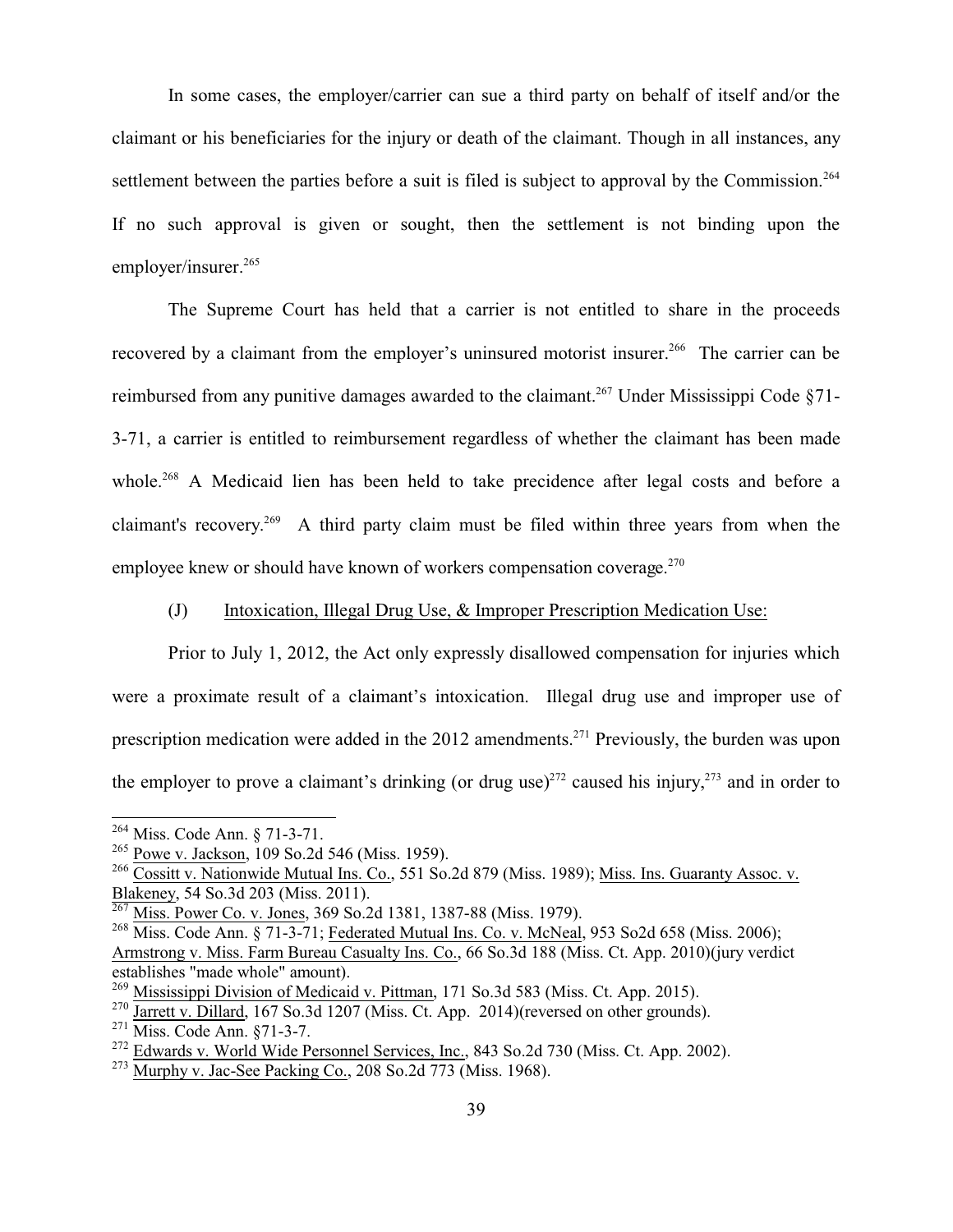meet that burden, an employer/carrier had to show that the claimant was intoxicated (or inhibited by drug use) at the time of the accident and that was the proximate cause of the injury, not just a contributing factor.<sup>274</sup> Under the 2012 amendments, if claimant tests positive for alcohol, illegal drugs, or improperly used prescription drugs, or refuses to be tested, a legal presumption is made that this was the cause of claimant's injury. 275

Mississippi has its own statutory scheme regarding drug and alcohol testing of employees.<sup>276</sup> All employers are allowed under the scheme to voluntarily elect whether or not to conduct drug and alcohol testing.<sup>277</sup> Under the 2012 amendments, the results of tests, regardless of who administered them, are then considered admissible evidence solely on the issue of causation in the determination of intoxication if the tests were performed in compliance with Mississippi law.<sup>278</sup> The testing must be in compliance with Miss. Code Ann. §71-7-1, et seq.<sup>279</sup>

#### (K) Willful Intent to Injure:

This defense encompasses three potential circumstances: (1) where a claimant intentionally injures himself or others; (2) where a co-employee (including an employer or superior) either intentionally or accidentally injures a claimant; and (3) where a third party intentionally injures a claimant.

The Act forbids any compensation for injuries sustained by a claimant which were proximately caused by the claimant's willful intent to injure or kill himself or another.<sup>280</sup> If an

<sup>&</sup>lt;sup>274</sup> Sanderson Farms, Inc. v. Deering, 909 So.2d 1169 (Miss. Ct. App. 2005); Walker v. Williams Transport, LLC, 139 So.3d 117 (Miss. Ct. App. 2014). 275 Miss. Code Ann. § 71-3-121.

<sup>&</sup>lt;sup>276</sup> Miss. Code Ann. § 71-7-1, <u>et seq.</u>

<sup>&</sup>lt;sup>277</sup> Miss. Code Ann. § 71-7-3(1).

<sup>&</sup>lt;sup>278</sup> Miss. Code Ann. § 71-3-121; <u>McCall v. Sanderson Farms, Inc.</u>, 231 So.3d 240 (Miss. Ct. App. 2017)(where claimant was forced to wait several hours while injured to be tested but finally left against employer direction without the test, claim was found to be compensable).<br><sup>279</sup> Miss. Code Ann. §71-7-5.

<sup>&</sup>lt;sup>280</sup> Miss. Code Ann. §71-3-7; <u>Smith v. Tippah Electric Power Assoc.</u>, 138 So.3d 900 (Miss. 2014) (Commission and court of Appeals reversed since proof insufficient to establish lineman intentionally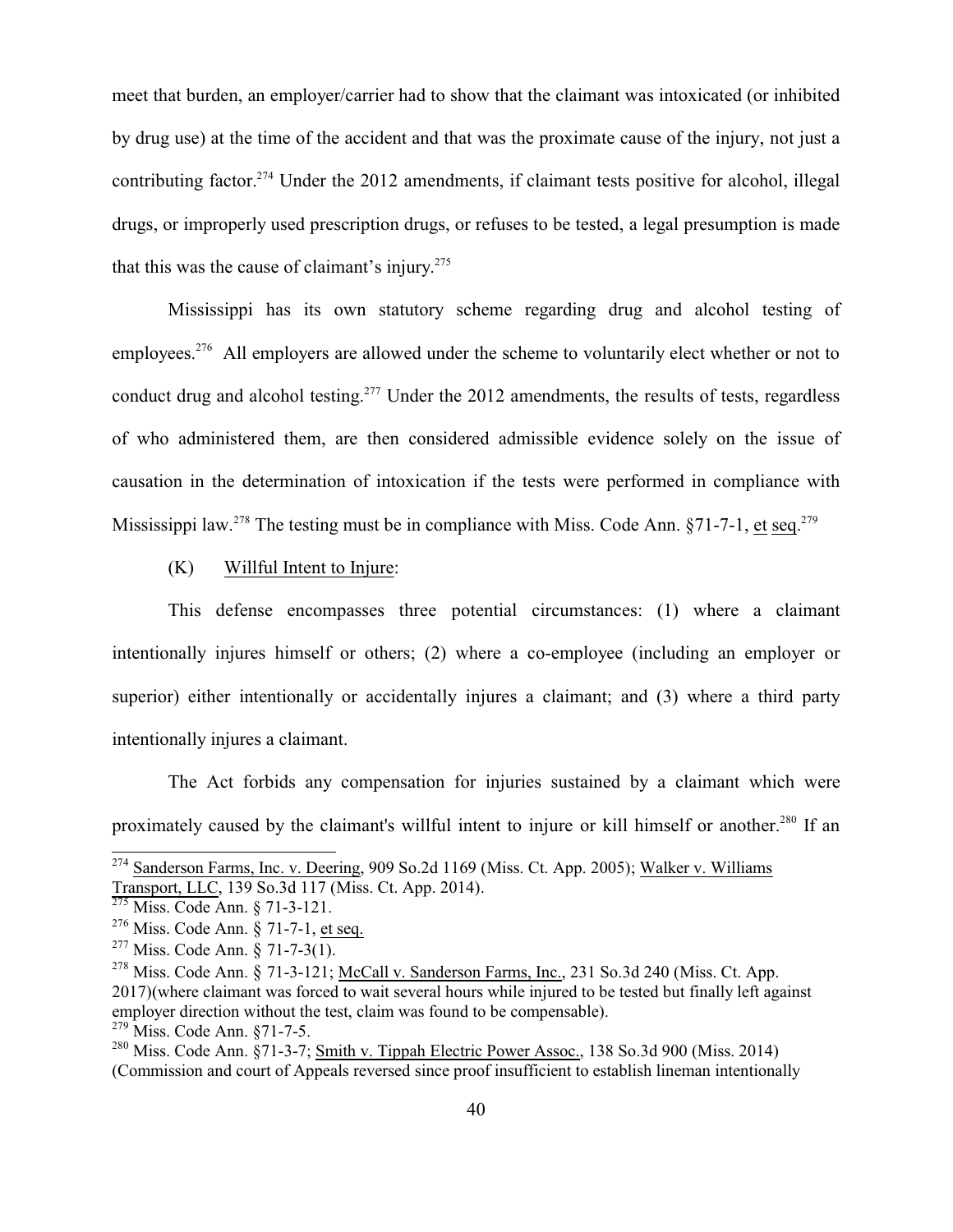employee takes his own life through an uncontrollable impulse, without any conscious volition to cause death, and the mental condition was caused by a work injury, then the death is compensable. $281$  There are defenses to these types of cases. $282$ 

Injuries resulting from an employer's or fellow employee's negligence are compensable.<sup>283</sup> In order to avoid the Act's exclusivity provision, a claimant must prove: (1) the injury was caused by a malicious or willful act of another employee with the actual intent to injure,<sup>284</sup> (2) while acting in the course of employment and in furtherance of the claimant's business, and (3) the injury must not be compensable under the Act.<sup>285</sup> A claim by an employee against his personal uninsured motorist carrier for injuries sustained due to the negligence of a co-employee was not allowed.<sup>286</sup> Willful or malicious actions by co-employees or an employer may allow an employee to seek remedies at common law instead of workers' compensation.<sup>287</sup>

A claimant's injuries caused by the willful or malicious act of a third person may be compensable.<sup>288</sup> The Act provides that, in order to obtain compensation for such an injury, a

grabbed wire to electrocute himself).

<sup>&</sup>lt;sup>281</sup> Prentiss Truck & Tractor Co. v. Spencer, 87 So.2d 272, 276-79 (Miss. 1956); <u>Dan K. Hill, Jr. v.</u> MDMR, MWCC No.: 1407275-M-7077 (suicide compensable where medical records related mental condition to employment).

<sup>&</sup>lt;sup>282</sup> City of Jackson v. Brown, 235 So.3d 190 (Miss. Ct. App. 2017)(patrolmen claimant who initiated high speed chase without a seatbelt was entitled to compensation; no reckless disgregard or willful intent to injure).

<sup>&</sup>lt;sup>283</sup> Dunn, § 161 at 190.

<sup>&</sup>lt;sup>284</sup> Franklin Corp. v. Tedford, 18 So.3d 215 (Miss. 2009); Estate of Gorman v. State, 307 So.3d 421

<sup>(</sup>Miss. 2020).<br><sup>285</sup> Griffin v. Futorian Corp., 533 So.2d 461 (Miss. 1988); <u>McCool v. Coahoma Opportunities, Inc.</u>, 45 So.3d 711 (Miss. Ct. App. 2010).

<sup>&</sup>lt;sup>286</sup> Wachtler v. State Farm Mutual Auto. Ins. Co., 835 So.2d 223 (Miss. 2003); Steen v. Metropolitan Property and Casualty Ins. Co., 858 So.2d 186 (Miss. Ct. App. 2003).

<sup>&</sup>lt;sup>287</sup> Miller v. McRae's, Inc., 444 So.2d 368 (Miss. 1984)(false imprisonment action held not barred by Act); Blailock v. O'Bannon, 795 So.2d 533 (Miss. 2001)(assault, battery and false imprisonment by coemployee not barred by Act); see also, Davis v. Pioneer, Inc., 834 So.2d 739 (Miss. Ct. App. 2003)(employee injured in fight at work who accepted workers' compensation benefits may still assert claim against co-employee and employer for damages).

<sup>&</sup>lt;sup>288</sup> Miller v. McRae's, Inc., 444 So.2d 368(Miss. 1984)("third person" refers to stranger to employeremployee relationship or co-employee acting outside course and scope of employment).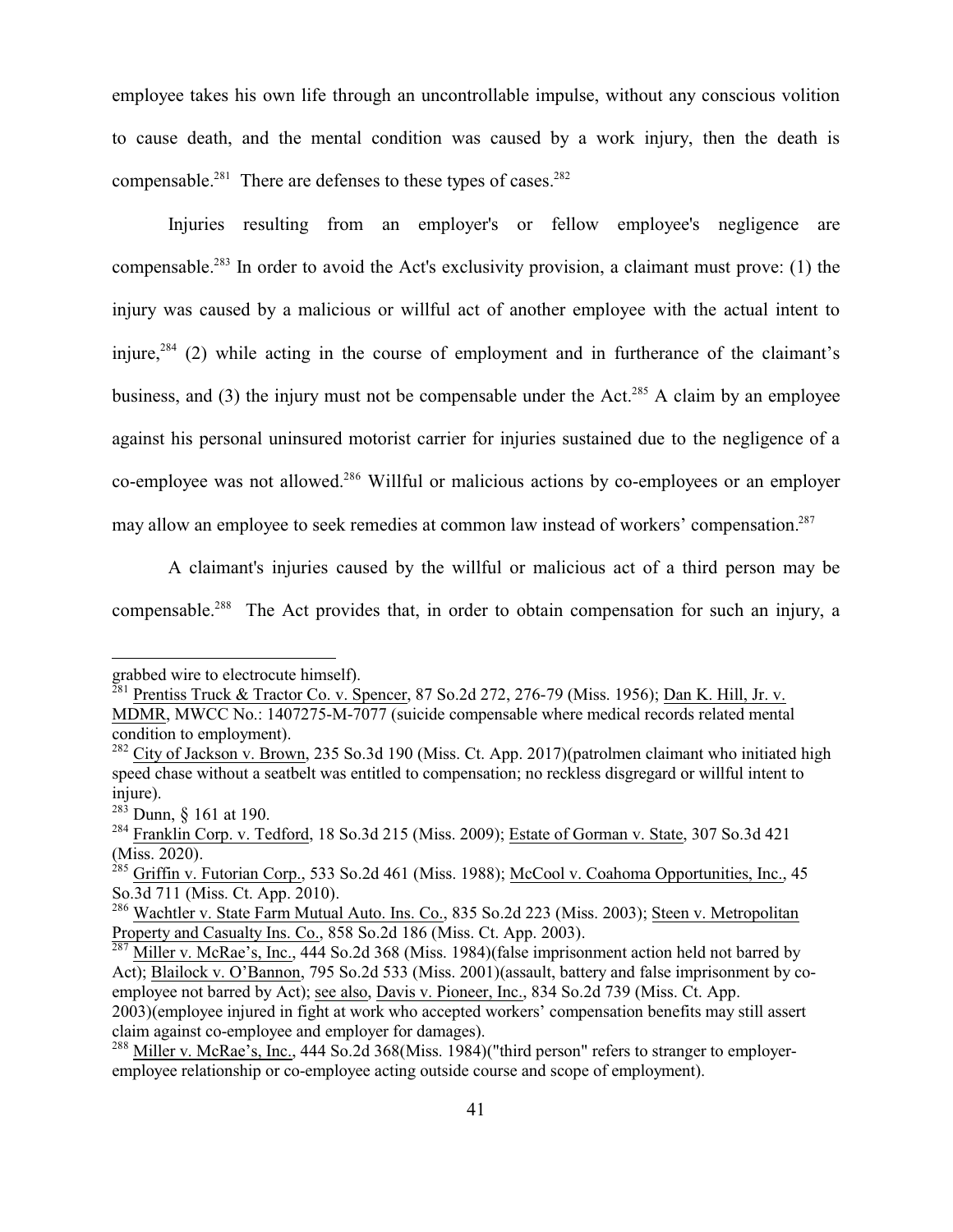claimant must show that: (1) a willful act of a third person was directed against him, (2) because of his employment, (3) while employed and working on the job.<sup>289</sup> Thus, assaults or other acts committed for "personal" reasons are not "because of employment" and not compensable injuries.<sup>290</sup> The "because of employment" test will be met even if the relationship is tenuous or if employment "creates a 'zone of special danger."<sup>291</sup> A 'zone of special danger' is met when employment conditions expose the employee to the hazard of an assault.<sup>292</sup> An increased risk may result from the nature or location of the work performed by an employee.

When the cause of injury is a hazard brought to the workplace or created by the injured employee in violation of the employer's rules, the claim may not be compensable. The basis of the defense, sometimes known as the "imported danger doctrine," is whether the hazard has any relationship to the employment.<sup>293</sup> For example, where an employee was injured by an exploding firecracker brought to the workplace by a co-employee in violation of the employer's rules, the claim was adjudicated not to be compensable.<sup>294</sup> Though, where a farm worker was injured while being driven home after drinking beer at his workplace after hours, the "imported danger doctrine" was rejected and the claim deemed compensable.<sup>295</sup>

#### (L) Acts of God:

Generally, employer/carrier is not responsible for accidents directly resulting from acts of God since the injury is not causally related to the employment. If an employee, however, by

<sup>&</sup>lt;sup>289</sup> Miss. Code Ann. §71-3-3(b).

<sup>&</sup>lt;sup>290</sup> Dunn, § 162 at 193; <u>see also, Newell v. Southern Jitney Jungle Co.</u>, 830 So.2d 621 (Miss. 2002)(claim of employee shot at work by estranged husband dismissed); Total Transportation Inc. v. Shores, 968 So.2d 400 (Miss. 2007).

<sup>&</sup>lt;sup>291</sup> Tanks v. Lockheed Martin Corp., 417 F.3d 456 (5<sup>th</sup> Cir. 2005).

<sup>&</sup>lt;sup>292</sup> Dunn. §162 at 58 (Supp. 1990); Williams v. Munford, Inc., 683 F.2d 938 (5th Cir. 1982).

<sup>&</sup>lt;sup>293</sup> Dunn, §159 at 188-89.

<sup>&</sup>lt;sup>294</sup> Mathis v. Nelson's Foodland, Inc., 606 So.2d 101 (Miss. 1992).

<sup>&</sup>lt;sup>295</sup> Hurdle v. Holloway, 848 So.2d 183 (Miss. 2003).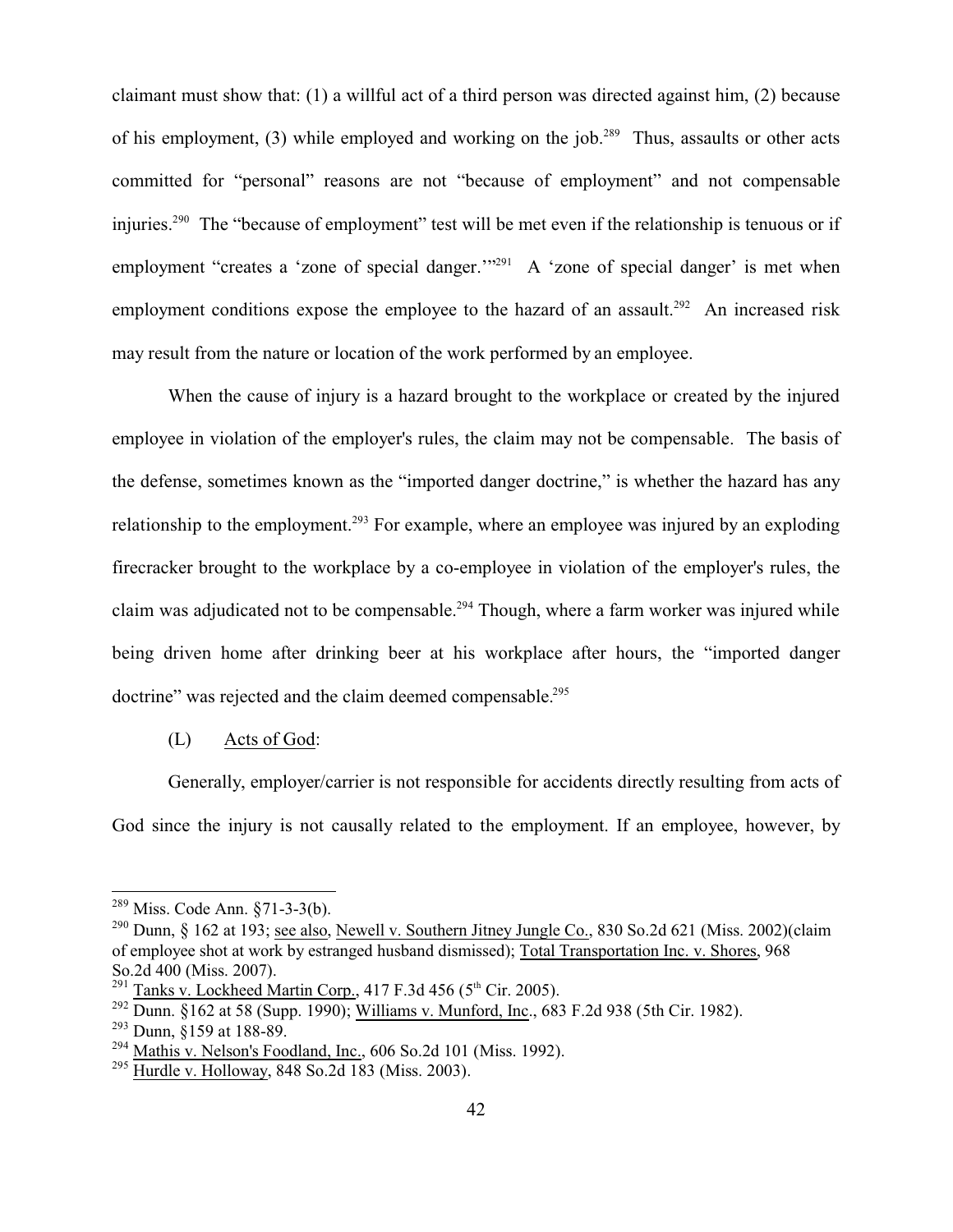reason of his duties is exposed to a danger from the elements, the claim will be compensable.<sup>296</sup> Therefore, this defense is rarely available to an employer/carrier.

#### (M) Average Weekly Wage:

It is absolutely essential to the calculation of the correct compensation rate that the average weekly wage of a claimant be established. Many times the average weekly wage is first identified when the employer/carrier reports the claimant's wage rate on the Employer's First Report of Injury form. This initial information is generally not sufficient to calculate an accurate average weekly wage. It is recommended that an accurate average weekly wage always be calculated since the correct average weekly wage is often substantially different than the information contained in the initial report of injury.

The Act provides that the average weekly wage is calculated based upon an average of the earnings<sup>297</sup> from employer in the 52 week period immediately prior to the date of a claimant's injury.<sup>298</sup> If the claimant lost more than seven days during such period, although not in the same week, then the earnings for the remainder of such 52 week period shall be divided by the number of weeks remaining after the lost time has been deducted. If a claimant did not work for the full 52 week period prior to the date of injury, the earnings are to be divided by the number of weeks, or parts thereof, during which the claimant earned wages, provided the results are "just and fair to both parties." If a claimant worked for so short a time that an average would

<sup>297</sup> Woods v. Anderson Tully Co., MWCC No. 94-06217-F-3694-A-00 (Full Comm'n Order, Nov. 8, 1996)(contributions made by the employer to fund a fringe benefit for an employee in the form of group health insurance are not to be included in the calculation of the average weekly wage.)

<sup>&</sup>lt;sup>296</sup> Pigford Brothers Construction Co. v. Evans, 83 So.2d 622 (Miss. 1955); Dunn, § 158 at 186.

<sup>&</sup>lt;sup>298</sup> Piney Woods Country Life School v. Young, 946 So.2d 805 (Mis. Ct. App. 2006)(average weekly wage includes all wages earned from the employer with whom the employee became injured, including part-time work that is different from the employee's main duties).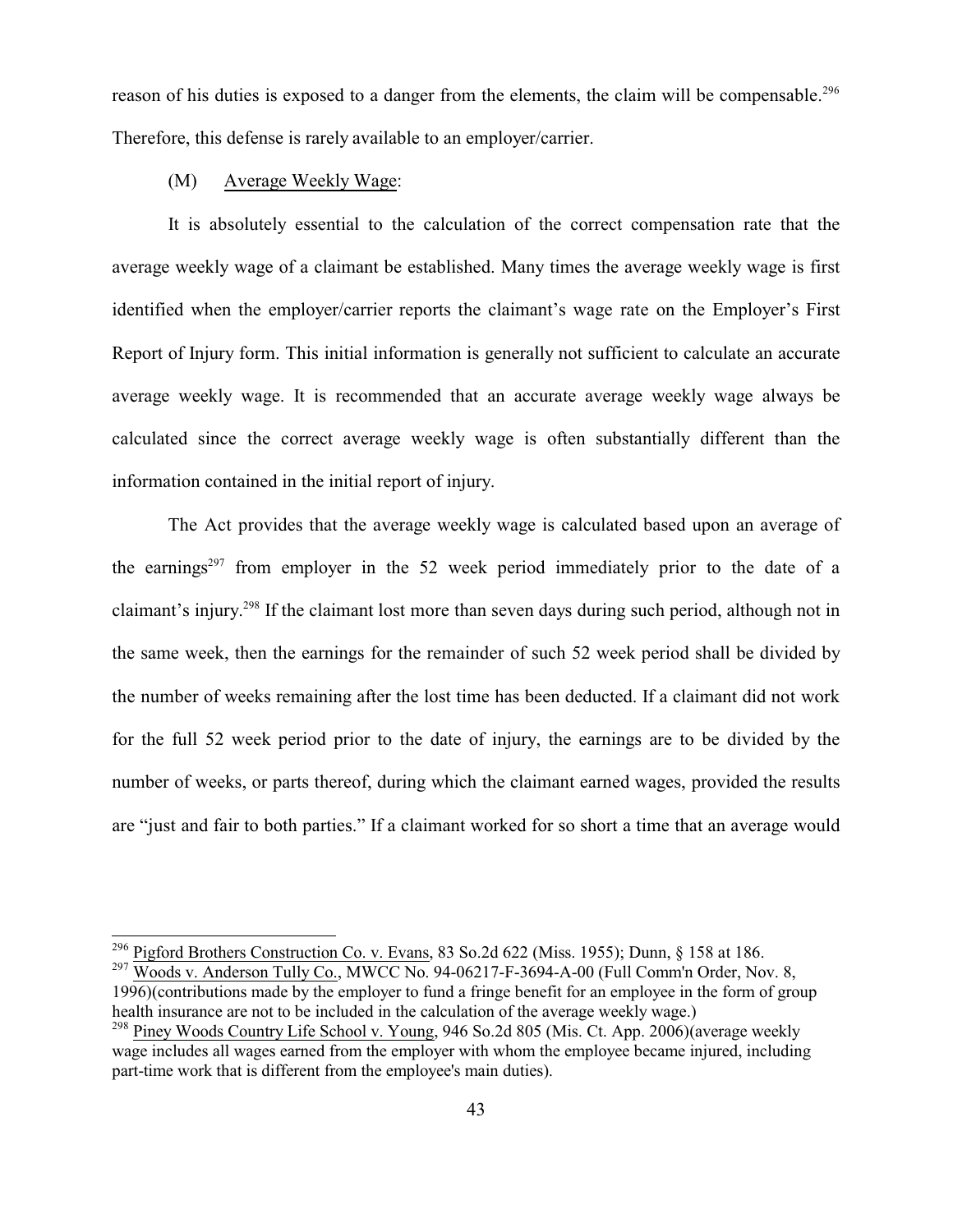be "impracticable," the average weekly wage "earned by a person in the same grade employed at the same or similar work in the community" can be used.<sup>299</sup>

The daily compensation benefit payable in any case shall be the total weekly compensation benefit divided by five, as opposed to seven. <sup>300</sup> Where a claimant works "two weeks on and two weeks off" the average weekly wage calculation includes the "weeks off."<sup>301</sup> In a latent injury case, it has been held that the correct date with which to measure the average weekly wage is the date claimant is forced to quit work for medical reasons, or stated differently, "when the injury becomes complete," as opposed to the date of the original accident.<sup>302</sup> Where a claimant worked alternatively for two separate legal entities owned by the same person, only the earnings from the business for whom claimant worked at the time of injury was included in the average weekly wage.<sup>303</sup>

#### (N) Independent/Employer Medical Examination:

At all times, the employer/carrier has the right to require a claimant be examined by a physician chosen by the employer/carrier for the purpose of evaluating temporary or permanent disability or medical treatment.<sup>304</sup> Compensation benefits may not be suspended without an order from the Commission when a claimant refuses medical treatment.<sup>305</sup> This type of examination may not be "independent" since the employer/carrier selects the examiner, but is more accurately termed an Employer's Medical Examination (EME). Upon proper motion, the Commission can

<sup>&</sup>lt;sup>299</sup> Miss. Code Ann. § 71-3-31.

<sup>&</sup>lt;sup>300</sup> See, Mississippi Workers' Compensation Commission General Rule 10 (effective April 1, 2001).

 $301$  Mixon v. Grey Wolf Drilling Co., LP, 62 So.3d 414 (Miss. Ct. App. 2010).

 $302$  J. H. Moon & Sons, Inc. v. Johnson, 753 So.2d 445 (Miss. 1999); University of Miss. Med. Ctr. v. Smith, 909 So.2d 1209 (Miss. Ct. App. 2005).

<sup>&</sup>lt;sup>303</sup> Kukor v. Northeast Tree Service, Inc. and Jay's Service Co., 77 So.3d 1134 (Miss. Ct. App. 2011). 304 MWCC General Rule 9.

 $305$  Miss. Code Ann. §§ 71-3-15(1) and 71-3-37(3); <u>see also, Cooper Lighting HID v. Brisco</u>, 749 So.2d 199 (Miss. Ct. App. 1999).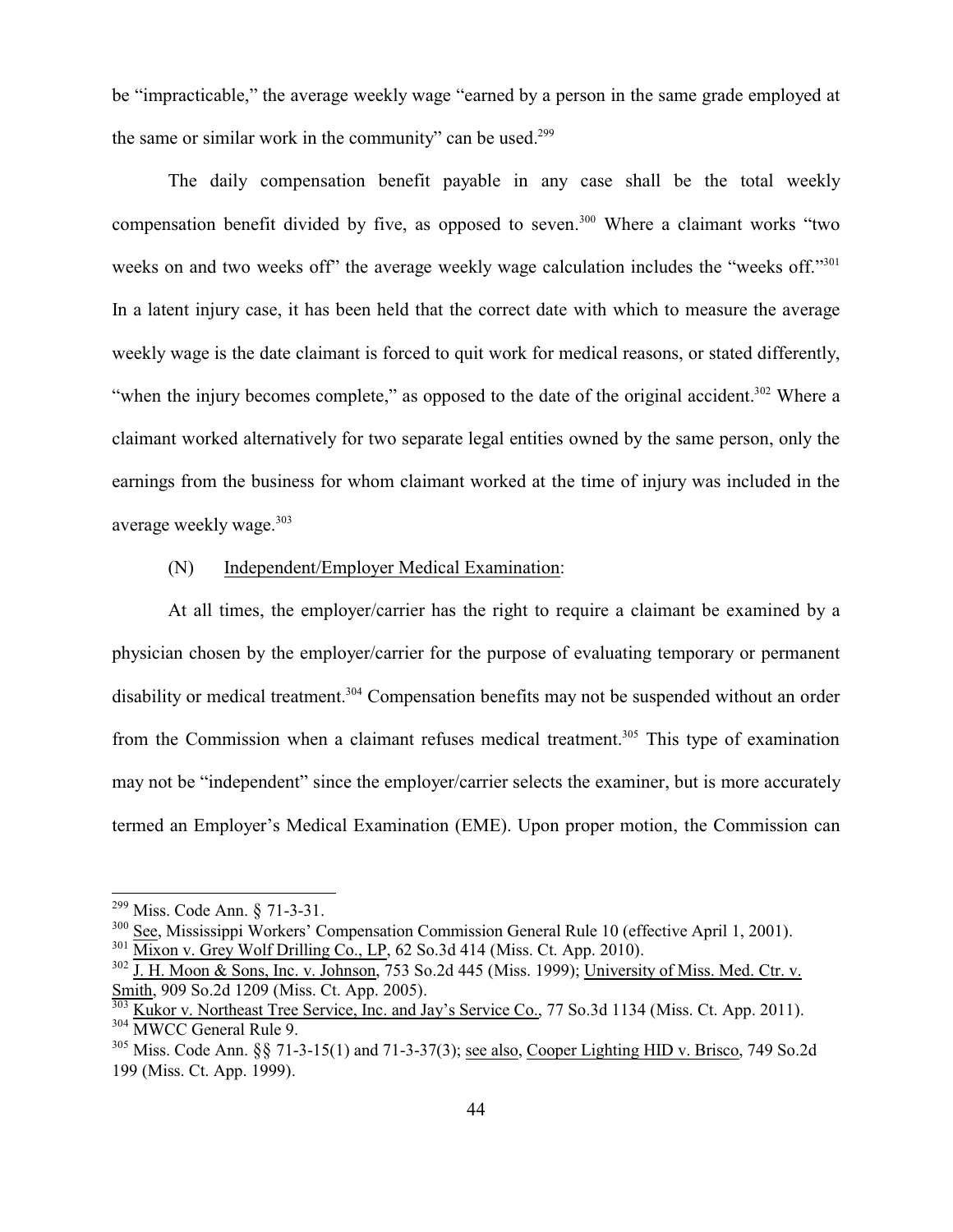also be requested to appoint an independent medical examiner to perform an Independent Medical Examination (IME) for evaluating the claimant's condition.

The Commission may accept the findings of an employer's examining physician over the findings of a treating physician so long as those findings are supported by credible evidence or an independent medical examination.<sup>306</sup>

#### (O) Vocational Rehabilitation:

Many times it is recommended that the employer/carrier retain the services of a vocational rehabilitation expert to assist in evaluating a non-scheduled injury claim or a scheduled claim where there is exposure to a permanent and total disability claim. There is no express authority under the Act to require a claimant to be interviewed or meet with a vocational rehabilitation expert. With or without the claimant's cooperation, the vocational rehabilitation expert can provide specific rates of pay and job opportunities for the claimant. The job opportunities identified should be within a reasonable distance of claimant's residence.<sup>307</sup> A new trend is for vocational experts to present testimony regardnig "loss of access" to the labor market in addition to jobs available to the injured worker within medical restrictions.<sup>308</sup>

#### (P) Surveillance:

An option to the employer/carrier in evaluating a claim is surveillance which may be used to determine whether a claimant is accurately relating physical limitations. If surveillance suggests that the claimant has exaggerated existing problems, the employer/carrier generally should not unilaterally suspend compensation benefits. Rather, surveillance should be presented

<sup>&</sup>lt;sup>306</sup> Hardaway Co. v. Bradley, 887 So.2d 793 (Miss. 2004); Meoller v. MDHS, 125 So.3d 695 (Miss. Ct. App. 2013); Burton v. Nissan N. Am., 305 So.3d 1163 (Miss. Ct. App. 2020); Howard Industries Inc. v. Wheat, 295 So.3d 592 (Miss. Ct. App. 2020). 307

Goolsby Trucking Co., Inc. v. Alexander, 982 So.3d 1013 (Miss. Ct. App. 2008). <sup>308</sup> See, Itta Bena Plantation III & Benchmark Ins. Co. v. Gates, 282 So.3d 721 (Miss. Ct. App. 2019); McKenzie v. Howard Indus., 323 so.3d 520 (Miss. Ct. App. 2020); Kroger Co. v. Pybus, 327 So.3d 678 (Miss. Ct. App. 2021).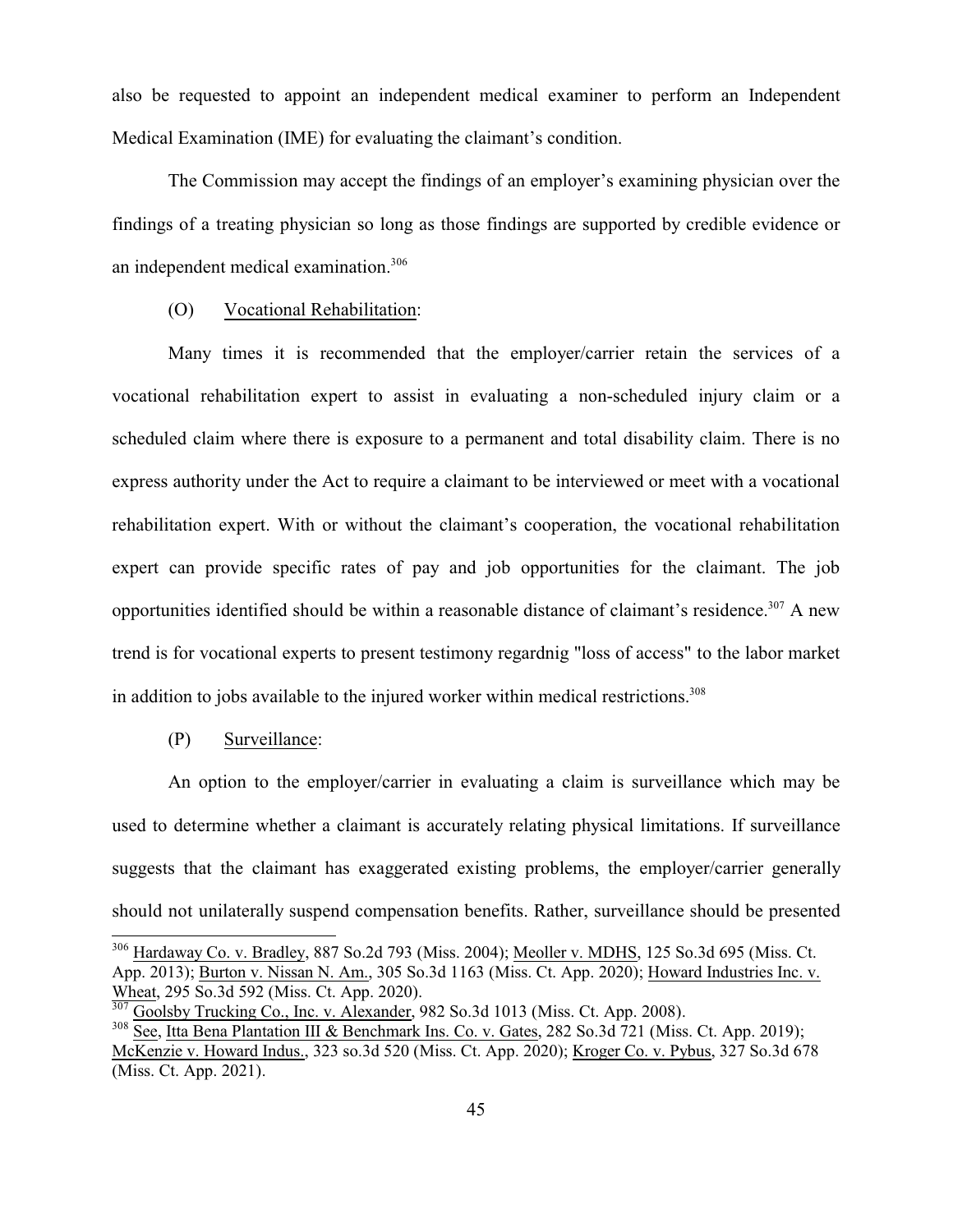to an expert, such as a doctor, to see whether the surveillance is sufficient for the expert to testify that claimant has fewer or no physical limitations.<sup>309</sup> Surveillance may also be presented to the claimant's attorney as a settlement tool or at the workers' compensation hearing. Under Mississippi law, if the claimant's attorney has propounded discovery requests regarding surveillance, the employer/carrier must disclose the surveillance prior to the hearing.<sup>310</sup>

#### **VII. SECOND INJURY FUND**

The Act contains a second injury fund provision, whereby a claimant who previously lost all or partial use of a scheduled member and thereafter suffers another injury causing the loss of use of another of these parts which renders the claimant permanently disabled, can receive payment from this fund for the remainder of the compensation (450 weeks) to which he would be entitled after payment is made by the employer/carrier for the second injury.<sup>311</sup> In other words, the fund pays for permanent disability benefits exceeding the amount for which the employer/carrier is liable simply for the loss of use of the second scheduled member. Due to its restricted terms, the Second Injury Fund is often not available.

## **VIII. SETTLING CLAIMS**

There are several avenues available to an employer/carrier for resolution of workers' compensation claims. The most obvious method is adjudication through the Commission level and, if necessary, the courts. Another means involves one of two settlement types. The first type is the "lump sum" or "13(j)" settlement, which only disposes of liability for indemnity benefits and is rarely used.<sup>312</sup> The other type is the "compromise" or " $9(i)$ " settlement which is generally

<sup>&</sup>lt;sup>309</sup> See, Lee v. Singing River Hospital System, 908 So.2d 159 (Miss. Ct. App. 2005).

<sup>&</sup>lt;sup>310</sup> Williams v. Dixie Electric Power Assoc., 514 So.2d 332 (Miss. 1987); Congleton v. Shellfish Culture, Inc., 807 So.2d 492 (Miss. Ct. App. 2002)(surveillance disclosed after deposition and before trial). 311 Miss. Code Ann. § 71-3-73.

<sup>312</sup> Miss. Code Ann. § 71-3-37(10).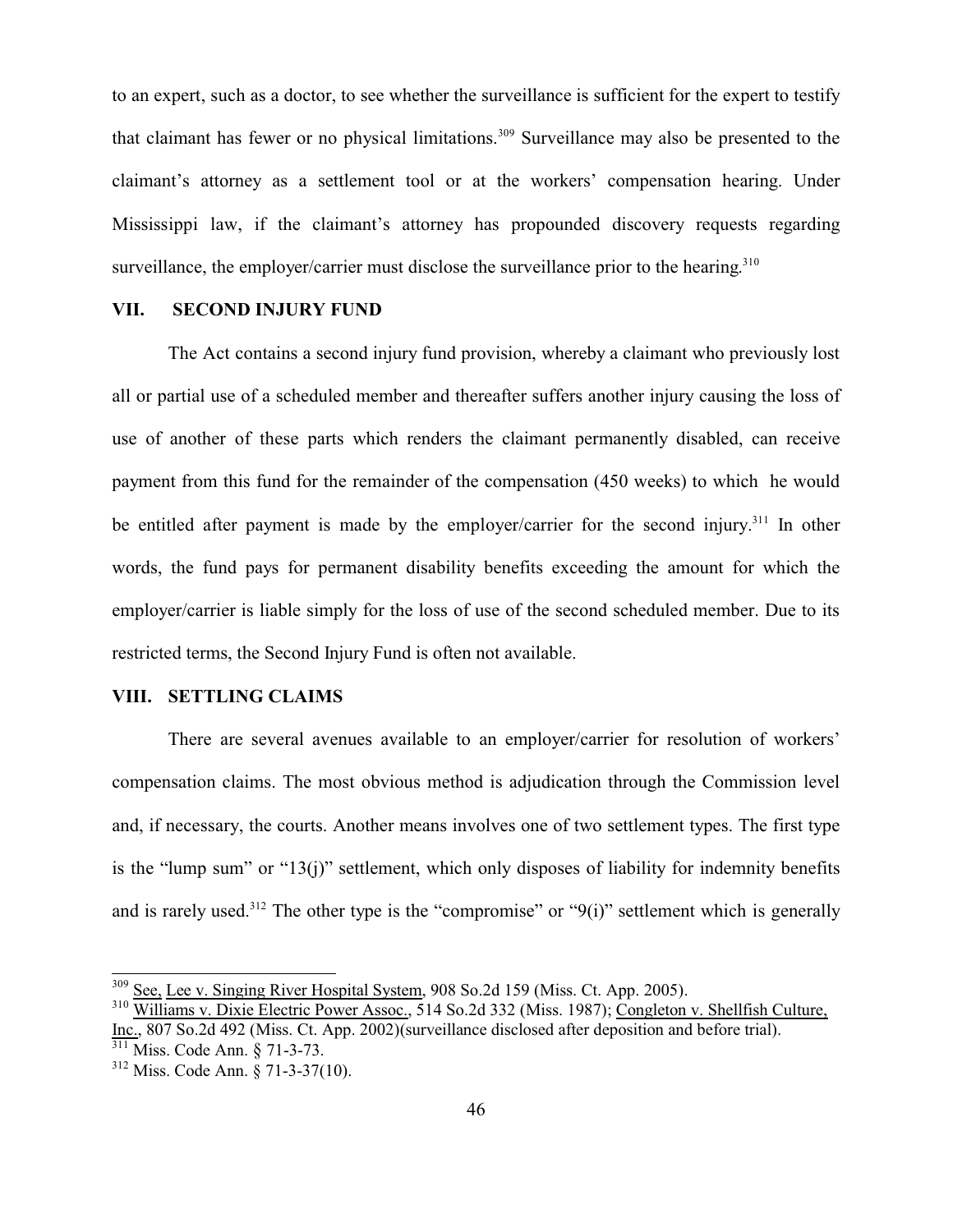preferred since it can eliminate all liability under the Act, including liability for medical benefits, past, present, and future.<sup>313</sup> The Commission must approve each type of settlement.<sup>314</sup> Where a claimant dies after the petition is filed, and the Commission approved settlement without knowledge of claimant's death, judgment will be upheld based upon the best interest of the claimant's dependants.<sup>315</sup>

Under federal law, Medicare is a secondary payer in workers' compensation cases<sup>316</sup> and is prohibited from being primarily responsible for medical services of its beneficiaries<sup>317</sup> in connection with work-related injuries. Medicare is entitled to be reimbursed for past and future expenditures to set off an amount designated in a settlement toward future medical expenses including medications.

The Central Office of the Centers for Medicare and Medicaid Services (CMS) aggressively protect Medicare's right to reimbursement for payments made and to be made.<sup>318</sup> If a settlement is not approved by CMS, CMS can file a claim against an employer/carrier to recoup the amount of medical benefits paid up to the amount of the workers' compensation settlement. The law provides that Medicare may be entitled to collect double damages from the employer or carrier.<sup>319</sup> At this time, CMS has declared that claimants (who are not yet Medicare

<sup>&</sup>lt;sup>313</sup> Miss. Code Ann. §71-3-29; <u>see also, Barton v. Peco Foods of MS, Inc.</u>, MWCC No. 03-05132 (Full Comm'n Order, Oct. 13, 2004)(Comm'n sets forth rules for Section 9(i) orders).

<sup>&</sup>lt;sup>314</sup> Miss. Workers' Compensation Commission Procedural Rule 15.

<sup>&</sup>lt;sup>315</sup> Taylor v. Reliance Well Serv., 220 So.3d 260 (Miss. Ct. App. 2017).

<sup>316</sup> 42 U.S.C. § 1395y.

<sup>&</sup>lt;sup>317</sup> A claimant may apply for Social Security Disability Income (SSDI) benefits assuming he is totally disabled per the terms of the Social Security Act, and within five months of applying, the claimant qualifies for SSDI. Once the claimant receives SSDI benefits for twenty-four months, he qualifies for Medicare.

<sup>&</sup>lt;sup>318</sup> As of January 1, 2011, workers' compensation carriers and self-insured plans became subject to mandatory reporting requirements as defined by Section 111 of the Medicare, Medicaid and SCHIP Extension Act of 2007 (PL 110-173).

<sup>&</sup>lt;sup>319</sup> 42 U.S.C. § 1395y(b)(2)(B)(ii); <u>see</u>, Humana Medical Plan, Inc. v. Western Heritage Ins. Co., 832 F.3d 1229 (11th Cir. 2016)(court awarded double damages and reimbursement where parties failed to pay Medicare lien).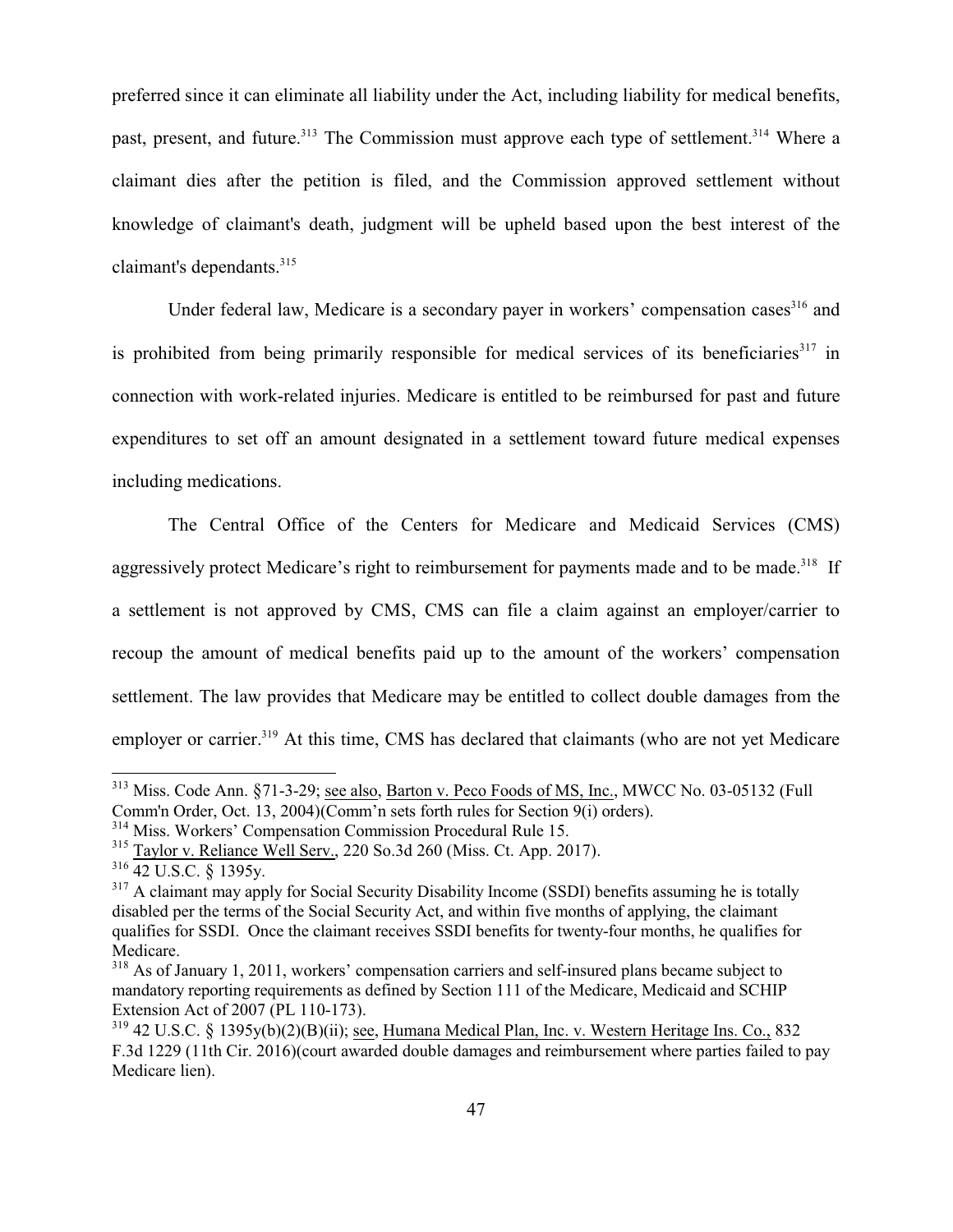beneficiaries) should only submit their settlements for CMS review when the claimant has a "reasonable expectation" of Medicare enrollment within 30 months of settlement and the anticipated total settlement amount for future medical expenses and disability/lost wages is expected to be greater than  $$250,000.00$ <sup>320</sup> Claimants who are already Medicare beneficiaries must always consider Medicare's interests prior to settlement of their compensation claim regardless of whether the settlement exceeds \$250,000.00.<sup>321</sup> CMS will not review a Medicare beneficiary's settlement if the gross amount is  $$25,000.00$  or less.<sup>322</sup>

#### **IX. CLOSING THE CASE**

Another means of finalizing workers' compensation claims is the filing of a "Notice of Final Payment" (Form B-31) with the Commission.<sup>323</sup> This procedure changed with the Mississippi Workers' Compensation Commission newly adopted Rules of Procedure which became effective January 18, 2018.

The law remains the same that the Form B-31 shall be sent to the Commission within thirty (30) days after the last payment of compensation (disability or medical benefits).<sup>324</sup> When the Form B-31 is properly filed, it establishes a one year statute of limitations within which to file subsequent applications for benefits, which is notated on the face of the form (the Commission's official form has not changed).

If no work related medical expenses are incurred within the one-year period, then there is no further liability for benefits by the Employer/Carrier.<sup>325</sup> If any medical expenses are incurred within the one-year period, an Amended Form B-31 must be properly filed and another one-year

<sup>320</sup> See*,* CMS Internal Memo, May 11, 2011.

<sup>&</sup>lt;sup>321</sup> 42 C.F.R. § 411.46.

<sup>322</sup> See*,* CMS Internal Memo, May 11, 2011.

<sup>323</sup> MWCC Rule 2.17

<sup>324</sup> Miss. Code Ann. § 71-3-37(7).

<sup>325</sup> Miss. Code Ann. § 71-3-53.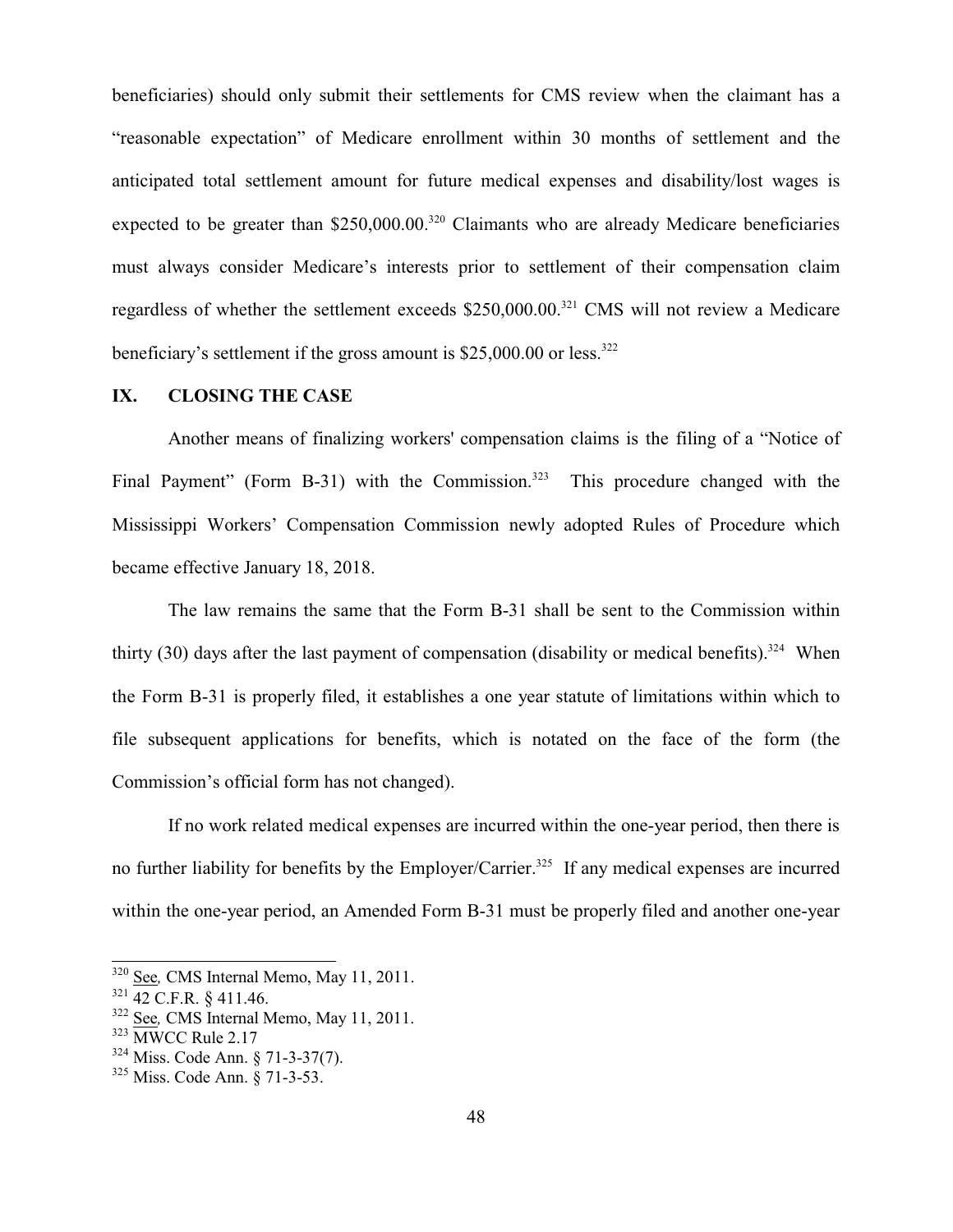statute of limitations commences to run.<sup>326</sup> If the Amended B-31 only reflects additional medical expenses incurred but not billed prior to the filing of the first Form B-31, the claim will still be barred by the statute.<sup>327</sup> Also, if a claim for additional benefits or a preliminary medical report (Form B-9) is filed within that one-year period, the statute is tolled and a new Amended Form B-31 must be filed. It is not necessary that the claim be a formal Petition. A simple letter from a claimant or a Form B-9 from a physician may be sufficient.<sup>328</sup>

The new rule retains the basic requirement that the Claimant receive formal notice that the one-year statute of limitations begins.<sup>329</sup> The rule change affects the process for properly filing the B-31. The rule states to be effective there must be proof Claimant or his attorney received notice of the filing of the Form B-31 ("acknowledged delivery"). The best way for the B-31 to be properly filed is for the Claimant to sign and date the B-31. The new rule states the presence of Claimant's signature will constitute "acknowledged delivery" of the B-31 to the Claimant. The new rule does not require the filed signed B-31to be delivered to the Claimant and his attorney. If clamant is represented and the attorney is recognized by the Commission, the Commission will electronically provide the attorney proper notice of the filed B-31.

The new rule makes clear the Form B-31 does not need to be signed for the Commission to accept it to be filed. The rule still requires the unsigned Form B-31 be delivered to the Claimant or his attorney. The new rule has abolished the requirement that only U. S. Certified Mail be utilized to establish acknowledged delivery. Rather, any recognized method of acknowledged delivery will be accepted (for example, UPS or email). Therefore, the former case

<sup>326</sup> Brown v. F.W. Woolworth Co.*,* 348 So.2d 236 (Miss. 1977); Broadway v. International Paper, Inc., 982 So.2d 1010 (Miss. Ct. App. 2008).

<sup>327</sup> McCrimon v. Red Arrow Car Wash*,* 859 So.2d 395 (Miss. Ct. App. 2003).

<sup>328</sup> Harper v. North Miss. Med. Ctr*,* 601 So.2d 395 (Miss. 1992); Barr v. Conoco Chemicals, Inc*.,* 412 So.2d 1193 (Miss. 1982).

<sup>329</sup> Staple Cotton Serv. Assn. v. Russell*,* 399 So.2d 224 (Miss. 1981); Leggett & Platt and Fidelity and Guaranty Ins. Co. v. Brinkley*,* 150 So.3d 106 (Miss. Ct. App. 2014)*.*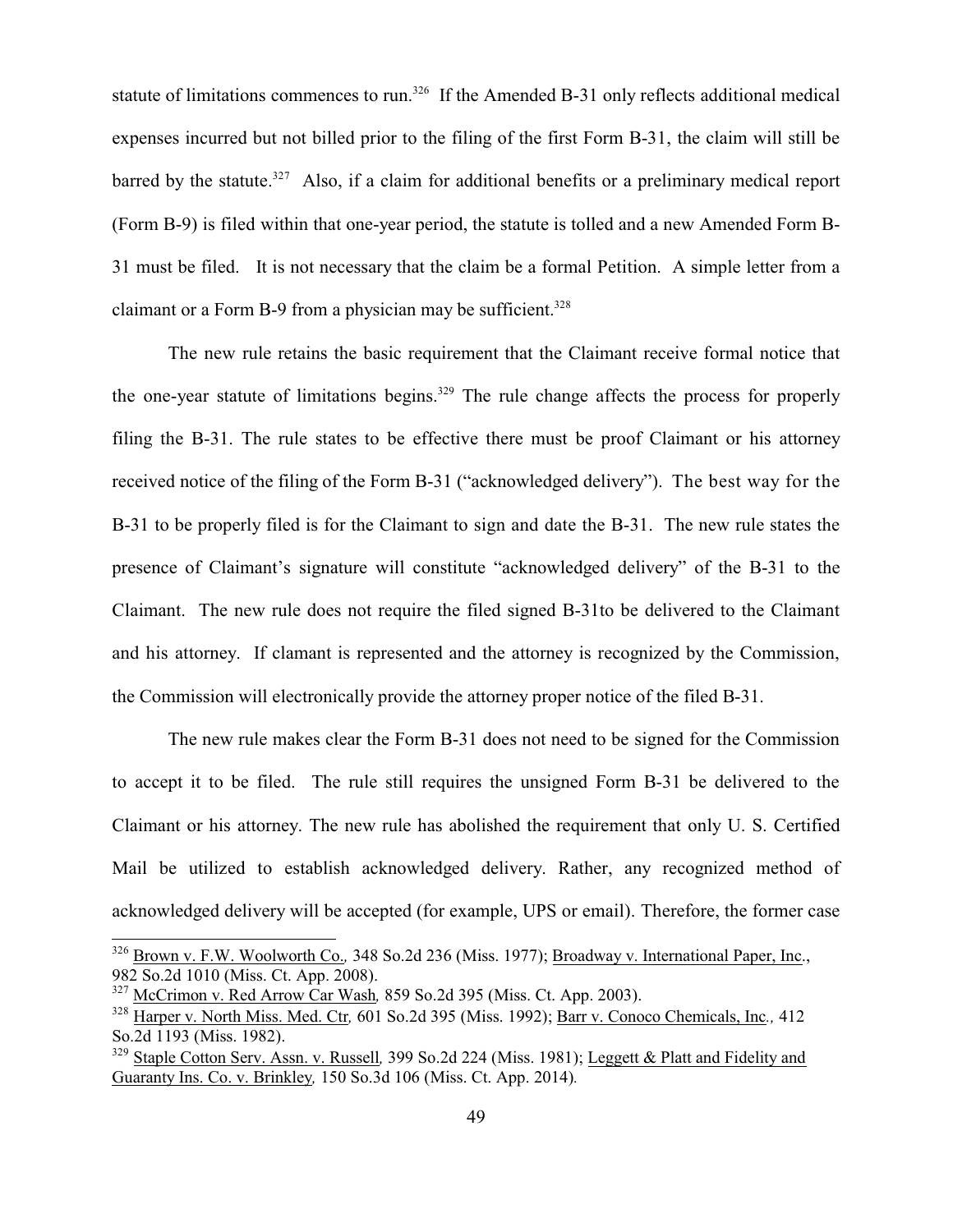law rule that suggested the Form B-31 be forwarded to the Claimant before it is filed, appears to no longer be required. The new rule states notice to a claimant's attorney is notice to a claimant. Unless an unrepresented Claimant is registered as an attorney of record, the unrepresented Claimant will not receive an electroniclly filed copy. Therefore, an unrepresented Claimant should receive a copy of the filed B-31 to fully protect the interests of the Employer and Carrier.<sup>330</sup>

The following recommendations are made if an unrepresented Claimant refuses or neglects to sign:

- (1) Be sure the Form is completed correctly and required information is furnished.
- (2) The unsigned Form B-31 should be filed with the Commission.
- (3) The unsigned, filed B-31 should be sent by some means where there is an "acknowledged delivery" to the unrepresented Claimant.
- (4) The transmittal letter to the Claimant should state the case is being closed, the Form B-31 has been filed with the Commission and is enclosed for the Claimant's review, the Form B-31 is a final report and settlement or constitutes a final receipt, and Claimant has a right or opportunity to be heard by the Commission.

If this procedure is followed, the one-year statute of limitation commences on the date Claimant receives notice of the unsigned, filed Form B-31.

A case may also be considered closed without the filing of a B-31 form where an Order is entered by an Administrative Law Judge rejecting and dismissing a claim; "rejection of a claim triggers" the commencement of the one year statute of limitations.<sup>331</sup>

<sup>&</sup>lt;sup>330</sup> The practice of sending a Claimant or attorney a copy of the transmittal letter enclosing the Form B-31 to be filed with the Commission may constitute adequate notice but is not best practice.<br><sup>331</sup> Tillman v. KLLM Transport, 2021-WC-00057-COA (Miss. Ct. App. Feb. 15, 2022).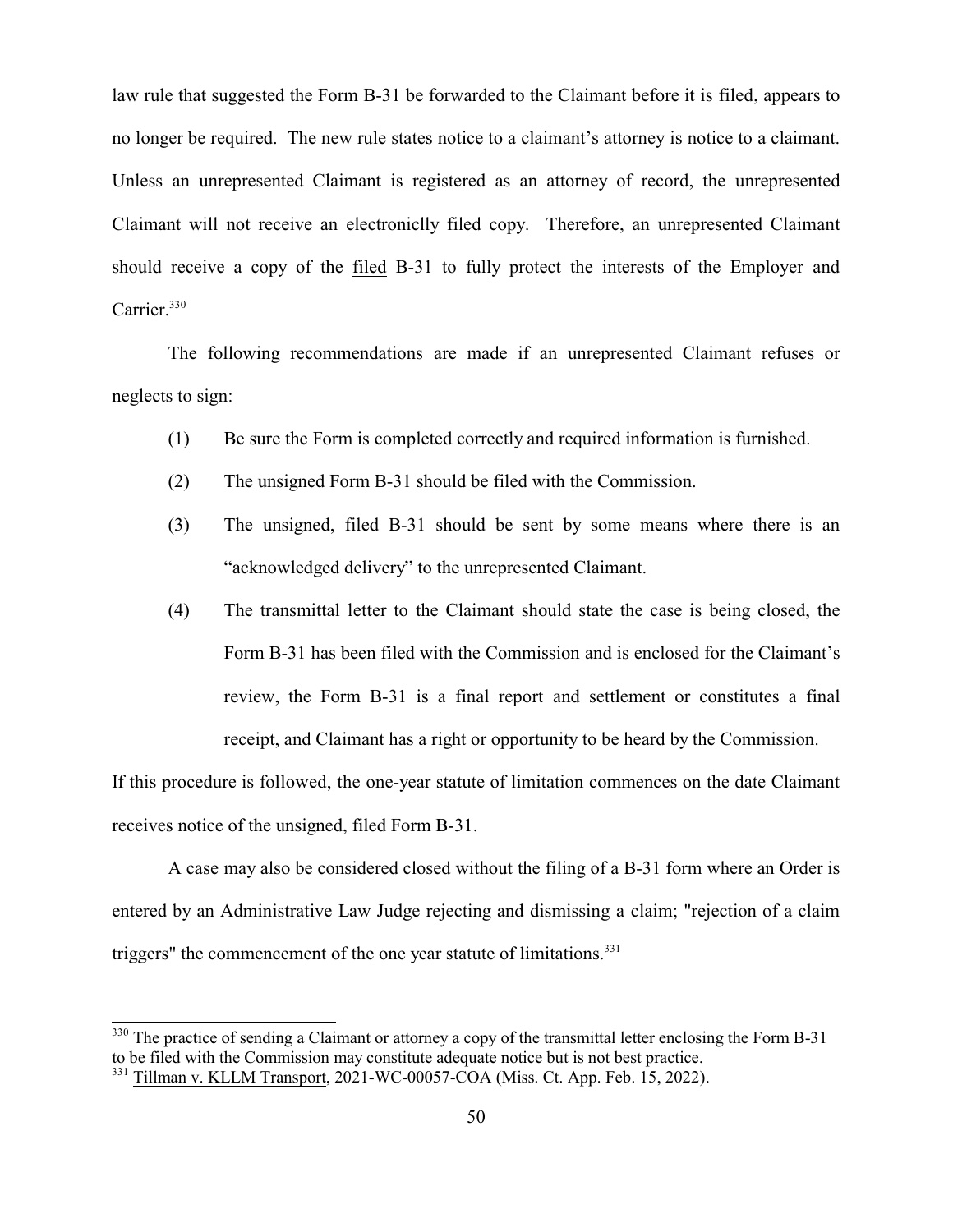## **X. EX PARTE COMMUNICATION WITH MEDICAL PROVIDERS**

"Ex parte" means "done for, in behalf of, or on the application of one party only."<sup>332</sup> The issue in workers' compensation is when and under what circumstances an employer/carrier may communicate with the medical provider of a claimant on an "ex parte" basis, i.e., without the prior knowledge or consent of the injured employee or his legal representative. For many years, free and open "ex parte" communication with medical providers was customary, based on an interpretation of a statute in the Act which states: "[m]edical and surgical treatment ... shall not be deemed to be privileged insofar as carrying out the provisions of this chapter is concerned."<sup>333</sup>

In 1996, the Supreme Court held with respect to personal injury litigation that ex parte communication was prohibited and "evidence obtained from ex parte contacts, without prior patient consent, by the opposing party which is subsequently used during a legal proceeding, is inadmissible."<sup>334</sup> Thereafter, the Commission considered the issue of ex parte communication. In a lengthy opinion, the Full Commission held that:

[O]nce formal litigation has been commenced by the filing of petition to controvert or equivalent . . . non-consensual ex parte contact with treating physicians may not be initiated by the Employer, the Carrier, their legal representatives or agents . . . We wish to emphasize that the holding herein is limited to non-consensual ex parte communication or contact in a pending, controverted workers' compensation claim. Ex parte contact may certainly occur if consented to by the claimant or his legal representative. Absent patient consent, however, 'formal discovery, on the record, with notice and an opportunity to other parties to be present and to participate in the proceeding, is simply the fairest and most satisfactory means of obtaining discovery from a treating physician'. . . We also discourage in the strongest possible terms any disputes between the parties over the propriety of routine administrative and clerical matters which are usually undertaken ex parte by the employer or carrier, such as the scheduling of appointments, communication regarding authorization for treatment, or communications concerning the acquisition of medical records and the payment of charges. Such matters are hardly considered discovery in any

 $332$  Black's Law Dictionary ( $4<sup>th</sup>$  Ed. 1968).

<sup>333</sup> Miss. Code Ann. § 71-3-15(6); but see, Cooper's Inc. of Miss. v. Long, 224 So.2d 866 (Miss. 1969).

<sup>&</sup>lt;sup>334</sup> Scott v. Flynt, 704 So.2d 998 (Miss. 1997).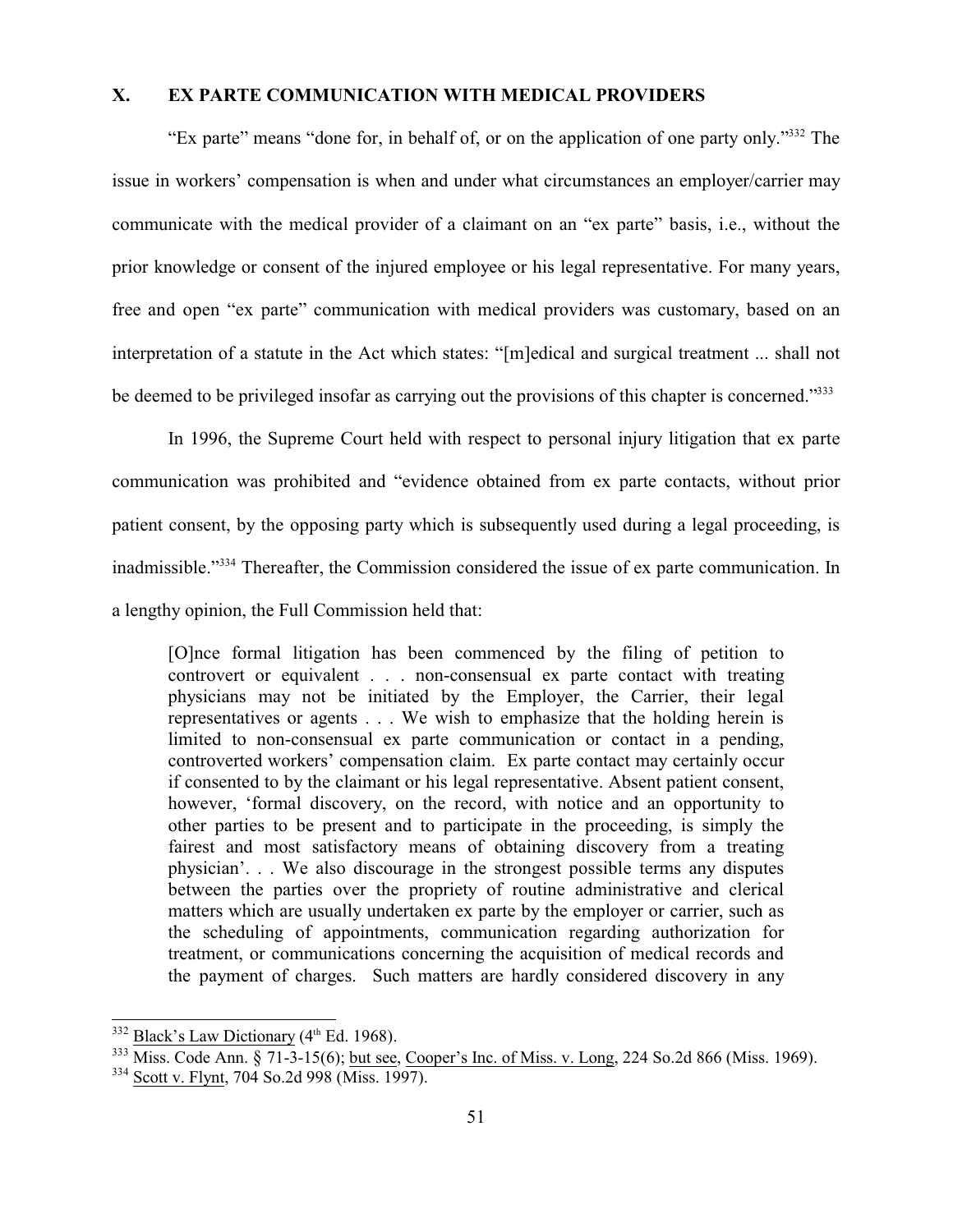significant sense and we fully expect a claimant or his attorney not to interpose any objection to such matters  $\ldots$ <sup>335</sup>

The Commission also held that instead of an automatic rule excluding evidence for ex parte violations, remedies to address violations would be considered and used on a case-by-case basis.<sup>336</sup> The exclusion of evidence for ex parte violations has been approved by the Commission and Court of Appeals.<sup>337</sup>

Therefore, at this time it is acceptable in a normal workers' compensation case for employer/carriers and their representatives to conduct free and open ex parte communications with the claimant's medical providers until a petition to controvert is filed or the claimant directs that no ex parte communication be conducted. Employer/carriers may wish to consider requesting all claimants to execute a written consent specifically authorizing ex parte communication in order to substantially reduce the risk of important evidence being excluded by an Administrative Law Judge. Further, communication is not considered ex parte if the claimant or his legal representative participates in the communication or if it is "return to work" information provided by the doctor to the employer.<sup>338</sup> A letter to a physician has been approved where 1) notice is given to the Claimant or attorney and 2) Claimant or attorney has aquiessed to the communication.<sup>339</sup>

#### **XI. BAD FAITH CLAIMS**

Bad faith claims are the exception to the workers' compensation exclusivity rule. A bad faith claim is an independent tort and may be filed against the employer, carrier, and/or the third

<sup>&</sup>lt;sup>335</sup> Hinson v. Miss. River Corp., MWCC No. 94-19422-F-4717 (Full Comm'n Order, Aug. 1,

<sup>1996)(</sup>Petition for Interlocutory Appeal to the Mississippi Supreme Court denied Feb. 4, 1998).

<sup>&</sup>lt;sup>336</sup> Hinson v. Miss. River Corp., MWCC No. 94-19422-F-4717 (Full Comm'n Order, Aug. 1, 1996).

<sup>337</sup> Walker Manufacturing Co. v. Butler, 740 So.2d 315 (Miss. Ct. App. 1998); see also, Johnson v. Memorial Hospital at Gulfport, 732 So.2d 864 (Miss. 1999)(exclusion of entire testimony of non-party physician is not warranted for ex parte contact).<br><sup>338</sup> Thornton v. StatCare, PLLC, 988 So.2d 387 (Miss. Ct. App. 2008).

<sup>&</sup>lt;sup>339</sup> Jones v. University of Miss. Med. Ctr., 309 So.3d 1135 (Miss. Ct. App. 2021).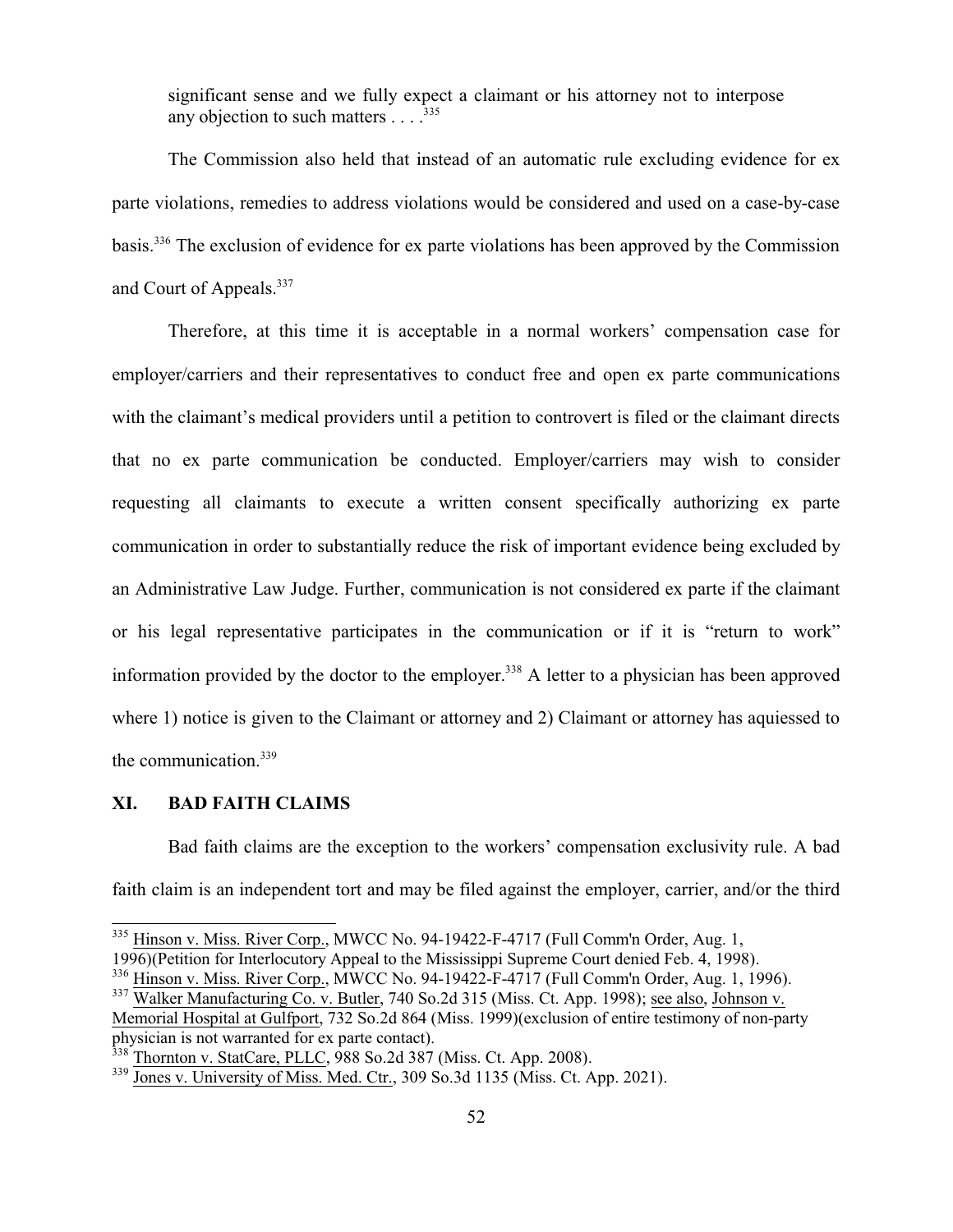party administrators based on the willful denial of a claim without reasonable grounds. Some suits have even been filed against individual adjusters.<sup>340</sup>

These claims are dangerous for two important reasons. First, cases are not tried before the Commission and instead can be tried by a jury in either a state or federal court with proper jurisdiction. Second, damages are not capped as in typical workers' compensation cases and can be quite substantial. Thus, prudent employer/carriers should take precautions to ensure grounds for such claims are avoided. While punitive damages are available, the Mississippi legislature placed statutory limits on punitive damages in 2004 based on the net worth of the defendant.<sup>341</sup>

In order to establish a bad faith claim, a plaintiff must show: "(1) a contract of workers' compensation insurance existed between the defendant and the plaintiff's employer; (2) the carrier denied the plaintiff's compensable workers' compensation claim without a legitimate or arguable reason; and (3) the denial of benefits constitutes a willful and intentional or malicious wrong."<sup>342</sup> In adition, a claimant must exhaust all administrative remedies in order to pursue a dab faith claim. $343$ 

Bad faith can also be based upon an unreasonable delay in resolving a claim or a failure to "conduct a reasonably prompt investigation of all relevant facts."<sup>344</sup> A workers' compensation claimant cannot maintain an independant action for bad faith fenial of benefits until the

<sup>&</sup>lt;sup>340</sup> See, Pilate v. American Federated Ins. Co., 865 So.2d 387 (Miss. Ct. App. 2004).

<sup>&</sup>lt;sup>341</sup> Miss. Code Ann. § 11-1-65; <u>See, Learmonth v. Sears, Roebuck and Co.</u>, 710 F.3d 249 (5<sup>th</sup> Cir. 2013) (federal court upheld constitutionality of statutory limits).

<sup>&</sup>lt;sup>342</sup> AmFed Companies, LLC v. Jordan, 34 So.3d 1177 (Miss. Ct. App. 2009); Chapman v. Coca-Cola Bottling Co., 180 So.3d 676 (Miss. Ct. App. 2015)(bad faith claim denied where claimant admitted a legitimate and arguable reason to deny the claim existed).

<sup>343</sup> Thornhill v. Walker-Hill Envtl., 2020-CA-01181-COA (Miss. Ct. App. Oct. 19, 2021).

<sup>&</sup>lt;sup>344</sup> James v. State Farm Mutual Auto. Ins. Co., 743 F.3d 65 (5<sup>th</sup> Cir. 2014)(case remanded to lower court to determine whether periods of inactivity during the investigation were negligence or intentional acts of delay); Lott v. Corinthian, Inc., 210 So.3d 1024 (Miss. Ct. App. 2015)(failure of claimant to sign medicalrelease authoritzation is valid explanation for at least one month delay in investigating the claim).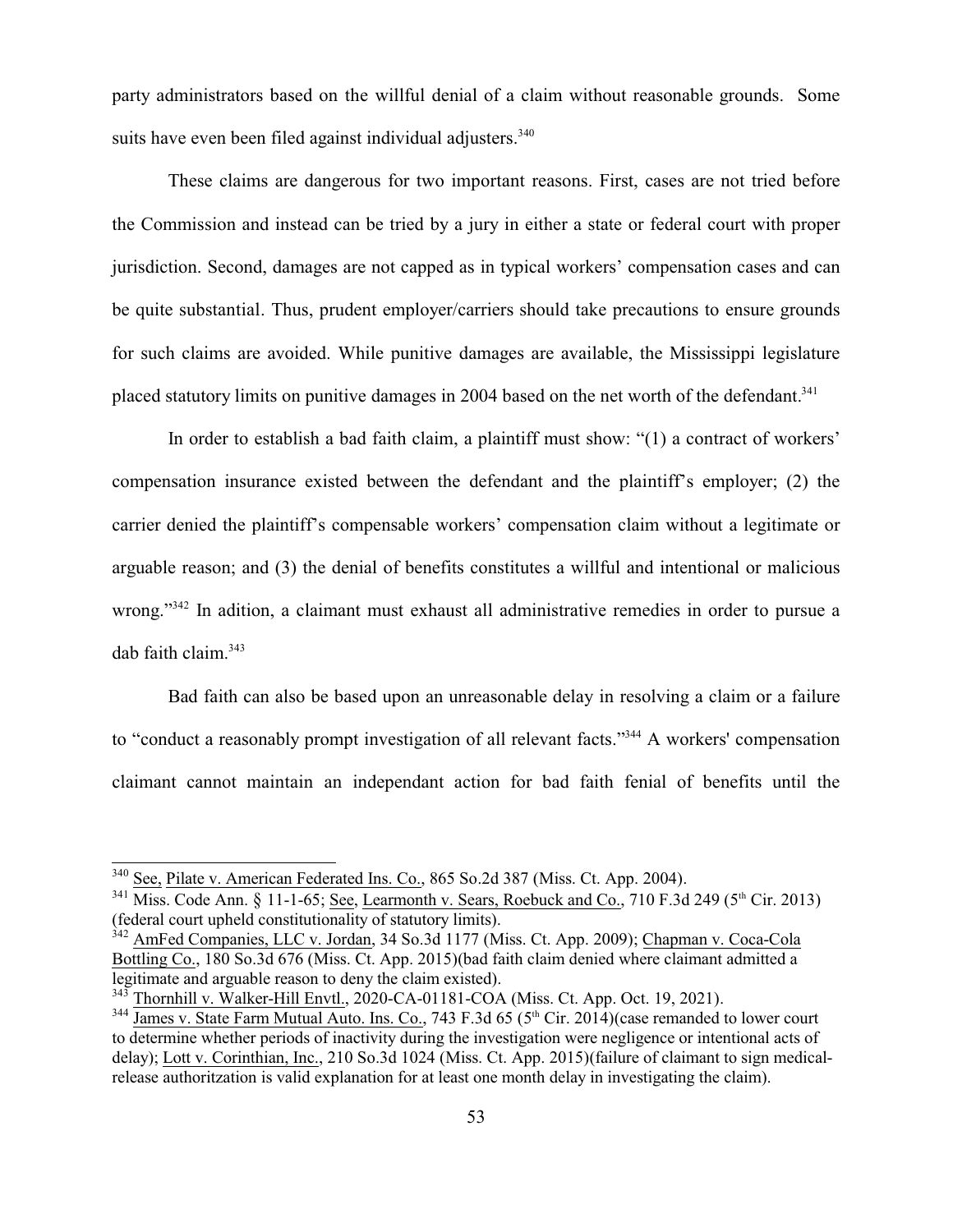underlying claim for benefits is final.<sup>345</sup> A plaintiff must bring a bad faith claim within three years of the final disposition of the workers' compensation claim,<sup>346</sup> or within three years of an award of benefits (whether temporary or permanent) that is final (with all appeals exhausted for that specific award even though the claim may remain open). $347$ 

An "arguable reason"<sup>348</sup> is "a reason sufficiently supported by credible evidence as to lead a reasonable [employer] to deny the claim."<sup>349</sup> Decisions which are made in good faith, although ultimately determined to be wrong, generally do not constitute bad faith or warrant punitive damages.<sup>350</sup> Likewise, a negligent refusal to pay benefits does not constitute bad faith and, therefore, should not subject an employer/carrier to the imposition of punitive damages.<sup>351</sup> In cases where the carrier lacks an arguable basis to deny a claim, but the carrier's conduct does not rise to the level of malice, the jury may award extra-contractual damages to include reasonably forseeable costs and expenses.<sup>352</sup>

Both federal and state courts have held that the opinion of a treating physician advising that no disability exists constitutes an arguable reason for denying benefits.<sup>353</sup> Conversely, if an in-house medical expert opines that no disability exists without sufficient information, then there

<sup>&</sup>lt;sup>345</sup> Hardaway v. Howard Industries, Inc., 2011 So.3d 718 (Miss. Ct. App. 2016).

<sup>&</sup>lt;sup>346</sup> Harper v. Cal-Maine Foods, Inc., 43 So.3d 401 (Miss. 2010); Miss. Code Ann. § 15-1-49.

 $3^{347}$  See, Patrick v. Wal-Mart, 681 F.3d 614 (5<sup>th</sup> Cir. 2012).

<sup>&</sup>lt;sup>348</sup> An "arguably-based denial" by an insurer is one which has been rendered after fair and good-faith dealing with the disputed claim. See, Andrew Jackson Life Ins. Co. v. Williams, 566 So.2d 1172 (Miss. 1990); USAA v. Lisanby, 57 So.3d 1172 (Miss. 2010).

 $349$  Bullock v. Gottfried Corp., 403 Fed. Appx. 947 ( $5<sup>th</sup>$  Cir. 2010)(internal citations and quotations omitted).

<sup>&</sup>lt;sup>350</sup> Bullock v. Gottfried Corp., 403 Fed. Appx. 947 (5th Cir. 2010).

<sup>&</sup>lt;sup>351</sup> See, Gallagher Bassett Services, Inc. v. Jeffcoat, 887 So.2d 777 (Miss. 2004)(\$3.5 million verdict reversed and rendered where adjuster's conduct was negligent).

<sup>&</sup>lt;sup>352</sup> Liberty Ins. Corp. v. Tutor, 309 So.3d 493 (Miss. Ct. App. 2019)(extra contractual damage award reversed where insurer's first notice of injury was the Petition to Controvert and time to investigate and accept claim as compensable was reasonable)(citing Universal Life Ins. Co. v. Veasley, 610 So. 2d 290 (Miss. 1992).<br><sup>353</sup> Peel v. American Fidelity Ins. Co., 680 F.2d 374 (5<sup>th</sup> Cir. 1982).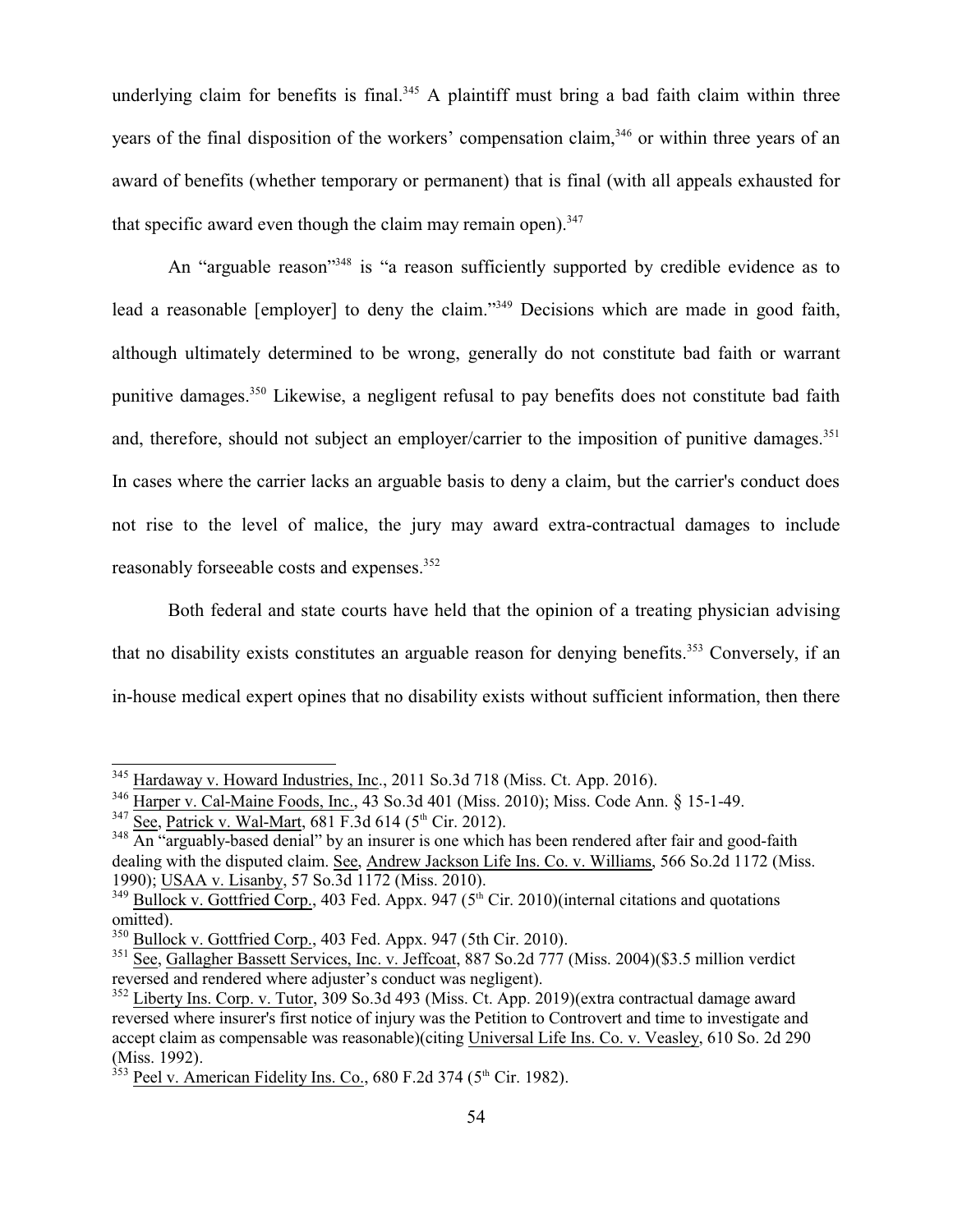is no arguable reason for denying benefits.<sup>354</sup> While registered nurses and in-house vocational rehabilitation specialists can play a valuable role in evaluating claims, these individuals' opinions should never be used as the sole bases in denying benefits.

Following the advice of counsel may also be an arguable reason for denying a claim if it was sought and relied upon in good faith. In order to successfully plead advice of counsel as an arguable basis for a denial, the carrier should seek the advice of counsel early on in the claim, the advice relied upon should be from independently retained counsel, and the attorney giving the advice should have been given a full and fair disclosure of the facts.<sup>355</sup> Be aware, however, that if advice of counsel is used as a defense, this may result in a waiver of attorney/client privilege and cause defense counsel to be a potential witness in the case.<sup>356</sup>

Bad faith claims must be determined on a case by case basis. The following listing of grounds supporting bad faith awards does, however, give an idea of what to avoid:

- Never terminate benefits only because the claimant reached MMI or because the claimant failed to attend a doctor's appointment;  $357$
- Failure of the claims adjuster to make an adequate initial investigation of the claim or to continue to investigate a claim during its pendency; 358
- Ignoring internal claims procedure while investigating the claim;<sup>359</sup>
- Withholding benefits to force a settlement;<sup>360</sup>

<sup>&</sup>lt;sup>354</sup> Bankers Life & Casualty Co. v. Crenshaw, 483 So.2d 254 (Miss. 1985), aff'd 486 U.S. 71 (1998); United American Ins. Co. v. Merrill, 978 So.2d 613 (Miss. 2007).

<sup>&</sup>lt;sup>355</sup> Employers Mutual Casualty v. Tompkins, 490 So.2d 897 (Miss. 1986).

<sup>356</sup> Jackson Medical Clinic for Women, P.A. v. Moore, 836 So.2d 767 (Miss. 2003).

<sup>&</sup>lt;sup>357</sup> See, MWCC General Rule 9 for proper procedure.

<sup>358</sup> Eichenseer v. Reserve Life Ins. Co., 682 F.Supp. 1355 (N.D. Miss. 1988).

<sup>&</sup>lt;sup>359</sup> Fedders Corp. v. Boatright, 493 So.2d 301 (Miss. 1986).

<sup>&</sup>lt;sup>360</sup> Travelers Indemnity Co. v. Wetherbee, 368 So.2d 829 (Miss. 1979).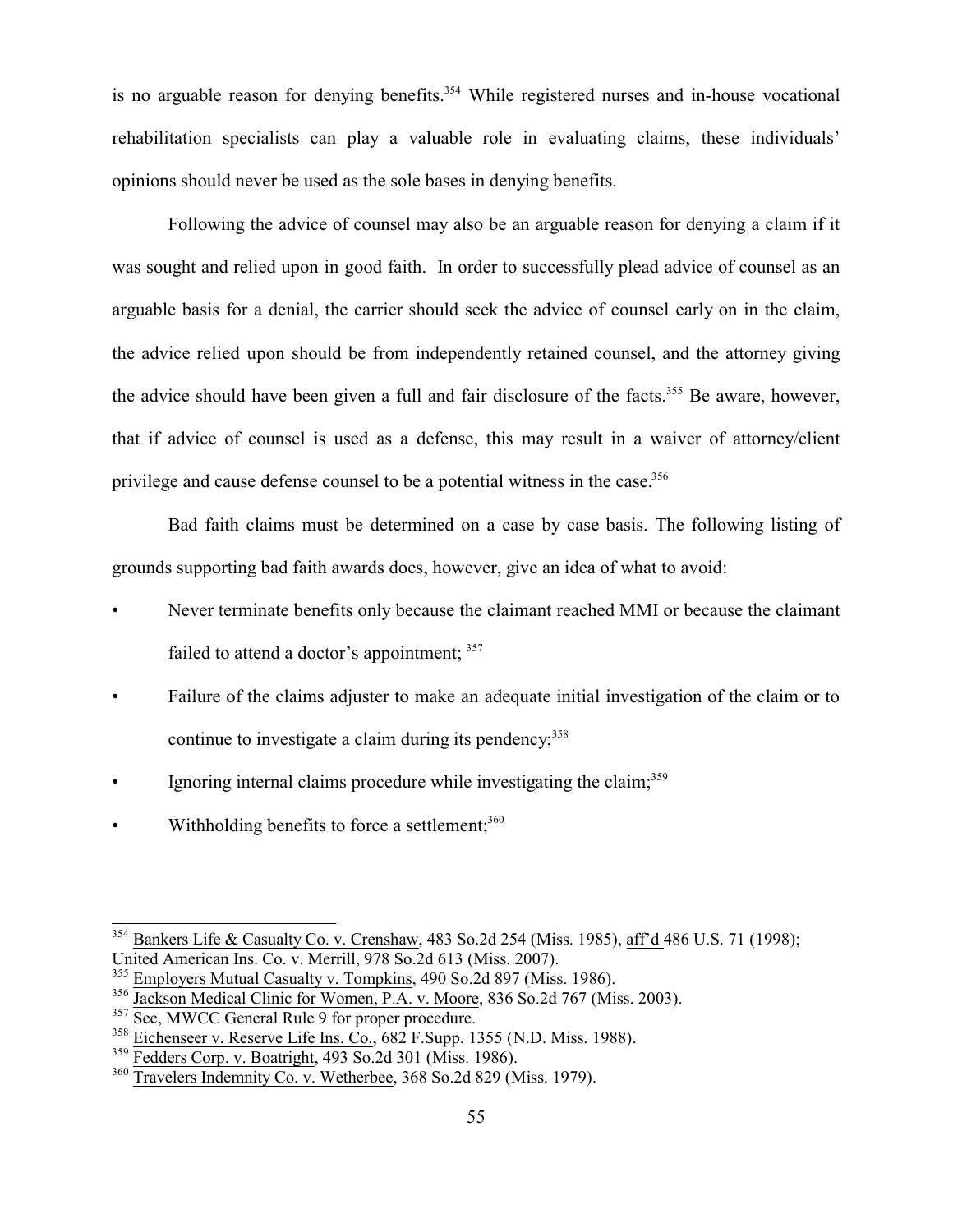- Denying a claim based upon suspicion and innuendo without direct proof to refute the insured's sworn statement;<sup>361</sup>
- Failing to pay the physical medical anatomical rating awarded by two separate doctors when the claimant attained maximum medical improvement; $362$
- Denying claim based upon opinion of in-house medical expert that was not supported by the records; $363$
- Delaying investigation and action after learning of errors reported by a claimant;<sup>364</sup>

The foregoing case law provides examples of what has been found to constitute bad faith.

Other suggestions for avoiding bad faith suits include:

- (1) Encourage prompt reporting of injuries. Act as quickly as possible and avoid unexplained delays. A lack of communication and delays, especially when not explained, lead to unhappy claimants. Unhappy claimants are more likely to pursue further remedies.
- (2) Thoroughly and promptly investigate each claim. A thorough investigation involves obtaining "all available medical information relevant to the ... claim and interview[ing] all employees or individuals who have knowledge relevant to the claim."<sup>365</sup> There is no rule of thumb as to how long an investigation can take before the delay in payment becomes an unreasonable delay. However, if the investigation is not completed within 14 days, the filing of a form B-52 (Employer's Notice of Controversion) should be considered.<sup>366</sup> Courts have held,

<sup>&</sup>lt;sup>361</sup> State Farm Mutual Auto. Ins. Co. v. Grimes, 722 So.2d 637 (Miss. 1998).

<sup>&</sup>lt;sup>362</sup> Miss. Power & Light Co. v. Cook, 832 So.2d 474 (Miss. 2002).

<sup>&</sup>lt;sup>363</sup> United American Ins. Co. v. Merrill, 978 So.2d 613 (Miss. 2007).

<sup>&</sup>lt;sup>364</sup> AmFed Companies, LLC v. Jordan, 34 So.3d 1177 (Miss. Ct. App. 2009).

<sup>&</sup>lt;sup>365</sup> Pilate v. American Federated Ins. Co., 865 So.2d 387 (Miss. Ct. App. 2004).

<sup>366</sup> See, Miss. Code Ann. § 71-3-37(2).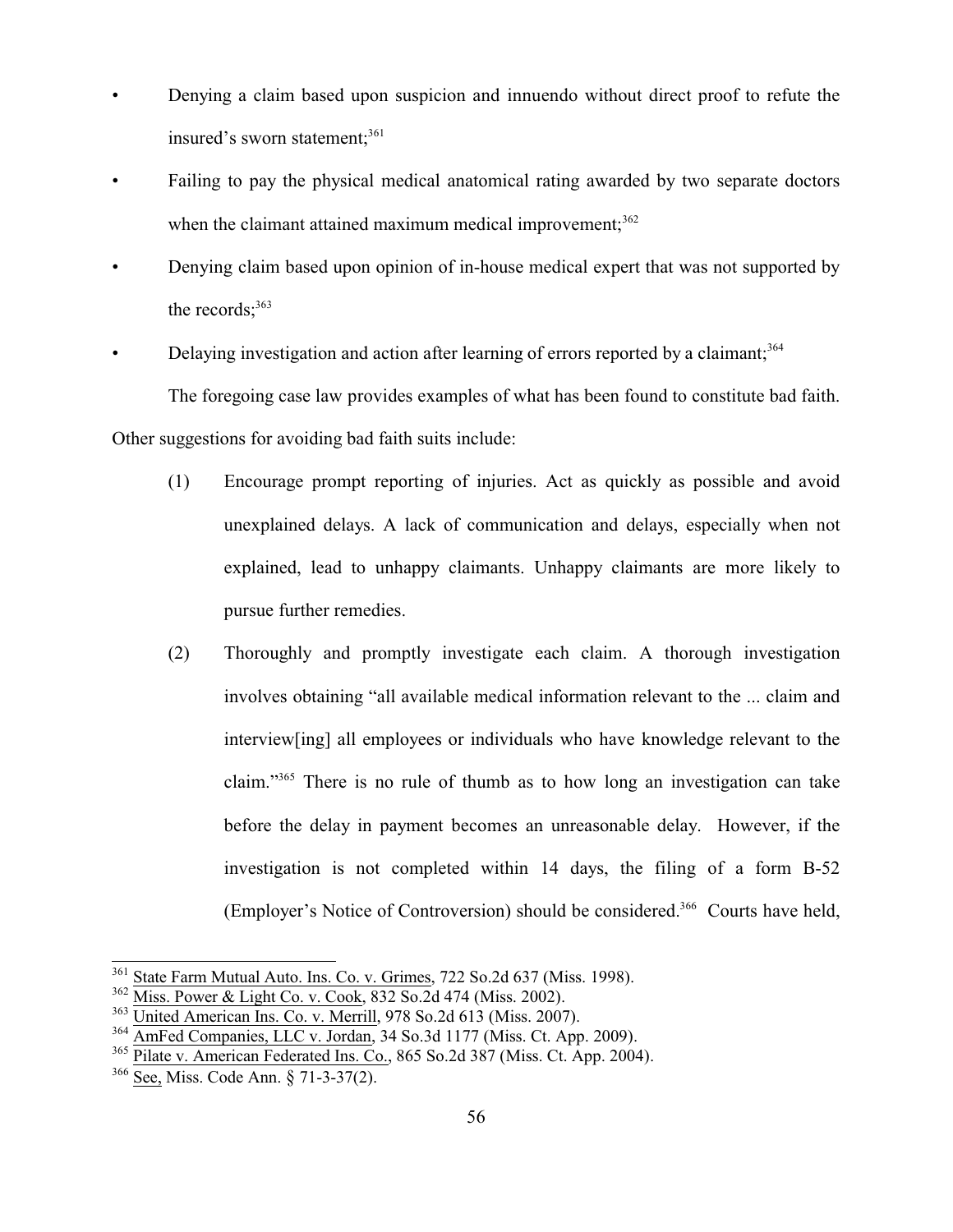however, that a one month delay due to an oversight was merely negligent and did not rise to the level of bad faith. Similarly, a six week delay was not found to be bad faith.<sup>367</sup> What is important is whether the carrier is *activel*y investigating the claim.<sup>368</sup> An employer/carrier has an obligation to continue an investigation as long as the claim exists.<sup>369</sup> Failure to do so may rise to bad faith.

- (3) Denials should be made only where there is a legitimate and arguable basis for doing so. The reason for the denial must be well documented.
- (4) Act objectively and professionally. Do not record disparaging comments or observations. Keep notations professional, accurate, and unbiased. It is important to remain open minded and objective when analyzing each individual claim. Do not follow bright line rules and assume that the claim fits a specific framework. Instead, pay careful attention to the specific facts of each claim as the "usual" outcome may not be the correct course of action. Assume that your entire claims file will be discoverable in any action filed.
- (5) Once the petition to controvert is filed, proceed cautiously in communications with medical providers so as to avoid ex parte communications.
- (6) Seek advice of counsel prior to denying a claim. Advice of counsel is an affirmative defense that can defeat a bad faith claim, however, it is not an absolute defense.<sup>370</sup>

<sup>&</sup>lt;sup>367</sup> Pilate v. American Federated Ins. Co., 865 So.2d 387 (Miss. Ct. App. 2004).

<sup>&</sup>lt;sup>368</sup> Pilate v. American Federated Ins. Co., 865 So.2d 387 (Miss. Ct. App. 2004).

<sup>&</sup>lt;sup>369</sup> Eichenseer v. Reserve Life Ins. Co., 682 F.Supp. 1355 (N.D. Miss. 1988); Gregory v. Continental Ins. Co., 575 So.2d 534 (Miss. 1990)(an insurance carrier's duty to promptly pay a legitimate claim does not end because a lawsuit has been filed against it for nonpayment).

<sup>&</sup>lt;sup>370</sup> See, AmFed Companies, LLC v. Jordan, 34 So.3d 1177 (Miss. Ct. App. 2009).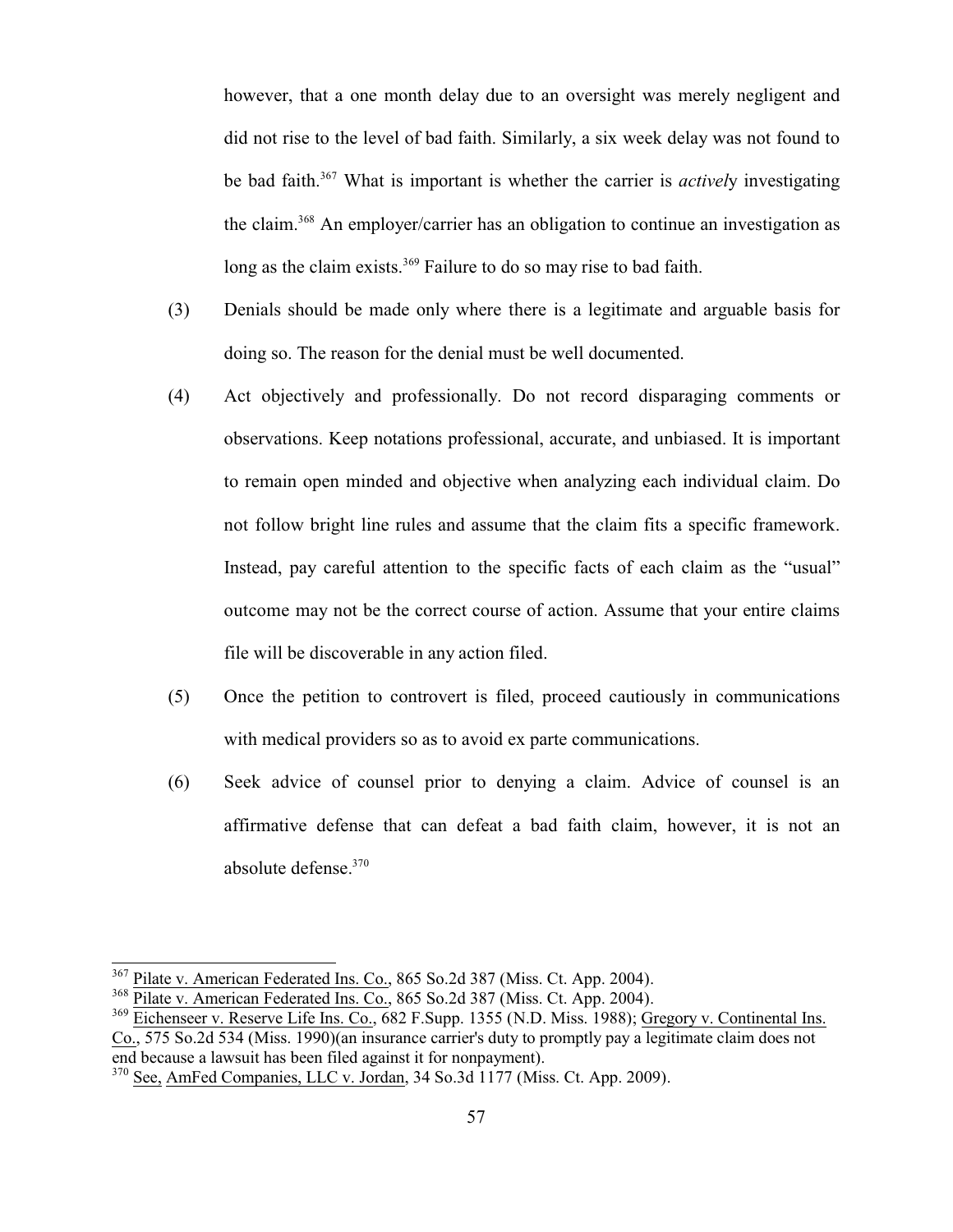#### **XII. FRAUD**

Mississippi's criminal misrepresentation law, found at Miss. Code Ann. §71-3-69, states:

Any person who willfully makes any false or misleading statement or representation for the purpose of obtaining or wrongfully withholding any benefit or payment under this chapter is guilty of a felony and on conviction thereof may be punished by a fine of not to exceed Five Thousand dollars (\$5,000.00) or double the value of the fraud, whichever is greater, or imprisonment not to exceed three  $(3)$  years, or by both fine and imprisonment.<sup>371</sup>

There are no Supreme Court decisions defining the phrase "or wrongfully withholding any benefit or payment."

The Office of the Attorney General has an Insurance Integrity Enforcement Bureau to investigate and prosecute claims of insurance abuses and crimes involving insurance. The Act specifically includes workers' compensation insurance and requires the Commission to impose an assessment on each workers' compensation carrier and self-insurer.<sup>372</sup> The Commission has referred at least one case to the Bureau for investigation of fraud.<sup>373</sup>

Incidents of workers' compensation insurance fraud should be referred to the Assistant Attorney General's Office by written communication. A letter will suffice as long as it contains sufficient factual descriptions of the fraudulent activity and an accurate identification of the person committing the fraud. The fraud identified can be "a misleading, false statement or representation" and such statement or misrepresentation must be "for the purpose of obtaining a workers' compensation benefit." Under the new statute "active" concealment is also a criminal act.

A claimant cannot be prosecuted for fraud if two years or more have elapsed since obtaining a workers' compensation benefit by fraud.<sup>374</sup> Even if found guilty of committing fraud,

 $371$  Miss. Code Ann. § 71-3-69 (amendment effective July 1, 1995).

<sup>&</sup>lt;sup>372</sup> Miss. Code Ann. § 7-5-301, <u>et seq</u>.

<sup>&</sup>lt;sup>373</sup> Zimmerman v. Howard Transportation, Inc., 820 So.2d 697 (Miss. Ct. App. 2000).

<sup>374</sup> Miss. Code. Ann. § 99-1-7.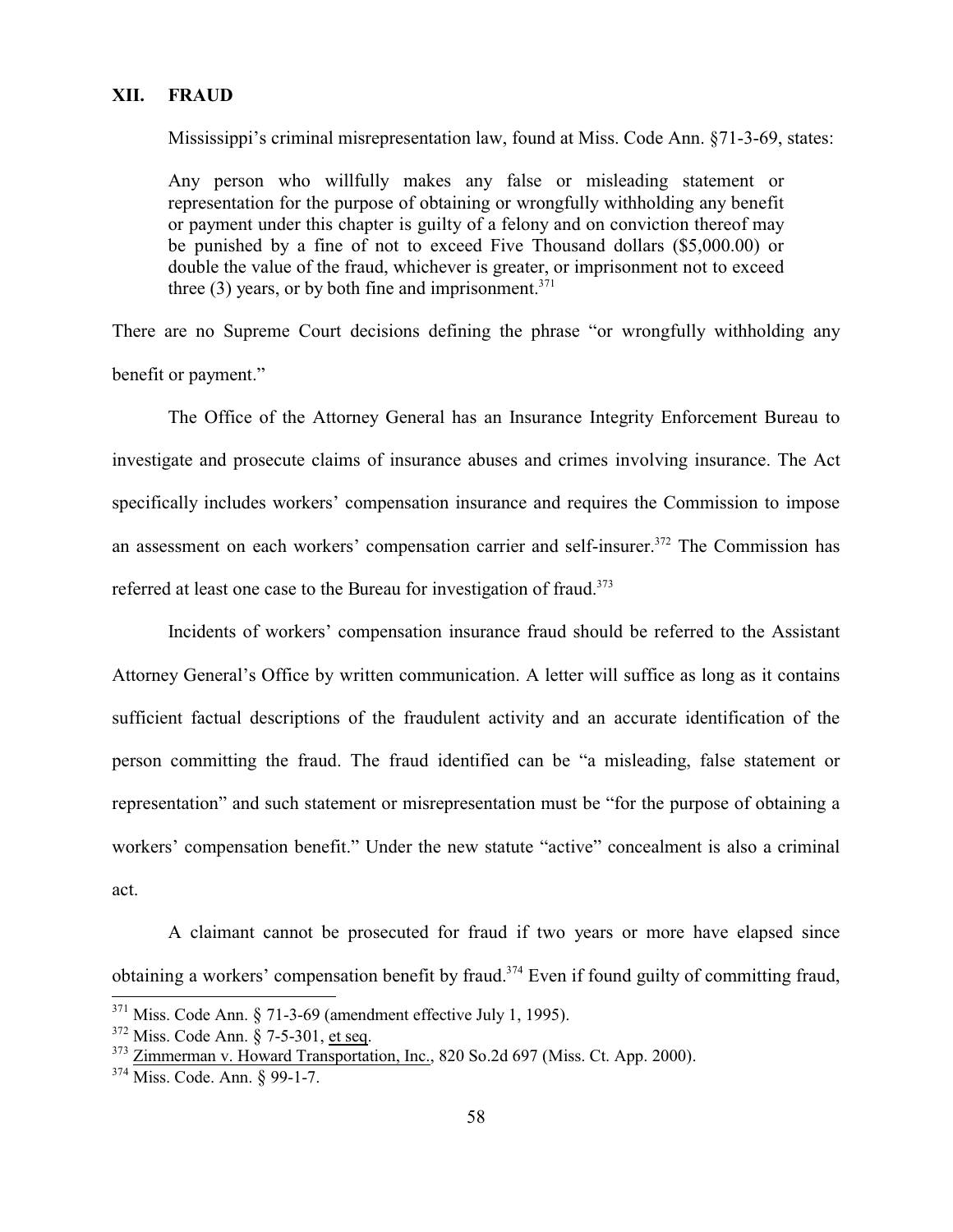a claimant does not forfeit his right to other benefits, so long as the benefits are otherwise due to the claimant. The Attorney General has the discretion to pursue or not to pursue a case of workers' compensation fraud against a claimant.

To refer a claim of workers' compensation fraud, contact the following: The Office of the Attorney General, Insurance Fraud Unit, Post Office Box 22947, Jackson, Mississippi, 39225- 2947 -or- call 888-528-5780.

#### **XIV. CONCLUSION**

The foregoing summary contains only highlights or excerpts of the Mississippi Workers' Compensation Act. It is designed to provide the reader with a guide to identify many common legal issues which frequently arise in the handling of workers' compensation claims. This summary is not a complete treatise on these issues and does not address all issues which may arise in the handling of workers' compensation claims. The reader is advised to always consult with an attorney familiar with the Act before making any decision which may adversely affect the interests of an employer or carrier.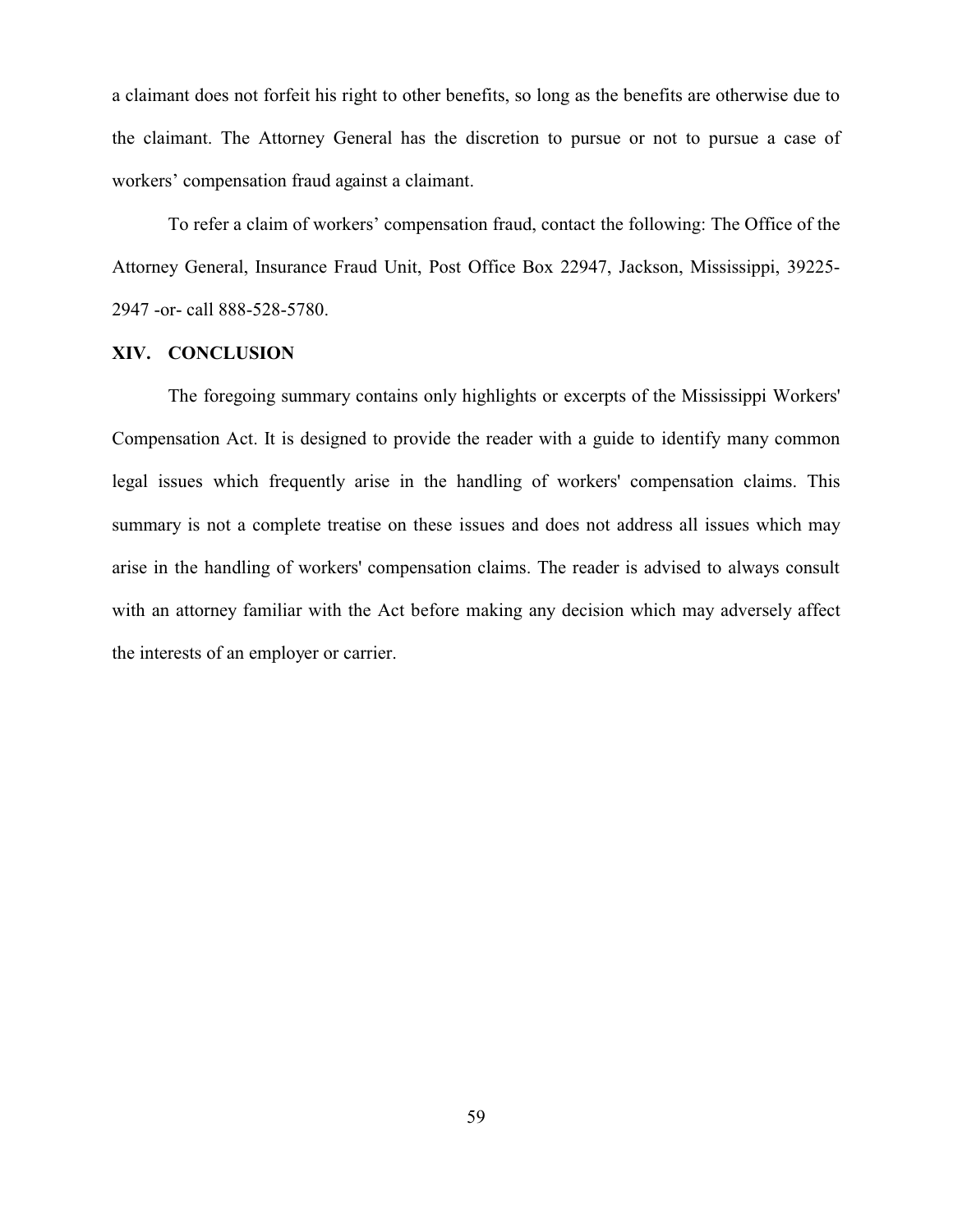#### **ABOUT THE FIRM**

Heidelberg Steinberger, P.A., is located in the southeastern part of Mississippi with offices in Pascagoula and Lucedale. The firm is presently comprised of 7 lawyers with approximately 10 additional staff who primarily practice in the field of general civil defense, including the defense of state/federal workers' compensation, medical malpractice, products liability, environmental, and maritime claims. The firm also specializes in employment law, bankruptcy, family law, and general business representation. Heidelberg Steinberger, P.A., maintains a reputation among members of the Bench and Bar for aggressively representing the best interests of its clients in accordance with the highest professional standards.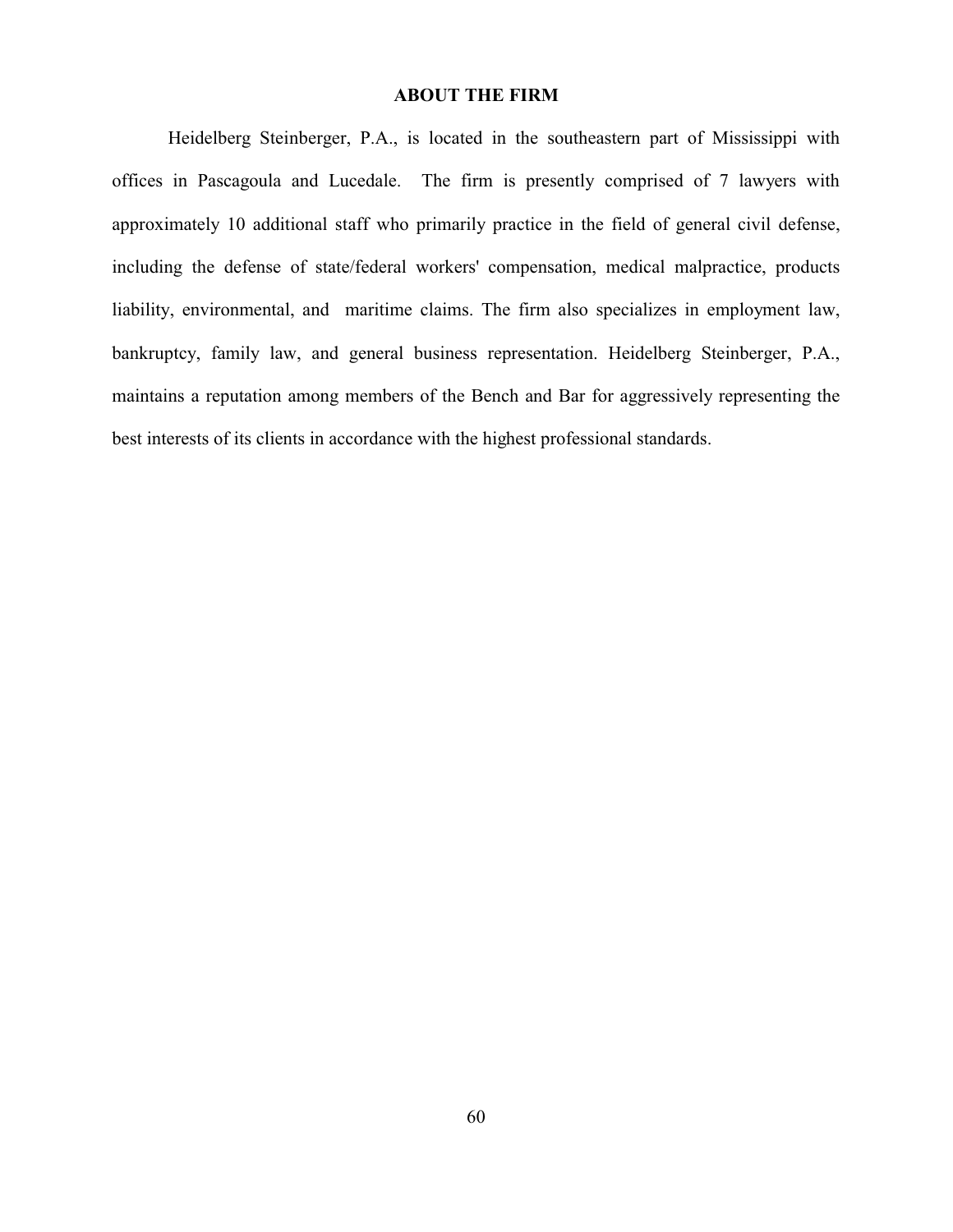## **TABLE OF CASES**

| Ainsworth v. Hackney, Inc., MWCC No. 93-08949-E-9119 (July 24, 1996)  13                      |  |
|-----------------------------------------------------------------------------------------------|--|
|                                                                                               |  |
|                                                                                               |  |
| Alumax Extrusions, Inc. v. Wright, 737 So.2d 416 (Miss. Ct. App. 1998) 16,20                  |  |
|                                                                                               |  |
|                                                                                               |  |
| Andrew Jackson Life Ins. Co. v. Williams, 566 So.2d 1172, 1184 (Miss. 1990) 54                |  |
|                                                                                               |  |
| Ard v. Marshall Durbin Companies, Inc., 818 So.2d 1240 (Miss. Ct. App. 2002)  16              |  |
| Armstrong v. Miss. Farm Bureau Cas. Ins. Co., 66 So.3d 188 (Miss. Ct. App. 2010) 39           |  |
|                                                                                               |  |
|                                                                                               |  |
|                                                                                               |  |
| Bankers Life & Cas. Co. v. Crenshaw, 483 So.2d 254 (Miss. 1985); aff'd, 486 U.S. 71 (1988) 55 |  |
| Baptist Memorial Hospital-North Miss. Inc. v. Slate, 282 So.3d 1211 (Miss. Ct. App. 2019)  8  |  |
|                                                                                               |  |
|                                                                                               |  |
|                                                                                               |  |
| Barton v. Peco Foods of MS, Inc., MWCC No. 03-05132 (Oct. 13, 2004) 47                        |  |
| Batesville Casket Co. v. Ales, 97-CC-00222-COA (Miss. Ct. App. Aug. 18, 1998)  16             |  |
|                                                                                               |  |
| Bevis v. Linkous Construction Co., Inc., 856 So.2d 535 (Miss. Ct. App. 2003)                  |  |
|                                                                                               |  |
|                                                                                               |  |
|                                                                                               |  |
|                                                                                               |  |
|                                                                                               |  |
|                                                                                               |  |
|                                                                                               |  |
|                                                                                               |  |
|                                                                                               |  |
| Bracey v. Packard Elec. Div. General Motors Co., 476 So.2d 28 (Miss. 1985).                   |  |
|                                                                                               |  |
| Bridgeman v. North American Plastics, Inc., 769 So.2d 236 (Miss. Ct. App. 2000).  13          |  |
| Broadway v. International Paper, Inc., 982 So.2d 1010 (Miss. Ct. App. 2008).  30,49           |  |
|                                                                                               |  |
|                                                                                               |  |
|                                                                                               |  |
|                                                                                               |  |
|                                                                                               |  |
| Builders & Constr. Assoc. of Miss. v. Laser Line Constr. Co., 220 So.3d 964 (Miss. 2017) 32   |  |
|                                                                                               |  |
|                                                                                               |  |
|                                                                                               |  |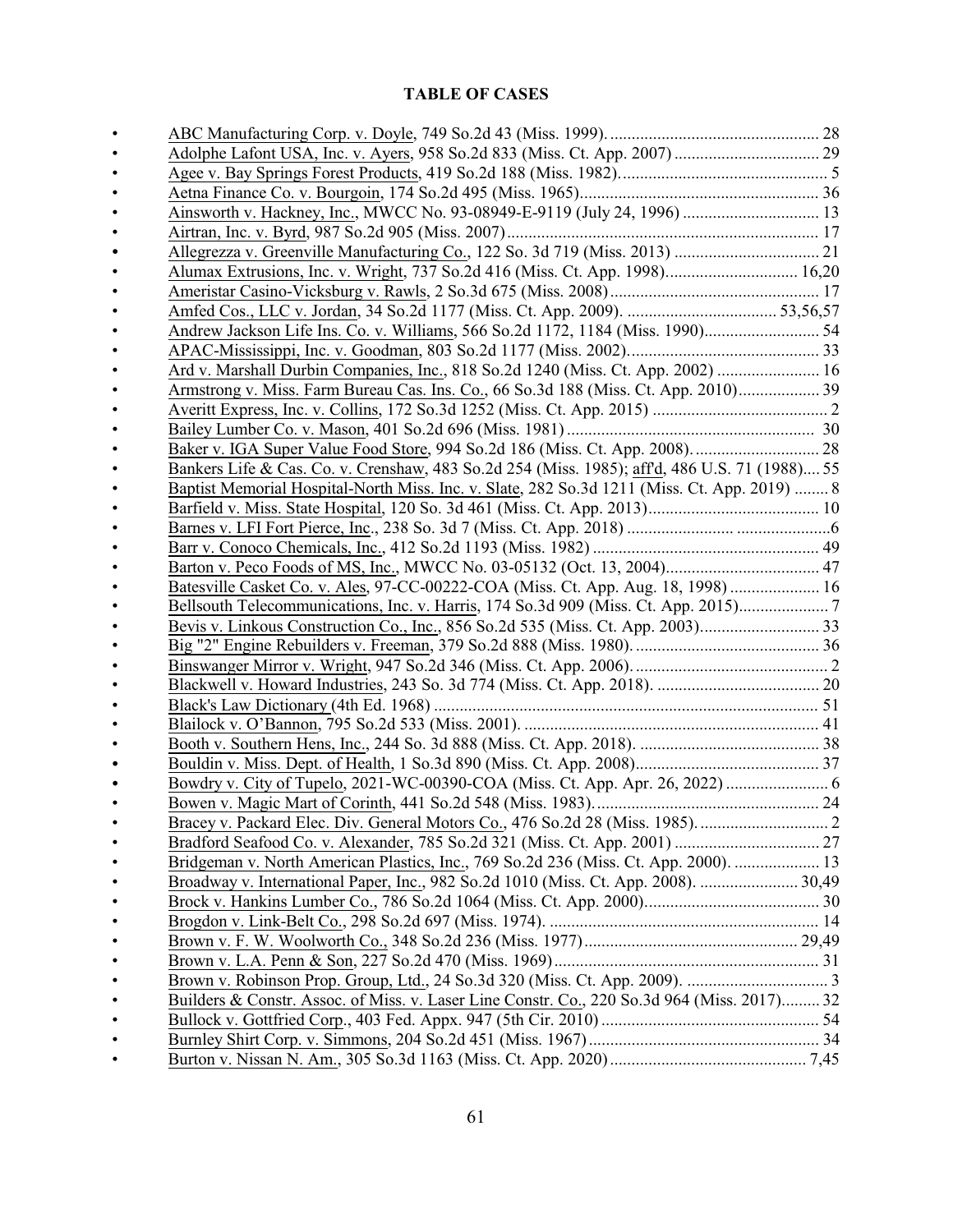| Choctaw Resort Develop. Enterprise v. Applequist, 161 So.3d 1134 (Miss. Ct. App. 2015).  37   |  |
|-----------------------------------------------------------------------------------------------|--|
|                                                                                               |  |
|                                                                                               |  |
|                                                                                               |  |
|                                                                                               |  |
|                                                                                               |  |
|                                                                                               |  |
|                                                                                               |  |
|                                                                                               |  |
|                                                                                               |  |
|                                                                                               |  |
|                                                                                               |  |
|                                                                                               |  |
|                                                                                               |  |
| Crowe v. Brasfield & Gorrie General Contractor, Inc., 688 So.2d 752 (Miss. 1996) 32           |  |
|                                                                                               |  |
|                                                                                               |  |
|                                                                                               |  |
|                                                                                               |  |
|                                                                                               |  |
|                                                                                               |  |
| Dept. of Agriculture and Commerce v. Austin, 150 So.3d 994 (Miss.Ct. App. 2014) 4             |  |
| Dep. of Harbin v. Outokumpu Heatcraft USA, 958 So.2d 1260 (Miss. Ct. App. 2007)  8            |  |
|                                                                                               |  |
| Descendants of Gilmer v. Nolan Sistrunk Trucking, Inc., 892 So.2d 825 (Miss. Ct. App. 2004)23 |  |
|                                                                                               |  |
| DiGrazia v. Park Place Entertainment, 914 So.2d 1232 (Miss. Ct. App. 2005) 19                 |  |
|                                                                                               |  |
|                                                                                               |  |
|                                                                                               |  |
|                                                                                               |  |
|                                                                                               |  |
| Edwards v. World Wide Personnel Servs, Inc., 843 So.2d 730 (Miss. Ct. App. 2002) 39           |  |
|                                                                                               |  |
|                                                                                               |  |
|                                                                                               |  |
|                                                                                               |  |
|                                                                                               |  |
|                                                                                               |  |
|                                                                                               |  |
|                                                                                               |  |
|                                                                                               |  |
|                                                                                               |  |
|                                                                                               |  |
|                                                                                               |  |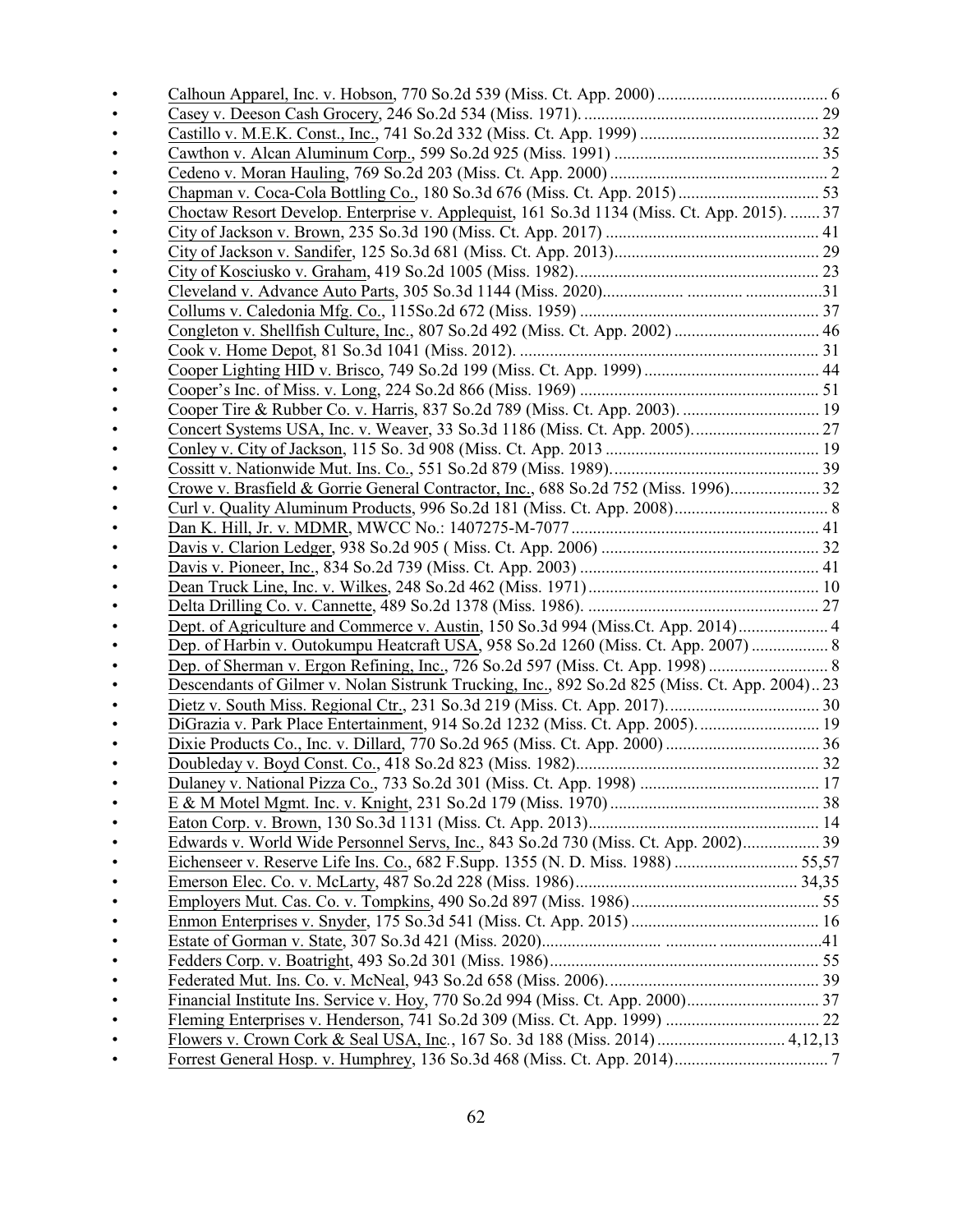|           | Gaillard v. North Benton County Health Care, 180 So.3d 842 (Miss. Ct. App. 2015)  28       |  |
|-----------|--------------------------------------------------------------------------------------------|--|
|           |                                                                                            |  |
|           |                                                                                            |  |
|           |                                                                                            |  |
|           |                                                                                            |  |
|           |                                                                                            |  |
|           |                                                                                            |  |
|           |                                                                                            |  |
|           | Goolsby Trucking Co., Inc. v. Alexander, 982 So.2d 1013 (Miss. Ct. App. 2008) 17,45        |  |
|           |                                                                                            |  |
|           |                                                                                            |  |
|           |                                                                                            |  |
|           |                                                                                            |  |
|           |                                                                                            |  |
|           | Gulf Coast Transit Services v. MDES, 2020-CC-01315-COA (Miss. Ct. App. Jan. 11, 2022) 32   |  |
|           |                                                                                            |  |
|           |                                                                                            |  |
|           |                                                                                            |  |
|           | Hardaway v. Howard Industries, Inc., 211 So.3d 718 (Miss. Ct. App. 2016)  54               |  |
|           | Harper v. Banks, Finley, White & Co. of Miss., P.C., 167 So.3d 1155 (Miss. 2015)  10,27    |  |
|           |                                                                                            |  |
|           |                                                                                            |  |
|           |                                                                                            |  |
|           | Harris v. Stone County Bd. of Supervisors, 270 So.3d 989 (Miss. Ct. App. 2018) 14          |  |
|           |                                                                                            |  |
|           |                                                                                            |  |
|           | Havard v. Titan Tire Corp. of Natchez, 919 So.2d 995 (Miss. Ct. App. 2005) 10              |  |
|           |                                                                                            |  |
|           |                                                                                            |  |
|           | Hensarling v. Casablanca Construction Co., 906 So.2d 874 (Miss. Ct. App. 2005)             |  |
|           |                                                                                            |  |
|           |                                                                                            |  |
|           |                                                                                            |  |
|           |                                                                                            |  |
|           |                                                                                            |  |
|           | Hollinshead v. Croft Metals, Inc.-Magnolia, MWCC No. 02-197041-9470 (Jan. 24, 2005)  13    |  |
|           | Houston ex rel. Houston v. Minisystems, Inc., 806 So.2d 292 (Miss. Ct. App. 2001) 35       |  |
|           |                                                                                            |  |
|           |                                                                                            |  |
|           |                                                                                            |  |
|           |                                                                                            |  |
|           |                                                                                            |  |
|           | Humana Medical Plan, Inc. v. Western Heritage Ins. Co., 832 F.3d 1229 (11th Cir. 2016)  47 |  |
|           |                                                                                            |  |
| $\bullet$ | Husley v. Fountainbleau Mngmt. Services, 186 So.3d 440 (Miss. Ct. App. 2016) 34            |  |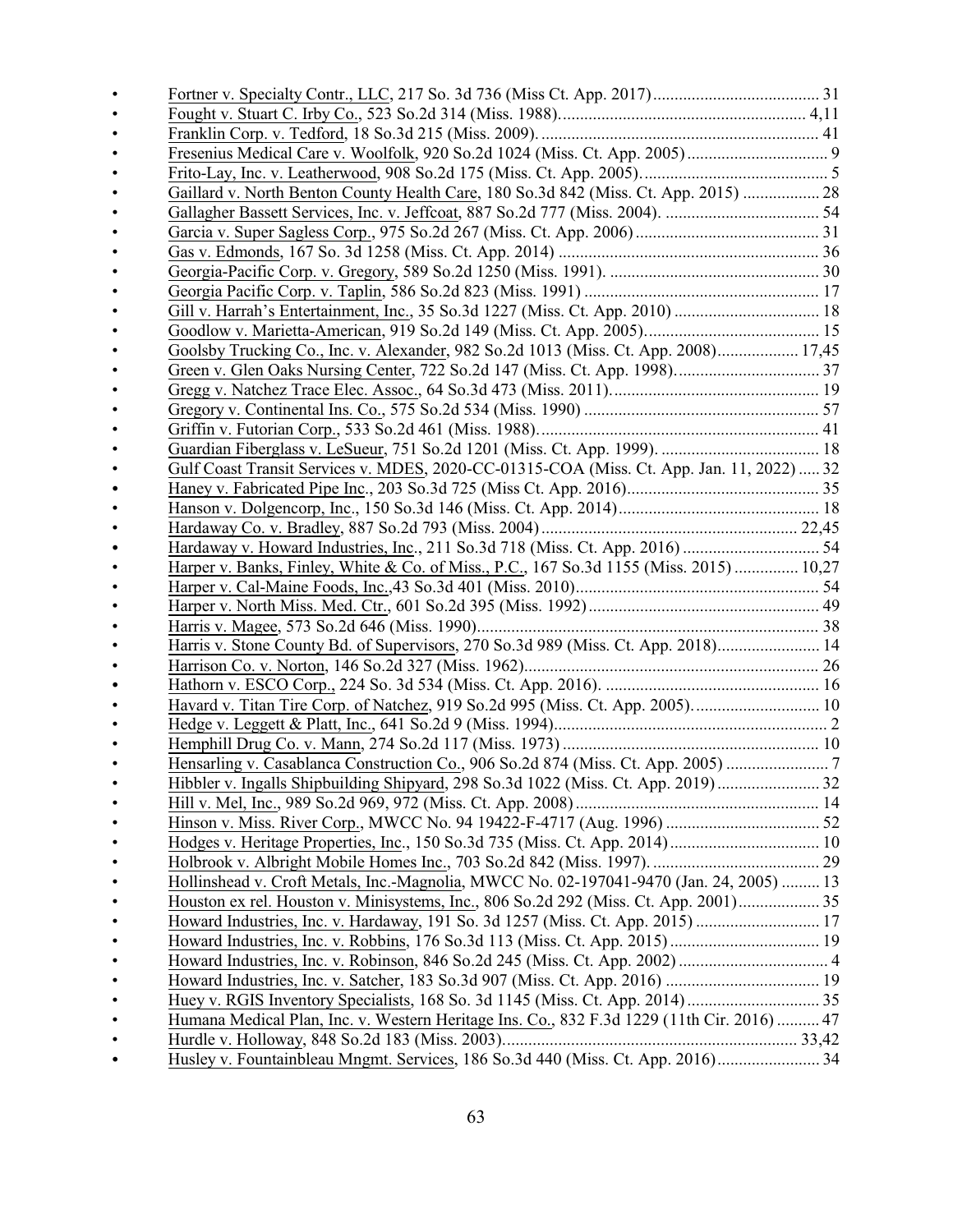| Estate of Brown v. Pearl River Valley Opportunity, Inc., 627 So.2d 308 (Miss. 1993) 36            |  |
|---------------------------------------------------------------------------------------------------|--|
|                                                                                                   |  |
| Itta Bena Plantation III & Benchmark Ins. v. Gates, 282 So.3d 721 (Miss. Ct. App. 2019)  19,45    |  |
|                                                                                                   |  |
| Jackson Medical Clinic for Women, P.A. v. Moore, 836 So.2d 767 (Miss. 2003).                      |  |
|                                                                                                   |  |
|                                                                                                   |  |
|                                                                                                   |  |
|                                                                                                   |  |
|                                                                                                   |  |
|                                                                                                   |  |
|                                                                                                   |  |
|                                                                                                   |  |
|                                                                                                   |  |
|                                                                                                   |  |
|                                                                                                   |  |
| Jones v. University of Miss. Med. Ctr., 309 So.3d 1135 (Miss. Ct. App. 2021)52                    |  |
|                                                                                                   |  |
|                                                                                                   |  |
|                                                                                                   |  |
| Kimbrough v. Fowler's Pressure Washing, LLC, et al, 170 So. 3d 609 (Miss. Ct. App. 2015)  26      |  |
|                                                                                                   |  |
|                                                                                                   |  |
|                                                                                                   |  |
|                                                                                                   |  |
|                                                                                                   |  |
|                                                                                                   |  |
|                                                                                                   |  |
|                                                                                                   |  |
| Lane v. Hartson-Kennedy Cab. Top Co., Inc., 981 So.2d 1063 (Miss. Ct. App. 2008).  36,37          |  |
|                                                                                                   |  |
|                                                                                                   |  |
|                                                                                                   |  |
|                                                                                                   |  |
|                                                                                                   |  |
| Leggett & Platt and Fidelity & Guaranty Ins. v. Brinkley, 150 So. 3d 106 (Miss. Ct. App. 2014) 49 |  |
|                                                                                                   |  |
|                                                                                                   |  |
|                                                                                                   |  |
|                                                                                                   |  |
|                                                                                                   |  |
|                                                                                                   |  |
|                                                                                                   |  |
|                                                                                                   |  |
|                                                                                                   |  |
| Manfredi v. Harrell Contracting Group, LLC, 228 So. 3d 807 (Miss. Ct. App. 2016)  31              |  |
|                                                                                                   |  |
|                                                                                                   |  |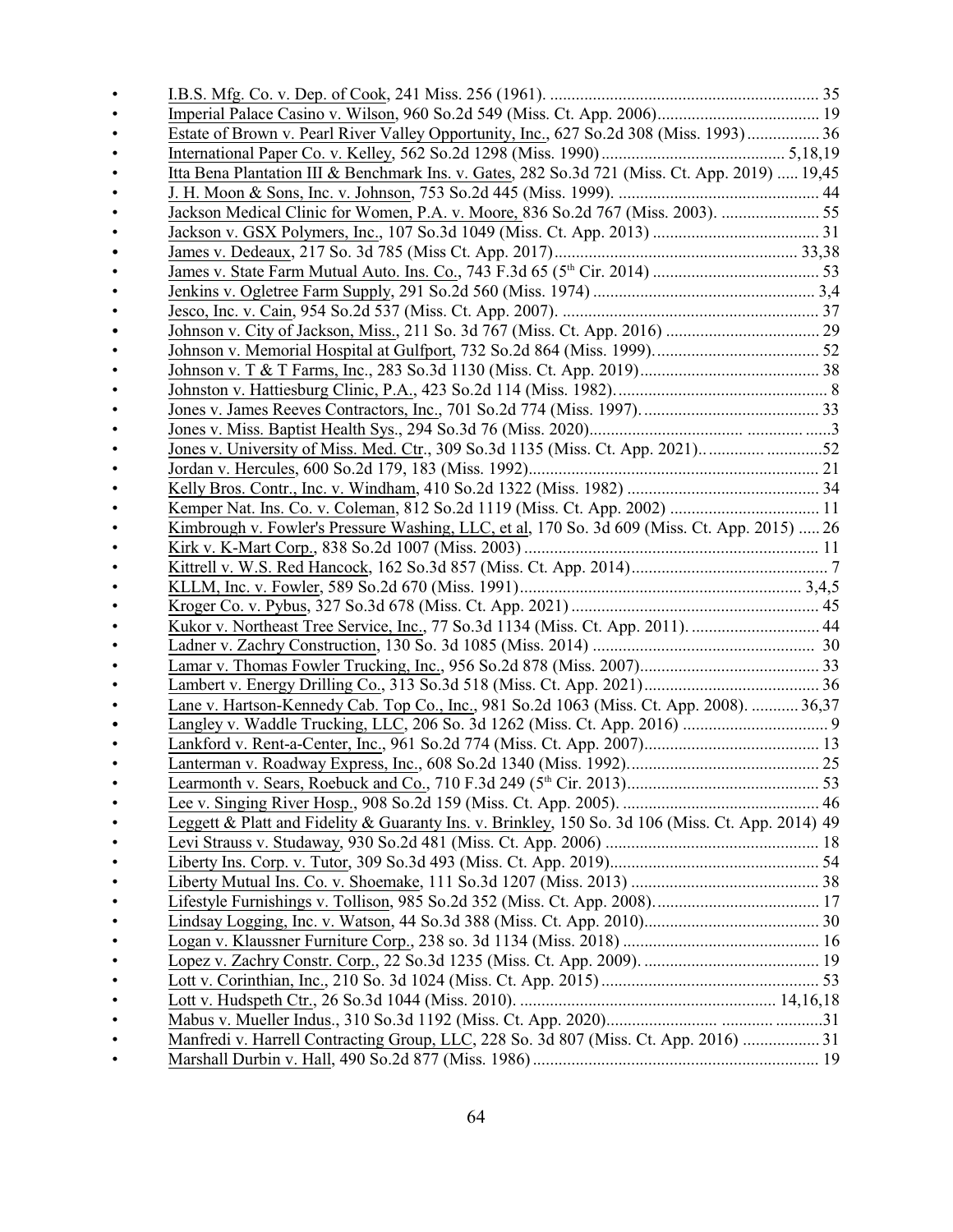| McCool v. Coahoma Opportunities, Inc., 45 So.3d 711 (Miss. Ct. App. 2010) 41               |  |
|--------------------------------------------------------------------------------------------|--|
|                                                                                            |  |
|                                                                                            |  |
| McDonald v. I. C. Isaacs Newton Co., 879 So.2d 486 (Miss. Ct. App. 2004)  14               |  |
|                                                                                            |  |
| McInturff v. Yellow Roadway Corp., 2018-WC-01085-COA (Miss. Ct. App. Apr. 23, 2019)  30    |  |
|                                                                                            |  |
|                                                                                            |  |
|                                                                                            |  |
| Meridian Professional Baseball Club v. Jensen, 828 So.2d 740 (Miss. 2002)  16              |  |
|                                                                                            |  |
|                                                                                            |  |
|                                                                                            |  |
|                                                                                            |  |
|                                                                                            |  |
|                                                                                            |  |
|                                                                                            |  |
| Miss. Dept. of Public Safety v. Adcox, 135 So.3d 194 (Miss. Ct. App. 2014) 11              |  |
|                                                                                            |  |
| Miss. Employment Security Comm'n. v. PDN Inc., 586 So.2d 838 (Miss. 1991) 31               |  |
|                                                                                            |  |
|                                                                                            |  |
|                                                                                            |  |
| Mixon v. Grey Wolf Drilling Co., LP, 62 So.3d 414 (Miss. Ct. App. 2010)  44                |  |
| Mobile Medic Ambulance Service, Inc. v. Washington, 687 So.2d 781 (Miss. Ct. App. 1996) 24 |  |
|                                                                                            |  |
|                                                                                            |  |
|                                                                                            |  |
|                                                                                            |  |
|                                                                                            |  |
| Napier v. Franklin Manufacturing Co., 797 So.2d 1032 (Miss. Ct. App. 2001)  19             |  |
| Neshoba County Gen. Hosp. v. Howell, 999 So.2d 1295 (Miss. Ct. App. 2009) 18               |  |
|                                                                                            |  |
|                                                                                            |  |
|                                                                                            |  |
|                                                                                            |  |
|                                                                                            |  |
|                                                                                            |  |
| Parker v. Ashley Furniture Indust., 164 So. 3d 1081 (Miss. Ct. App. 2015) 14               |  |
|                                                                                            |  |
|                                                                                            |  |
|                                                                                            |  |
|                                                                                            |  |
|                                                                                            |  |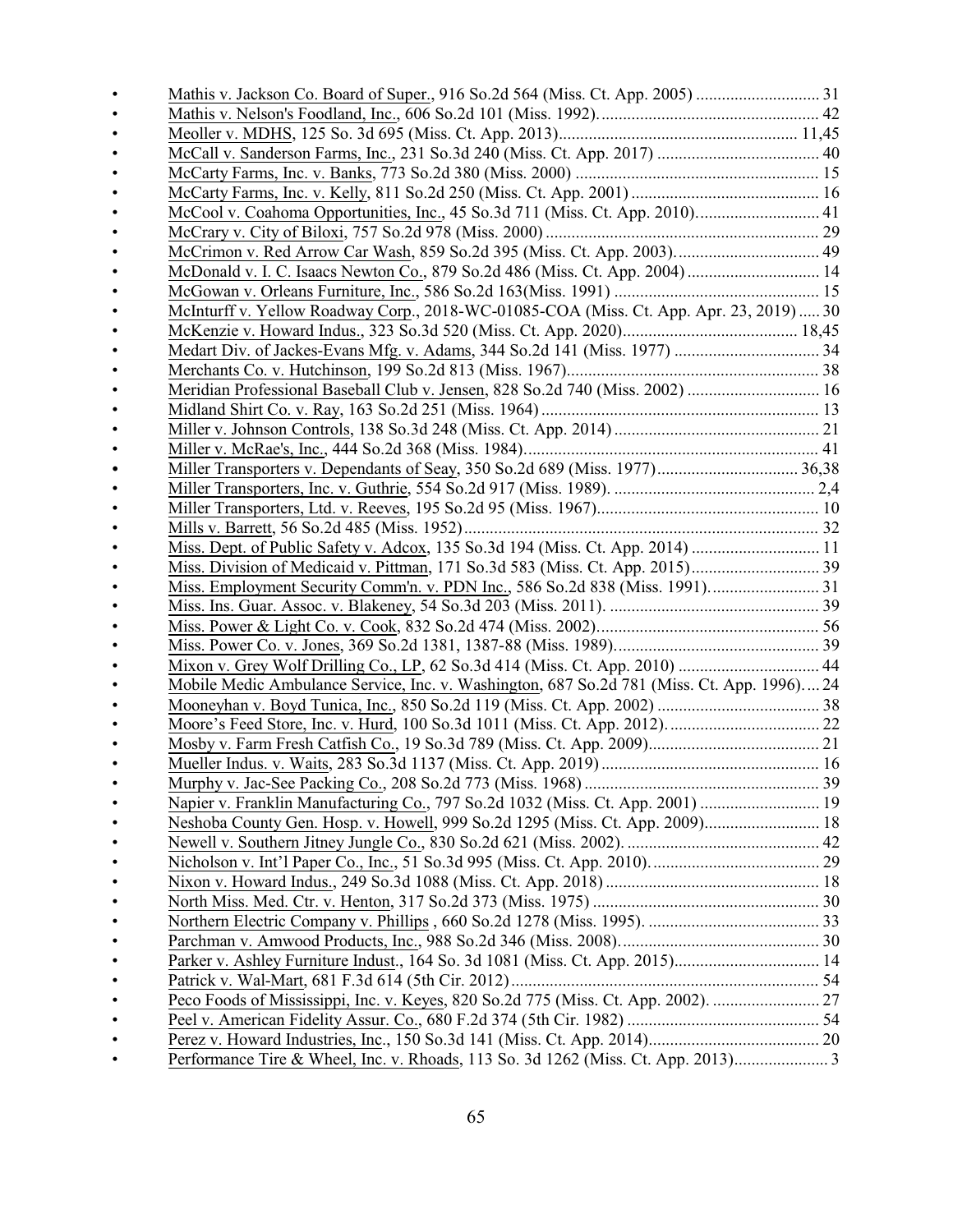| Pilate v. American Federated Ins. Co., 865 So.2d 387 (Miss. Ct. App. 2004) 53,56,57         |  |
|---------------------------------------------------------------------------------------------|--|
| Piney Woods Country Life School v. Young, 946 So.2d 805 (Miss. Ct. App. 2006).  43          |  |
|                                                                                             |  |
|                                                                                             |  |
|                                                                                             |  |
| Price v. MTD Products & Safety National Cas. Corp., 242 So. 3d 900 (Miss. Ct. App. 2017)  7 |  |
|                                                                                             |  |
|                                                                                             |  |
|                                                                                             |  |
|                                                                                             |  |
|                                                                                             |  |
|                                                                                             |  |
| Rice v. Burlington Motor Carriers, Inc., 839 So.2d 602 (Miss. Ct. App. 2003)                |  |
|                                                                                             |  |
|                                                                                             |  |
|                                                                                             |  |
|                                                                                             |  |
| Sanderson Farms, Inc. v. Deering, 909 So.2d 1169 (Miss. Ct. App. 2005)  40                  |  |
|                                                                                             |  |
|                                                                                             |  |
|                                                                                             |  |
|                                                                                             |  |
|                                                                                             |  |
|                                                                                             |  |
|                                                                                             |  |
|                                                                                             |  |
|                                                                                             |  |
|                                                                                             |  |
| Smiley v. Hercules Concrete Pumping Service Inc., 132 So. 3d 655 (Miss. Ct. App. 2014)  3   |  |
|                                                                                             |  |
|                                                                                             |  |
|                                                                                             |  |
| Smith v. Johnston Tombigbee Furn. Manu. Co., 43 So.3d 1159 (Miss. Ct. App. 2010) 18         |  |
|                                                                                             |  |
|                                                                                             |  |
|                                                                                             |  |
|                                                                                             |  |
|                                                                                             |  |
|                                                                                             |  |
|                                                                                             |  |
|                                                                                             |  |
|                                                                                             |  |
|                                                                                             |  |
|                                                                                             |  |
|                                                                                             |  |
| Steen v. Metropolitan Prop. and Cas. Ins. Co., 858 So.2d 186 (Miss. Ct. App. 2003) 41       |  |
| Stepney v. Ingalls Shipbuilding Div., Litton Systems, Inc, 416 So.2d 963 (Miss. 1982) 37    |  |
|                                                                                             |  |